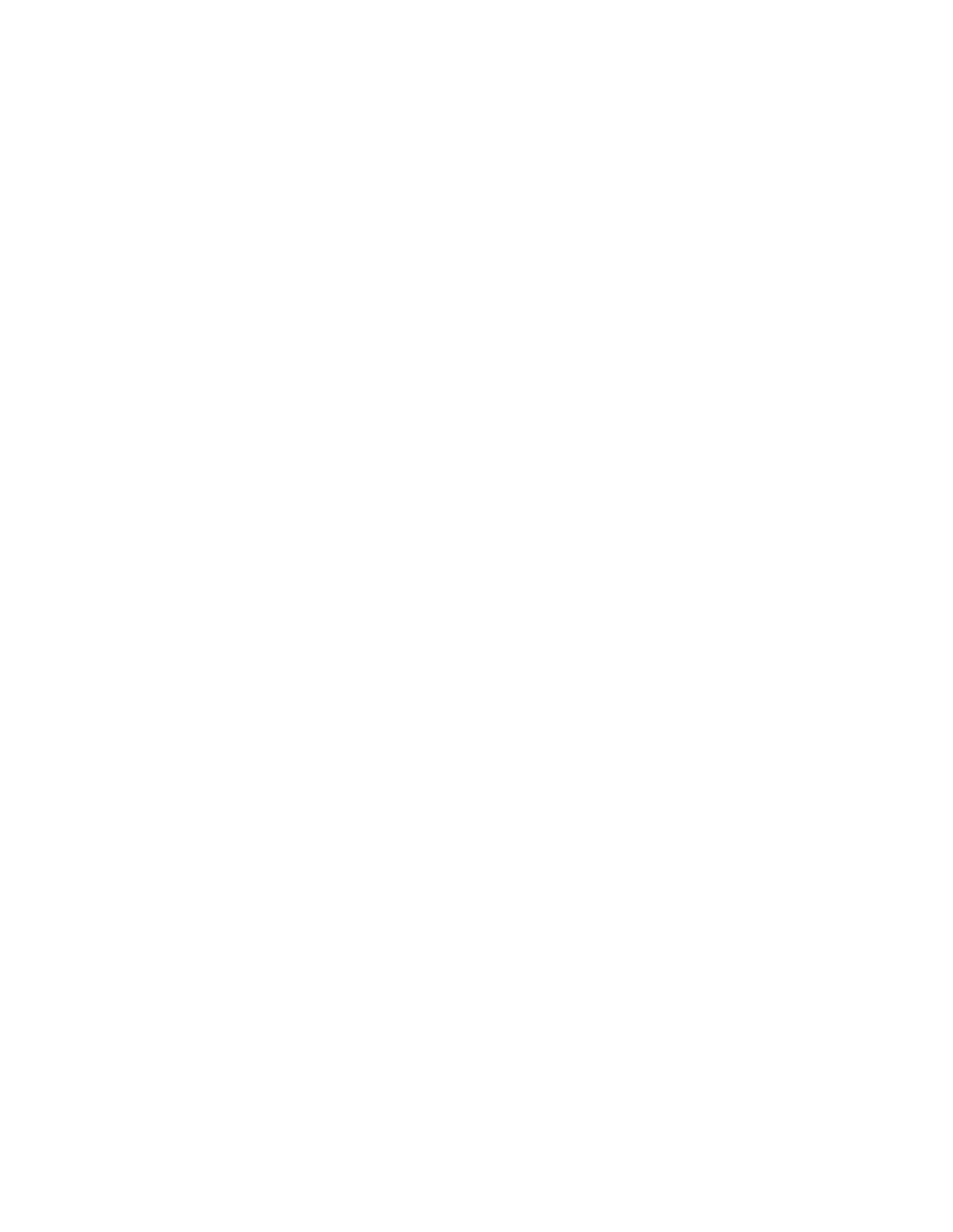# **A Report on the Quantity, Availability, Need, and Quality of Migrant Labor Housing in the State**

## **TABLE OF CONTENTS**

| TRANSITION OF THE INSPECTION AND LICENSING OF MIGRANT LABOR HOUSING                                                                  |  |
|--------------------------------------------------------------------------------------------------------------------------------------|--|
|                                                                                                                                      |  |
|                                                                                                                                      |  |
|                                                                                                                                      |  |
|                                                                                                                                      |  |
|                                                                                                                                      |  |
| APPENDIX B. MAP OF ESTIMATED NUMBER OF MIGRANT FARMWORKERS AND NON<br>FARMWORKERS IN MIGRANT HOUSEHOLDS WITHIN EACH TEXAS COUNTY  23 |  |
| APPENDIX C. CHAPTER 90. MIGRANT LABOR HOUSING FACILITIES 10 TAC §§90.1 - 90.824                                                      |  |
| APPENDIX D. REPORT OF INSPECTION MIGRANT LABOR HOUSING FACILITY 37                                                                   |  |
| APPENDIX E. LIST OF LICENSED MIGRANT FARMWORKER HOUSING FACILITIES  41                                                               |  |
|                                                                                                                                      |  |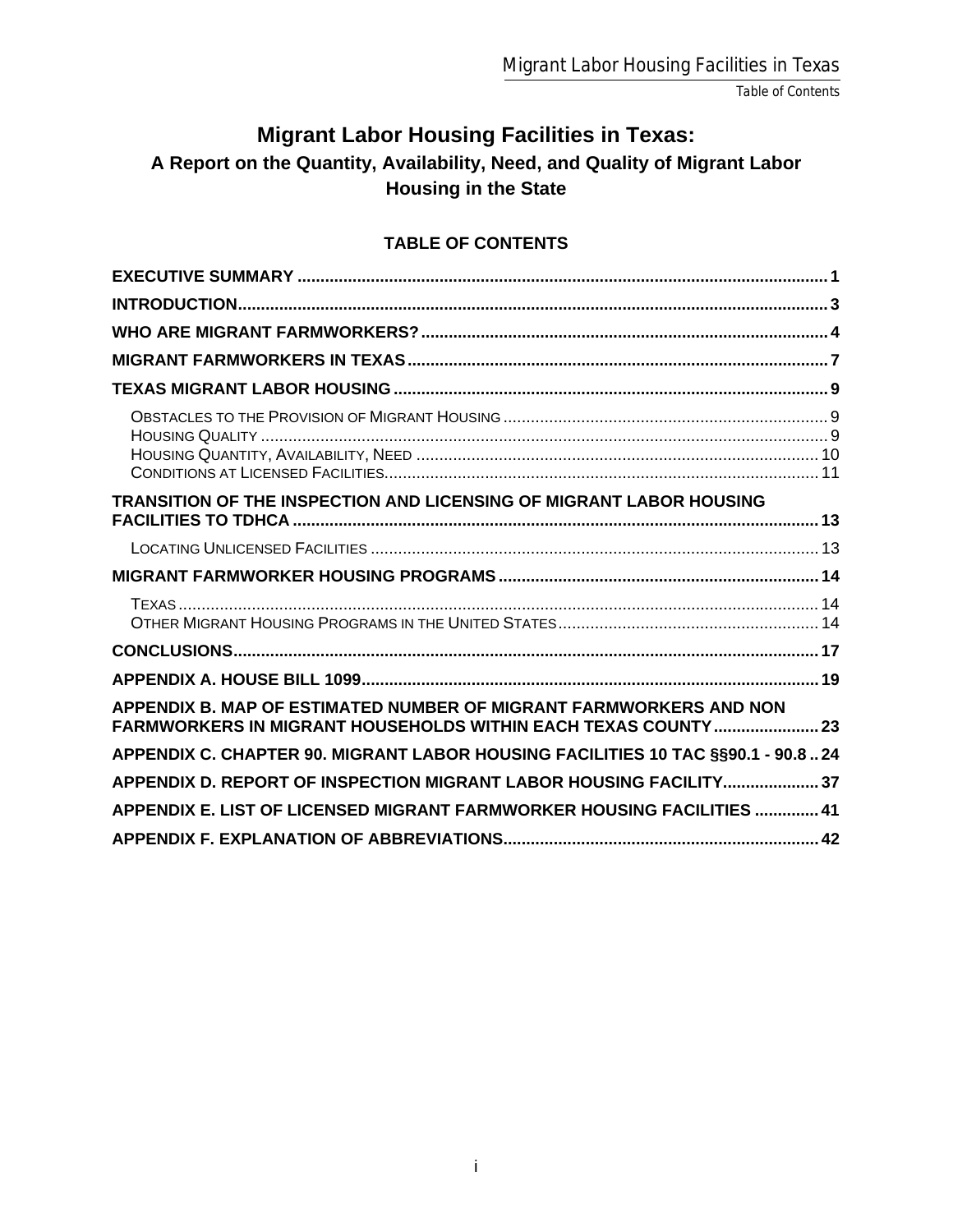*Table of Contents*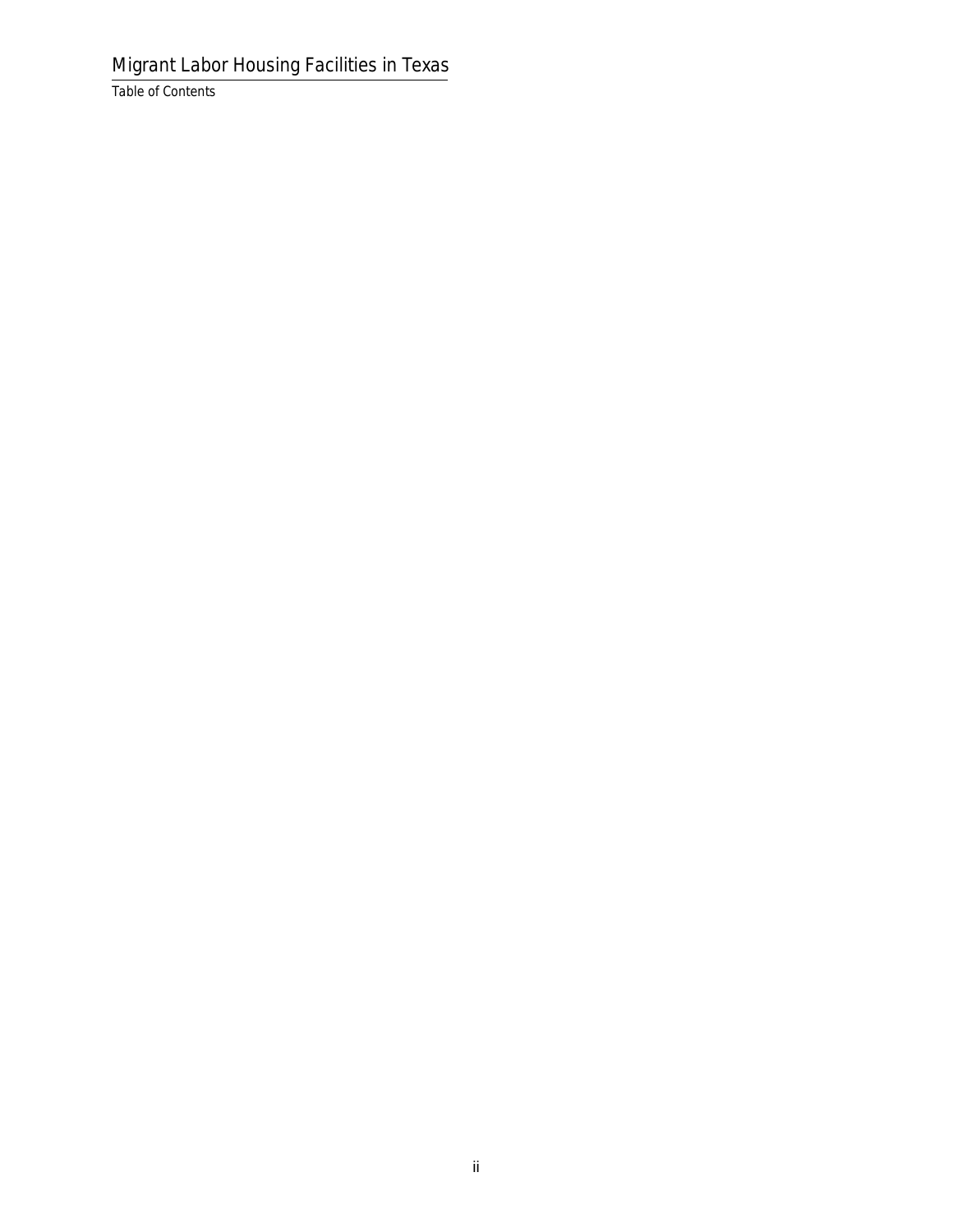#### **EXECUTIVE SUMMARY**

House Bill No. 1099 (79<sup>th</sup> Legislature, Regular Session) transferred the inspection and licensing of migrant labor housing from the Health and Human Services Commission (HHSC) to the Texas Department of Housing and Community Affairs (TDHCA or Department). In addition to transferring these responsibilities, the bill also required that TDHCA survey and research the quantity, availability, need, and quality of migrant labor housing facilities in Texas. This report presents the Department's findings on the state of migrant labor housing in Texas.

Differing definitions of "migrant" and "seasonal," the variety of terms used to describe units available to migrant and seasonal farmworkers, and unreliable data collection methods make it especially difficult to study the housing needs associated with this population. A detailed source of demographic information on migrant and seasonal farmworkers is the National Agricultural Workers Survey (NAWS) and the Migrant and Seasonal Farmworker Enumeration Profile Study (MSFEPS). This study makes up a substantial portion of the data used in this report.

It is estimated that there are 132,034 migrant farmworkers in Texas and 78,078 nonfarmworkers in migrant households.<sup>1</sup> There are currently 31 migrant labor housing facilities licensed by TDHCA that meet a portion of the housing needs of these persons. These facilities provide 633 units with the potential to house a total 3,245 persons. Because of the great difference between the estimated number of migrant farmworkers and the amount of housing provided by licensed facilities, it is apparent that the majority of migrant farmworkers and their families reside in nonlicensed situations, such as manufactured homes, apartments, motels, travel trailers, or even automobiles.

While TDHCA-licensed facilities are inspected annually and are required to meet health and safety standards, substandard conditions are believed to be widespread in other migrant labor housing situations. Such substandard conditions include unsanitary conditions, exposed plumbing and electrical wiring, holes in the roof, open wells, and pesticide exposure. Additionally, households face other basic affordable housing problems such as cost burden and overcrowding.

It is thought that the findings contained in this report will serve as a resource for the development of recommendations on how to address the need for safe and affordable housing for migrant and seasonal farmworkers and their households.

<sup>&</sup>lt;sup>1</sup>US Department of Health and Human Services, Health Resources and Services Administration, Bureau of Primary Health Care, *Migrant and Seasonal Farmworker Enumeration Profiles Study: Texas*, by Alice Larson (Vashon Island, WA: Larson Assistance Services, September 2000), 19, http://www.bphc.hrsa.gov/migrant/enumeration/final-tx.pdf (accessed August 30, 2005).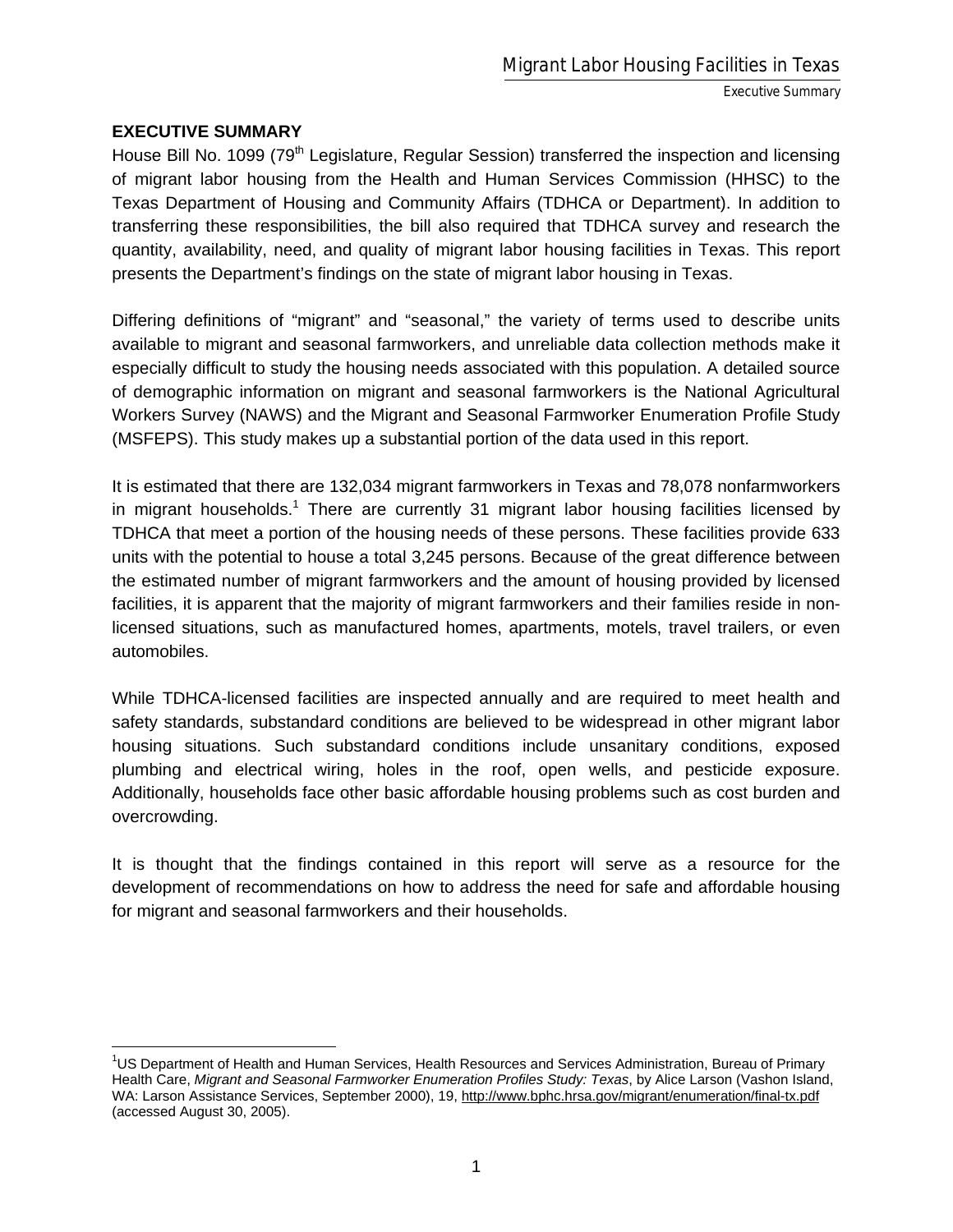*Executive Summary*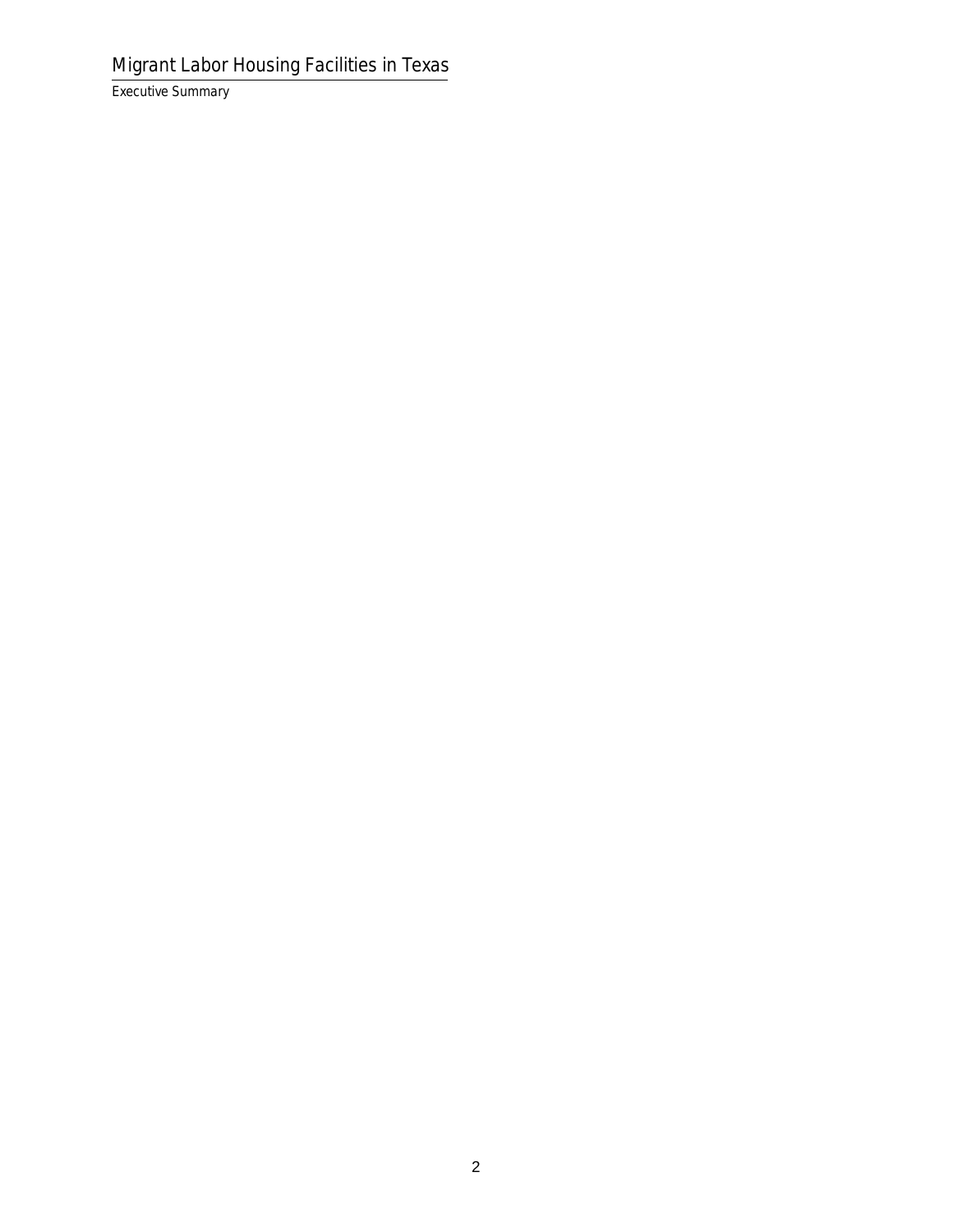#### **INTRODUCTION**

House Bill 1099, 79<sup>th</sup> Legislature, Regular Session, transferred responsibility for the inspection and licensing of migrant labor housing facilities from HHSC to TDHCA. The text of HB 1099 is provided as Appendix A. In addition to transferring inspecting and licensing responsibilities, the bill also required TDHCA to survey and research the quantity, availability, need, and quality of migrant labor housing facilities in Texas. This report is the result of the legislative mandate.

At the outset, certain terminology and facts should be clarified so that this report will not be confusing and potentially misleading.

Migrant labor housing facilities are a statutorily defined group. As set out in Texas Government Code, §2306.921:

*"Migrant labor housing facility" means a facility that is established, operated, or used for more than three days as living quarters for two or more seasonal, temporary, or migrant*  families or three or more seasonal, temporary, or migrant workers, whether rent is paid or *reserved in connection with the use of the facility.* 

Migrant agricultural workers, likewise, are defined by law:

*"Migrant agricultural worker" means an individual who:* 

*(A) is working or available for work seasonally or temporarily in primarily an agricultural or agriculturally related industry; and* 

*(B) moves one or more times from one place to another to perform seasonal or temporary employment or to be available for seasonal or temporary employment."* 

These definitions lead to a discussion of two essential concepts that affect the findings of this report.

- ° Migrant agricultural workers comprise only a portion of a very large population that is broadly described as agricultural workers. Accordingly, neither this study nor the activities of TDHCA in administering this law address larger issues involving the state of housing for the agricultural industry in Texas.
- As shown by the map provided as Appendix B, the major concentration of licensed migrant labor housing facilities is in the Texas Panhandle. These panhandle facilities are closely tied to the cotton industry. A reader might question why there is not a larger concentration in the Lower Rio Grande River Valley, an area of significant agricultural activity in Texas. While there are many migrant labor workforce participants who do reside in the lower Rio Grande River Valley, they are not living there as migrant workers. Rather, this area is their primary residence. Many of the members of the larger agricultural workforce residing in the Lower Rio Grande River Valley leave seasonally to work in other areas, such as the cotton harvest in the Texas Panhandle and, likely, in other agricultural sectors, including work in other states.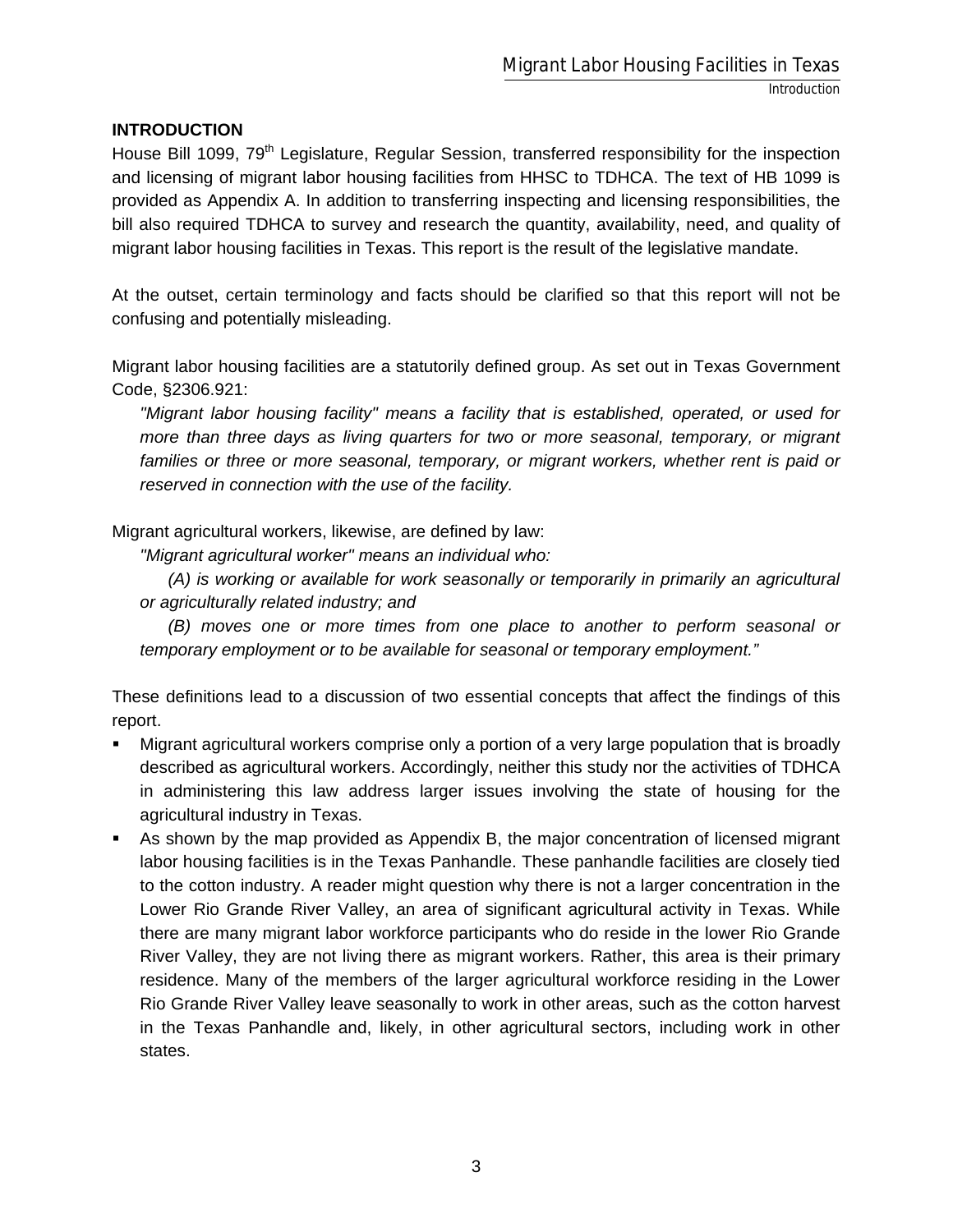#### **WHO ARE MIGRANT FARMWORKERS?**

Migrant and seasonal farmworkers provide the labor required by agricultural production's demand for labor at critical periods of crop development. Farmworkers are needed to hand-pick apples or peaches, harvest asparagus or chilies, stake tomatoes, dig potatoes, or beets, or work in a packing plant. Hand labor is especially vital to the production of the blemish-free fruits and vegetables that American consumers demand.<sup>2</sup> Seasonal farmworkers are also a key component of Texas' significant cotton production, providing the workforce required to harvest cotton.

Texas is the nation's second-leading state in agricultural production. The state's diverse agricultural industry produces grains, fruits, vegetables, natural fibers, and livestock. Agricultural commodities add an estimated \$16 billion annually to the state's economy, making agriculture the second largest industry in Texas. $3$  Table 1 provides a list of Texas crops that demand migrant labor.

| Table 1—Texas Crops Requiring Labor <sup>4</sup> |                     |                |                     |            |
|--------------------------------------------------|---------------------|----------------|---------------------|------------|
| Apples                                           | Cotton              | <b>Herbs</b>   | Persimmons          | Sweet      |
| Avocados                                         | Cucumbers           | Hot Peppers    | <b>Plums</b>        | Peppers    |
| <b>Beets</b>                                     | Dry Cowpeas         | Kale           | Potatoes            | Sweet      |
| <b>Berries</b>                                   | Dry Beans           | Lemons         | <b>Pumpkins</b>     | Potatoes   |
| <b>Blackberries</b>                              | Dry Onions          | Mustard        | Snap Beans          | Tangerines |
| <b>Blueberries</b>                               | Eqqplant            | Greens         | Southern            | Tomatoes   |
| Broccoli                                         | Grapefruit          | Okra           | Peas                | Turnip     |
| Cantaloupes                                      | Grapes              | Oranges        | Spinach             | Greens     |
| Carrots                                          | <b>Green Onions</b> | Parsley        | Squash              | Turnips    |
| Christmas                                        | <b>Green Peas</b>   | Peaches        | <b>Strawberries</b> | Watermelon |
| <b>Trees</b>                                     | Guar                | <b>Peanuts</b> | <b>Sugar Beets</b>  |            |
| Collards                                         | Head                | Pears          | Sugarcane           |            |
| Corn for seed                                    | Cabbage             | Pecans         | <b>Sweet Corn</b>   |            |

## The findings NAWS presents a demographic and employment profile of US farmworkers.<sup>5</sup> The NAWS was conducted by the US Department of Labor (DOL) and is based on face-to-face interviews with farmworkers. The survey interviewed 6,472 crop farm workers that represented nearly all farm workers in crop agriculture, including field packers and supervisors. Because 42 percent of those surveyed were migrants, the survey is thought to present the best available

<sup>&</sup>lt;sup>2</sup>National Center for Farmworker Health, Inc., "Overview of America's Farmworkers," <u>http://www.ncfh.org/aaf\_02.php</u> (accessed May 11, 2006).<br><sup>3</sup>Texas Department of Agriculture, "Why Agriculture is Important To Texas,"

<sup>&</sup>lt;u>http://www.agr.state.tx.us/about/intern/adm\_ag\_info.htm</u> (accessed February 1, 2006).<br><sup>4</sup>US Department of Health and Human Services, Health Resources and Services Administration, Bureau of Primary Health Care, *Migrant and Seasonal Farmworker Enumeration Profiles Study: Texas*, by Alice Larson (Vashon Island, WA: Larson Assistance Services, September 2000), 19, http://www.bphc.hrsa.gov/migrant/enumeration/final-tx.pdf (accessed August 30, 2005).<br><sup>5</sup>US Department of Labor, Office of the Assistant Secretary for Policy, and Aguirre International, Findings from the

National Agricultural Workers Survey (NAWS) 2001-2002: A Demographic and Employment Profile of United States Farm Workers, by Daniel Carroll et al. (Washington, DC: US Department of Labor, March 2005), http://www.doleta.gov/agworker/report9/naws\_rpt9.pdf (accessed May 11, 2006).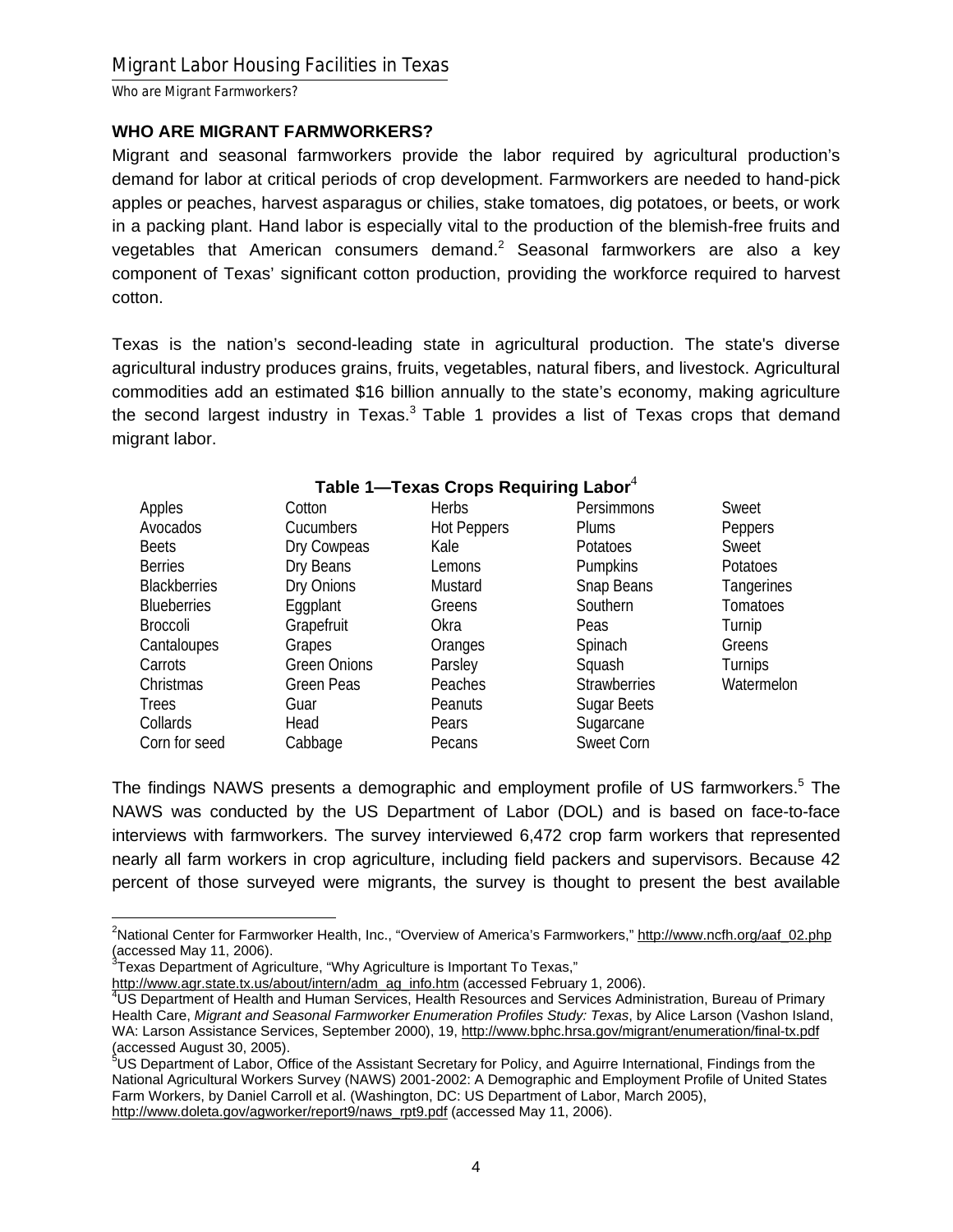*Who are Migrant Farmworkers?* 

portrait of migrant farmworkers. However, it should be noted that the survey does not include poultry, livestock, and fishery workers<sup>6</sup> and focuses on all farmworkers, not just migrant or seasonal farmworkers. Migrants are defined by the NAWS as workers who traveled at least 75 miles within the previous year to obtain a farm job.

The survey provided the following statistics on farmworkers:

- ° Place of Birth. 23 percent were born in the US and 75 percent were born in Mexico.
- ° Ethnicity. 83 percent identified themselves as Hispanic.
- Age. The average age was 33.
- Gender. 79 percent were male.
- ° Marital Status. 58 percent were married.
- ° Familial Status. 51 percent were parents with an average of two children.
- Education. On average, seventh grade was the highest grade completed.
- ° Language. 81 percent reported Spanish as their native language and 44 percent reported that they could not speak English "at all."
- Income. Average individual income was between \$10,000 and \$12,499, and average family income was between \$15,000 and \$17,499.

The legal status of migrant farmworkers is of particular importance. The NAWS reported that 75 percent of survey respondents were born in Mexico, and 53 percent were not authorized to work in the US.<sup>7</sup> It is assumed that the high rate of undocumented farmworkers extends to all industries employing migrant farmworkers.

Without a legal status, migrant farmworkers may encounter difficulty receiving social services and housing assistance. For example, the government-funded Food Stamp Program requires that applicants "have or apply for a Social Security number and be either a US citizen, US national, an American Indian born in Canada or Mexico or have status as a qualified alien."<sup>8</sup> With regard to housing programs, USDA's Farm Labor Housing Program, which funds the development of rental housing for farmworkers, specifies that eligible tenants are domestic farmworkers who are citizens or legally admitted permanent residents.<sup>9</sup> It is apparent that basic assistance programs, including those that are specifically intended to assist farmworkers, are not reaching major portions of this population.

Migrant farmworkers are eligible to receive assistance through most TDHCA programs, such as those that offer emergency assistance and utility assistance. It is the policy of TDHCA to not require its nonprofit recipients of funds to verify, as a condition of receiving funds, the citizenship

<sup>&</sup>lt;sup>6</sup> US Department of Labor, *Findings from the National Agricultural Workers Survey (NAWS) 2001-2002*, ix.<br>7 US Department of Labor, *Findings from the National Agricultural Workers Survey (NAWS) 2001-2003*, 2

US Department of Labor, *Findings from the National Agricultural Workers Survey (NAWS) 2001-2002*, 3.

<sup>&</sup>lt;sup>8</sup> Social Security Administration, "Food Stamps and Other Nutrition Programs," SSA Publication No. 05-10100, (SSA, February 2006) http://www.ssa.gov/pubs/10100.html#foodstamps (accessed August 10, 2006).

Housing Assistance Council, "Rural Housing Service's Section 514/516 Farm Labor Housing Program: A Guide for Applicants," December 1999 http://www.ruralhome.org/pubs/farmworker/514/farmworker4.htm (Accessed August 11, 2006)/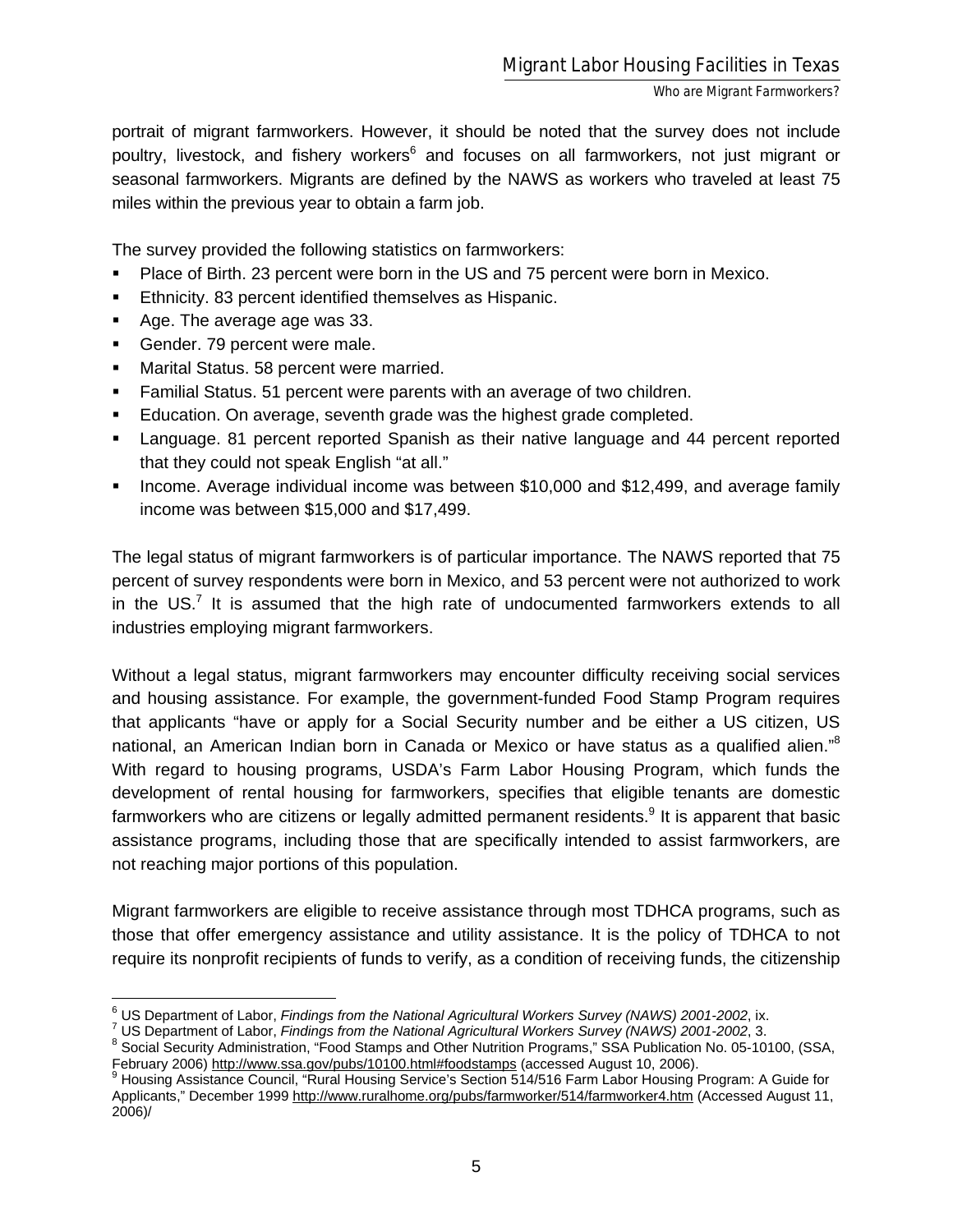*Who are Migrant Farmworkers?* 

or immigration status of applications for assistance. This policy does not apply to the Section 8 Housing Choice Voucher Program, which does require immigration verification. In addition, please note that this policy is subject to change if TDHCA's federal funding resources revise their policies.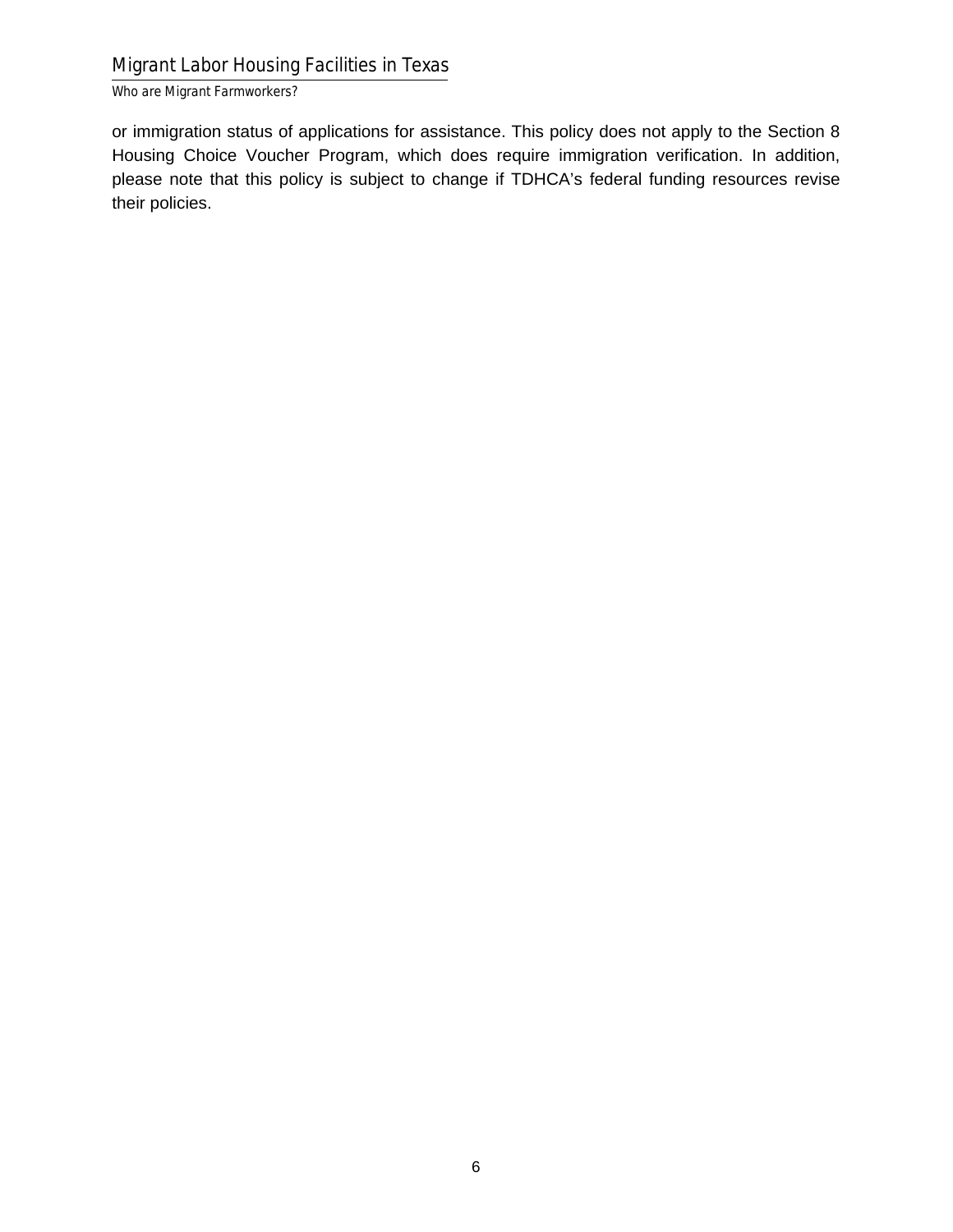#### **MIGRANT FARMWORKERS IN TEXAS**

Texas is the starting point for the Midwestern migrant stream, which runs to the Great Lakes and Northern Plains states.<sup>10</sup> While Texas has a large number of migrant farmworkers working in the state, there are also a number of migrant workers who live in Texas during the winter but travel to other states to work during their growing and harvest seasons. The Housing Assistance Council's (HAC's) survey of farmworker housing reported the following responses regarding place of prior residence.

Of the Texas HAC survey respondents,

- 16 percent of respondents noted their prior residence as Mexico,
- ° more than 30 percent of Texas respondents last lived elsewhere in the state, and
- ° 10 percent of Texas respondents last lived outside the Midwestern migrant stream.

Almost all the Midwestern upstream respondents, whose prior residence was outside the United States, had last lived in Mexico. This group comprised 21 percent of Midwestern upstream respondents. Forty-five percent of upstream Midwestern respondents reported Texas as their prior residence.<sup>4</sup>

Comprehensive and accurate information on migrant and seasonal farmworkers is limited. The various definitions of migrant and seasonal farmworker and methods in counting the population preclude definitive tabulations. The most commonly used data source for numbers of migrant and seasonal farmworkers in Texas is the MSFEPS for Texas.<sup>6</sup> In this study, the following definitions of migrant and seasonal farmworkers are used.

A seasonal farmworker is "an individual whose principal employment [51% of time] is in agriculture on a seasonal basis, who has been so employed within the last twenty-four months."

A migrant farmworker meets the same definition but "establishes for the purposes of such employment a temporary abode."

Included in the scope of the study are individuals engaged in field and orchard agriculture; packing and sorting procedures in food processing; horticultural specialties (including nursery operations, greenhouse activities and crops grown under cover); and reforestation. Excluded from the study are those working with livestock, poultry, and fisheries.

For the purpose of this report, the numbers for migrant farmworker and migrant household members from the MSFEPS are used because the definition of migrant households most closely matches the definition provided by HB 1099. As estimated by this report, there are an

<sup>&</sup>lt;sup>10</sup>Housing Assistance Council, *No Refuge From the Fields: Findings From a Survey of Farmworker Housing Conditions in the United States*, by Christopher Holden *et al.* (Washington, DC: Housing Assistance Council, September 2001), http://www.ruralhome.org/pubs/farmworker/norefuge/norefuge.pdf (accessed May 11, 2006).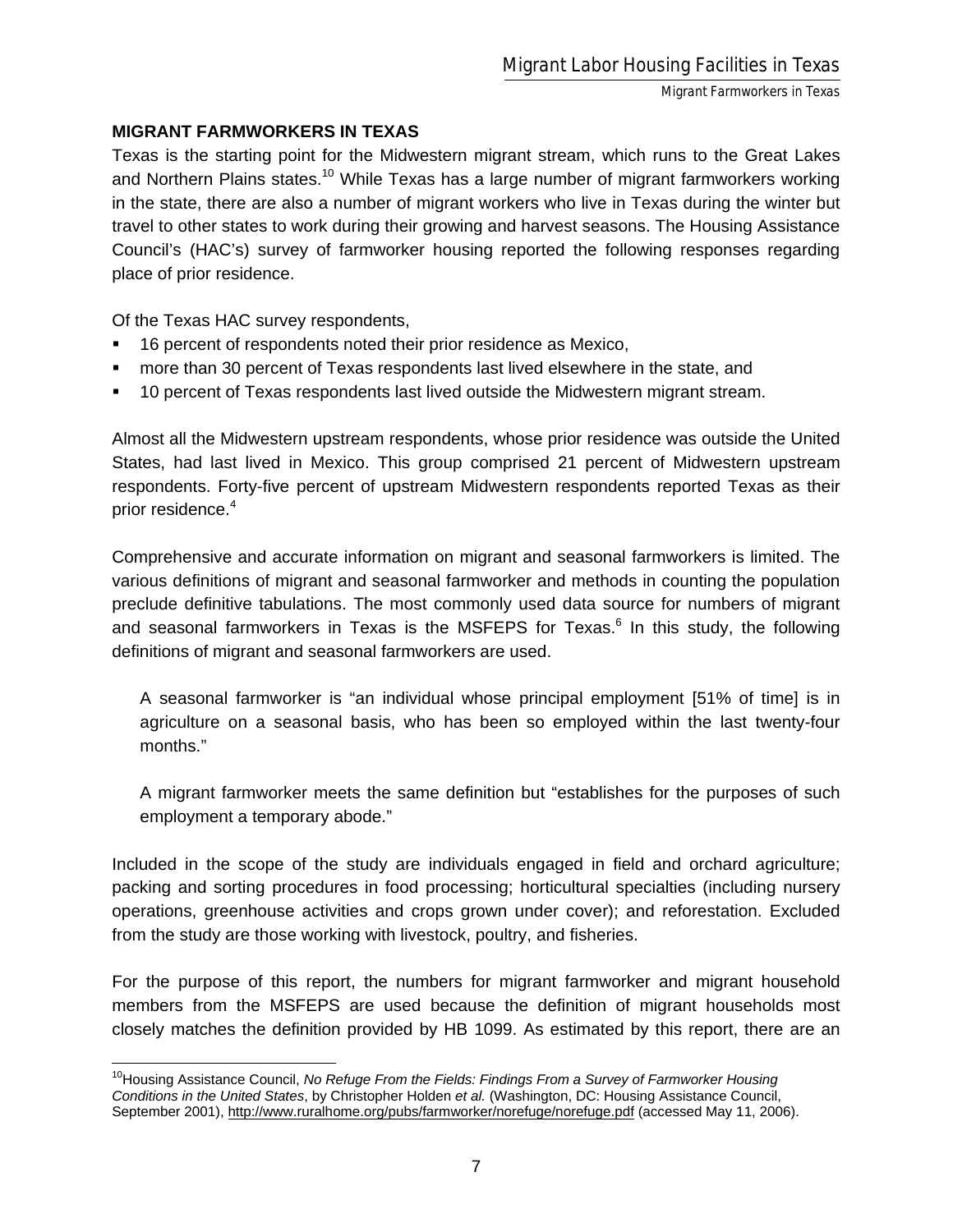*Migrant Farmworkers in Texas* 

estimated 132,034 migrant farmworkers and 78,078 nonfarmworkers in migrant households in Texas. $11$ 

The study noted that migrant and seasonal farmworkers in Texas are difficult to estimate as it is a major sending state for migrants throughout the country. Many of these individuals are also employed in Texas at agricultural jobs available in the winter during the "off season" for work in other areas. However a very large number of individuals are *not* employed in agriculture in Texas, but still meet the Migrant Health Program definition as they work as migrants in other states. Such workers are defined as "resident migrants" in the MSFEPS, and county totals were increased in the migrant estimates to account for their presence in the state.

While data on migrant farmworkers is extremely limited, the MSFEPS does provide data at the state and county level. The study used a methodology based on actual crop harvest totals and "demand for labor" formulas that calculated the total number of man-hours needed to harvest the crops, which were then used to calculate the estimated number of farmworkers. Appendix B presents a map of the Texas migrant and seasonal farmworker enumeration profile estimates by county.<sup>12</sup>

The US Census reports extremely limited information on this population. The 2000 Census reports 571 individuals in agriculture workers' dormitories on farms. This includes people in migratory farm workers' camps on farms, bunkhouses for ranch hands, and other dormitories on farms, such as those on "tree farms."<sup>13</sup>

<sup>&</sup>lt;sup>11</sup>US Department of Health and Human Services, Health Resources and Services Administration, Bureau of Primary Health Care, *Migrant and Seasonal Farmworker Enumeration Profiles Study: Texas*, by Alice Larson (Vashon Island, WA: Larson Assistance Services, September 2000), 19, http://www.bphc.hrsa.gov/migrant/enumeration/final-tx.pdf (accessed August 30, 2005).<br><sup>12</sup>US Department of Health and Human Services, Health Resources and Services Administration, Bureau of Primary

Health Care, *Migrant and Seasonal Farmworker Enumeration Profiles Study: Texas*, by Alice Larson (Vashon Island, WA: Larson Assistance Services, September 2000), 19, http://www.bphc.hrsa.gov/migrant/enumeration/final-tx.pdf (accessed August 30, 2005).<br><sup>13</sup>US Census Bureau, PCT16. Group Quarters Population by Group Quarters Type, Data Set: Census 2000 Summary

File 1.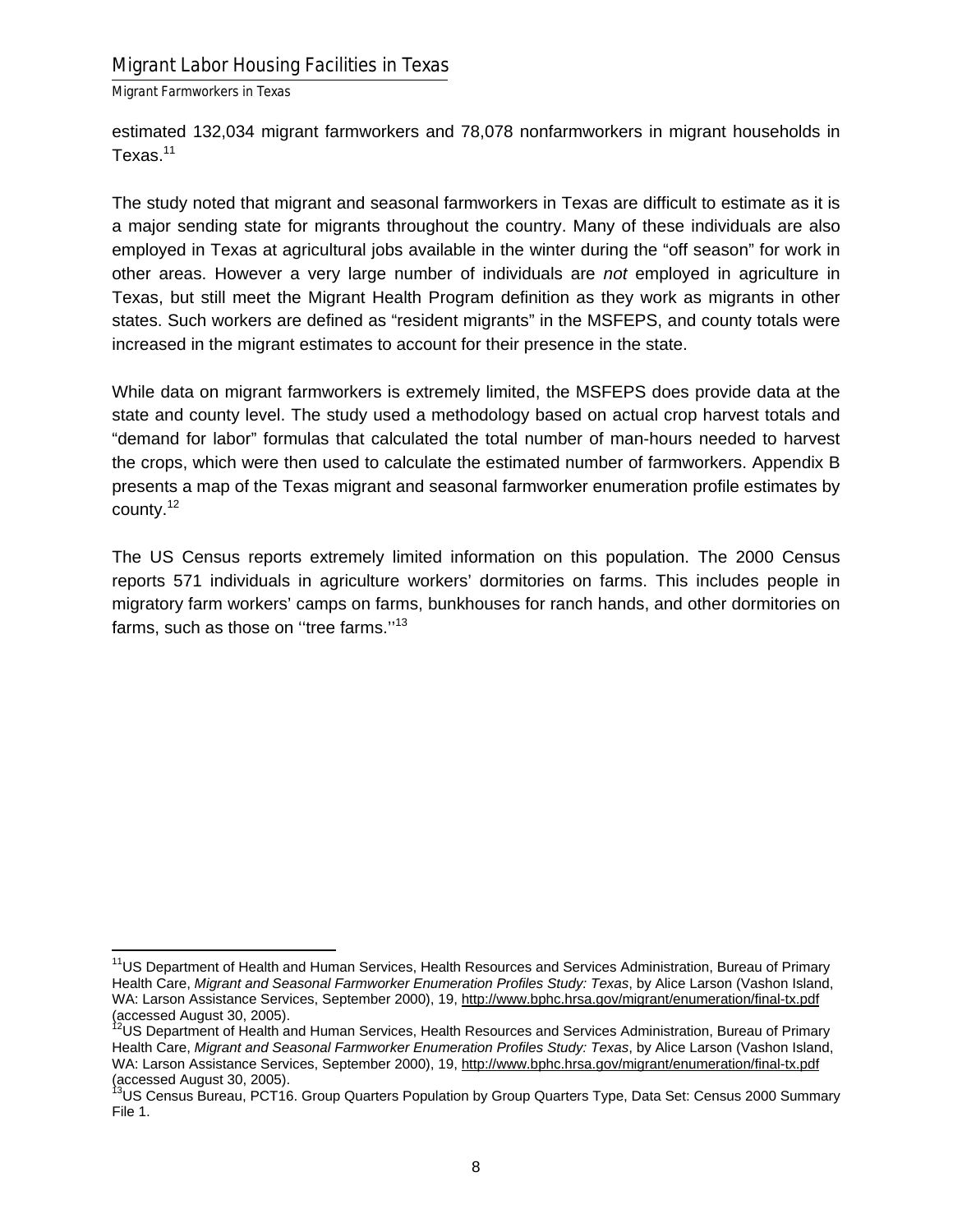#### **TEXAS MIGRANT LABOR HOUSING**

Migrant farmworkers have a particularly difficult time finding available, affordable housing because of extremely low and sporadic incomes and the fact that they will reside in a given location only a short time. Many of the small, rural communities in which migrant workers may seek employment do not have the rental units available for the seasonal influx. Overcrowding and substandard housing are significant housing problems for farmworkers.<sup>14</sup> In addition. migrant workers may not be able to afford security deposits, pass credit checks, or commit to long-term leases.

#### **Obstacles to the Provision of Migrant Housing**

Considering that most farms are located in rural areas with limited resources, there is concern about the capacity of local organizations to develop housing and serve this population. Rural areas typically have fewer financial resources because of smaller populations and lower incomes. Similarly, rural areas may experience shortages of administrative funds and staff to reach households in their areas.

HAC finds that increasing the housing stock for farmworkers is also complicated by (1) the difficulty in creating financially viable projects that serve residents with extremely low incomes for short occupancy periods, (2) difficulty locating land with appropriate zoning, (3) opposition to affordable farm labor housing, and  $(4)$  lack of roads and utilities to rural sites.<sup>15</sup> HAC concludes that these site and project obstacles impede not only growers, but also "nonprofits struggling with limited budgets and limited staff capacity."

#### **Housing Quality**

Substandard conditions are common with unlicensed migrant labor housing. Because of limited grower-owned and government-sponsored housing, many workers seek housing in the private market.<sup>16</sup> The Texas Low Income Housing Information Service reports that a common alternative is a dilapidated trailer or makeshift house. HAC reports that mobile homes are the type of unit most likely to be severely or moderately substandard.<sup>17</sup> In addition to substandard conditions such as unsanitary conditions, exposed plumbing and electrical wiring, holes in the roof, and open wells, other common conditions are overcrowding, cost burden, and pesticide exposure.

<sup>14</sup>Christopher Holden. "Monograph No. 8: Housing" in *Migrant Health Issues* (Buda, TX: National Center for Farmworker Health, Inc., October 2001), 40, http://www.ncfh.org/docs/08%20-%20housing.pdf (accessed August 30, 2005).<br><sup>15</sup> Housing Assistance Council, "Housing for Families and Unaccompanied Migrant Farmworkers," August 1997,

http://www.ruralhome.org/pubs/farmworker/migrant/solutions.htm (accessed August 11, 2006).<br><sup>16</sup>Texas Low Income Housing Information Service, "Substandard Housing Plagues Texas Panhandle Farm Workers,"

*Housing Matters*, (Austin, TX: Texas Low Income Housing Information Service, September 2004),

http://www.texashousing.org/webnews/issues/news001.pdf (accessed May 11, 2006).<br><sup>17</sup>Housing Assistance Council, *No Refuge From the Fields: Findings From a Survey of Farmworker Housing Conditions in the United States*, by Christopher Holden *et al.* (Washington, DC: Housing Assistance Council, September 2001), http://www.ruralhome.org/pubs/farmworker/norefuge/norefuge.pdf (accessed May 11, 2006).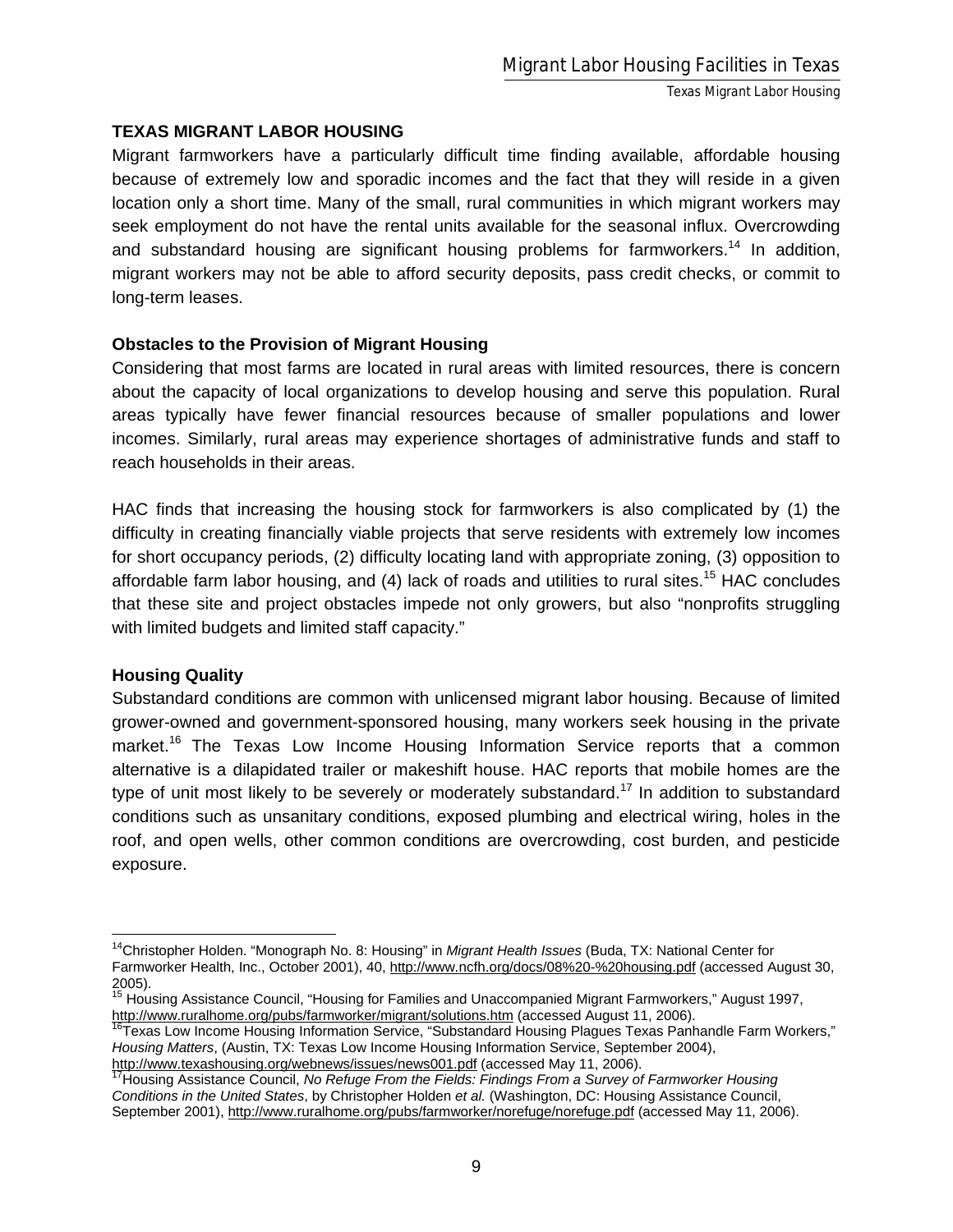The following portraits of farmworker housing are from the *2004 Texas Farmworker Housing Summit Report.*<sup>18</sup>

*John Ballejo, El Paso office Trans-Pecos Region*—El Paso has population greater than 500,000 and its neighbor, Juarez, has 1.2 million, so the metro area has almost two million people. An estimated 4,000 of them are farmworkers. Area farmworkers have income of less than \$5,000 a year. Housing is available to farmworkers through the work of nonprofit organizations. On a typical night, 200 people sleep on the floor in the Centro de los Trabajadores Agricolas Fronterizas' building before reporting for work to be transported to New Mexico fields in the wee hours of the morning; others sleep in the doorways and under bridges.

The Opportunity Center also provides shelter to farmworkers. The 50 units of the Herb "Tio" Cooper Apartments on the west side of the city were recently opened by the El Paso Housing Authority and provide rental units designed solely for farmworkers. Poor conditions abound in trailers, substandard housing, and colonias. Even thatched roof houses have been seen in the region. Housing for the migrant and seasonal farmworker is only one issue and the need is great.

*Irene Favila, Plainview Office, Plains Region*—Eighty five percent of the industry in this rural area revolves around agriculture, yet those individuals who work so faithfully and diligently are expected to begin and end their workdays in conditions that are unsanitary and frankly inhumane. Eighty percent of the current Farm Labor Housing was constructed in the early 1960s and shows signs of aging and lack of financial support for maintenance. Recent funding from USDA Rural Development will be used to improve some units. It is impossible for a child who has been cold or dirty during the night to be fresh and ready to experience all that is afforded to them through Head Start Programs as well as the public school systems. Yet the sometimes brutal climate in the fall and winter exacerbate unhealthy and unsafe conditions. Many years, temperatures become unexpectedly frigid. Year after year, farmworkers continue to live in housing that has holes, cracks and loose walls, frayed electrical wiring, inappropriate water and sewage systems, plumbing that leaks, no insulation, open flame heating units, no foundations, roofs that leak, or heating wall units that are not in working condition.

#### **Housing Quantity, Availability, Need**

As of the date of this report there are 31 licensed migrant labor housing facilities with a combined number of 633 housing units, potentially serving approximately 3,245 occupants, including migrant agricultural workers and their families.

<sup>18</sup>Texas Farmworker Housing Summit, *Summit Report*, by Kathy Tyler (Austin, TX: MET, Inc., 2004).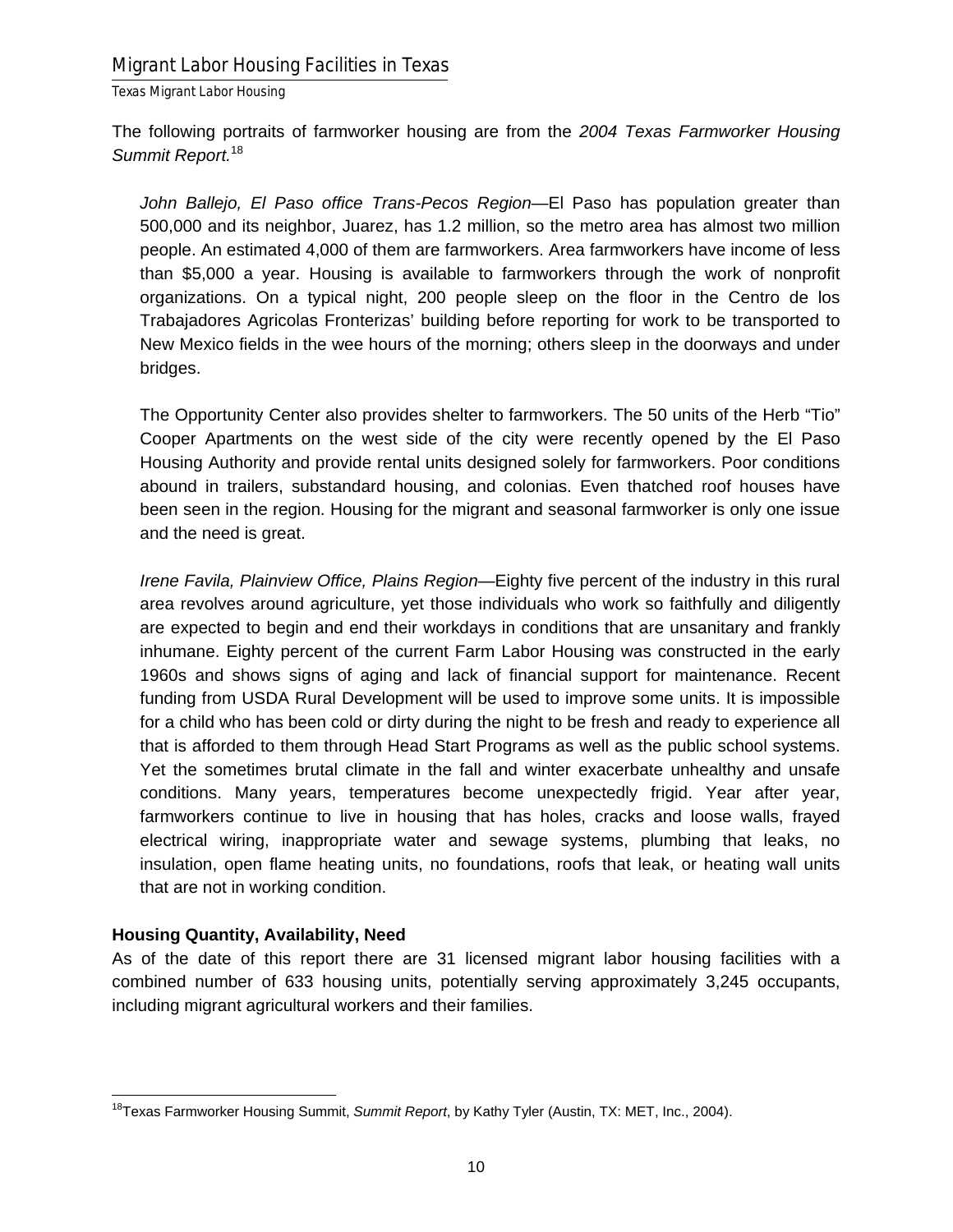In Texas, there are 19 farm labor housing facilities funded through the US Department of Agriculture Rural Development. These facilities provide a total of 1,361 farmworker units of which a substantial portion may be used by migrant farmworkers.

As part of its ongoing planning activities, TDHCA sent a 2006 Community Needs Survey to city and county governments, community action agencies, State Senators and Representatives, and Housing Opportunities for People with AIDS agencies throughout the state. The survey gathered a community-level perspective on how to best address the State's affordable housing and community development needs. One of the survey questions was "Is there a need for migrant or seasonal farmworker housing in your area?" As Appendix B shows, communities from 46 counties indicated a need for migrant or seasonal farmworker housing.

#### **Conditions at Licensed Facilities**

TDHCA-licensed facilities are inspected annually and are required to meet health and safety standards. Appendix C provides the newly adopted Chapter 90 of the Texas Government Code, which outlines the minimum standards that migrant labor housing facilities must meet. Appendix D is the inspection form the Department uses to inspect the facilities.

Licenses and a prescribed form of notice about how to make complaints are bilingual and must be conspicuously posted. When facilities are inspected, the following notice is posted at the facilities to encourage the reporting of complaints.

*"If you have concerns or problems with the condition or operation of this facility or your unit, the Texas Department of Housing and Community Affairs (the "Department") is the state agency that licenses and oversees this facility. You may make a complaint to the Department by calling, toll-free, 1-877-724-5676, or by writing to Migrant Labor Housing, TDHCA, 4413 82nd Street, Lubbock, TX 79424-3366. This office has staff that speaks Spanish. To the fullest extent that we can, we will keep your identity confidential. The Department's rules prohibit any facility or operator from retaliating against you for making a complaint.* 

*Si Usted tiene preocupaciones o problemas con la condición u operación de esta instalación o su unidad, el Departamento de Vivienda y Asuntos Comunitarios del Estado de Texas (El Departamento o TDHCA) es la agencia que da licencia y supervisa esta instalacion. Usted puede mandar sus quejas al Departamento por teléfono gratuitamente por marcando 1-877- 724-5676 u escribiendo a Migrant Labor Housing, TDHCA, 4412 82nd Street, Lubbock, TX 79424-3366. La oficina tiene personal que habla español. A lo mas posible que podemos, protegeremos su identidad. Las regulaciones del Departamento prohíben cualquier represalias por la instalación u el operador contra personas que se quejen contra ellos."*

As of the date of this report, no complaints have been received by the Department. The Department will investigate complaints as they are received and such investigation may include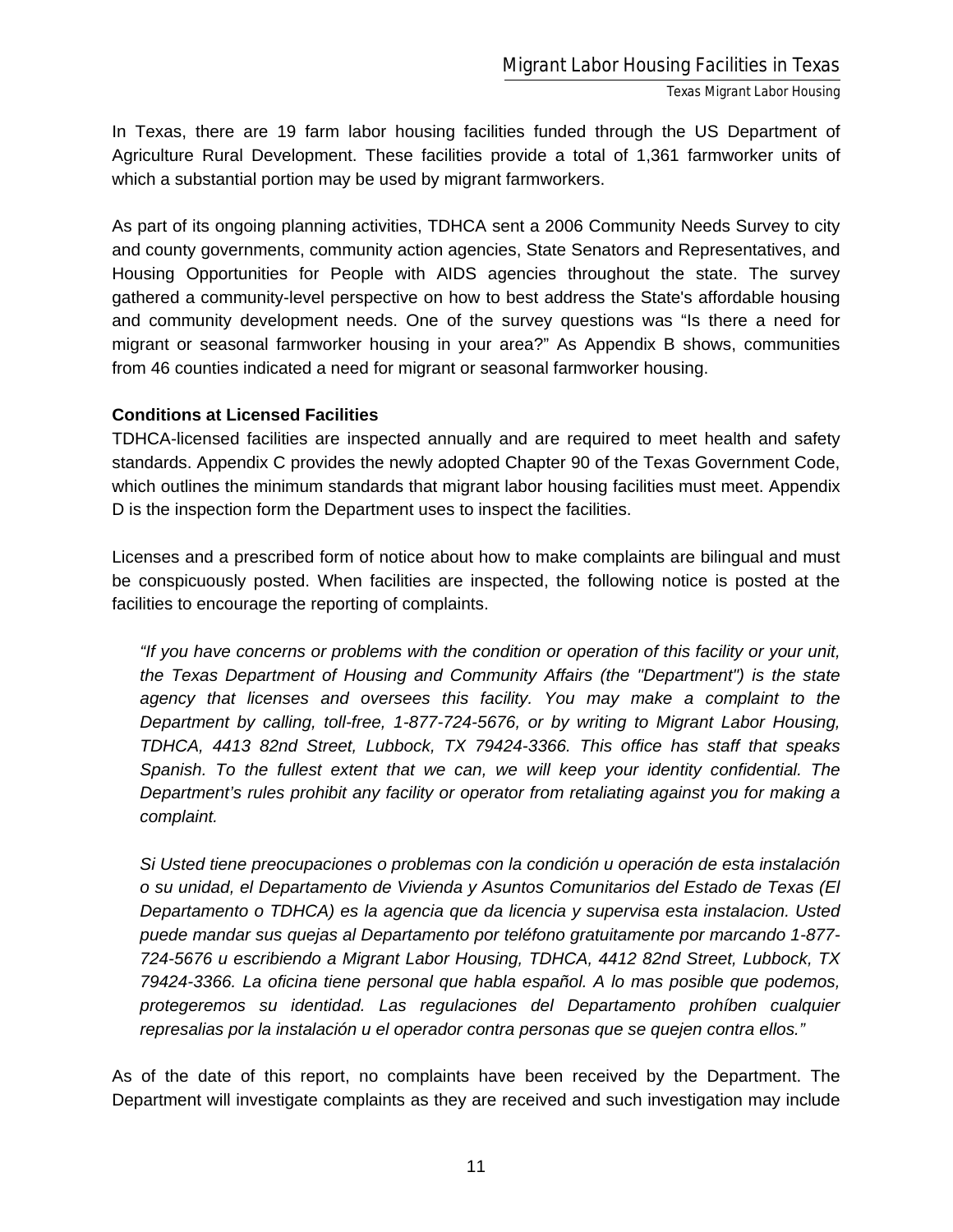*Texas Migrant Labor Housing* 

conducting a complaint inspection. Complaints may be made in Spanish or in English. To the fullest extent permitted by applicable law, the identity of any complainant shall be maintained as confidential. Violations are subject to a civil penalty of \$200 for each day that the violation occurs. Complaints can be filed with Bradlee Dansbee, TDHCA Manufactured Housing Division, at 1-877-724-5676 or 1-806-794-2105.

In inspecting these facilities, TDHCA Manufactured Housing Division (MHD) staff has generally encountered a willingness to make required changes and improvements. When issues of noncompliance have been identified, the applicants/licensees have been responsive and corrected identified items. New requirements, such as the installation of smoke detectors, have been accepted and implemented without objection.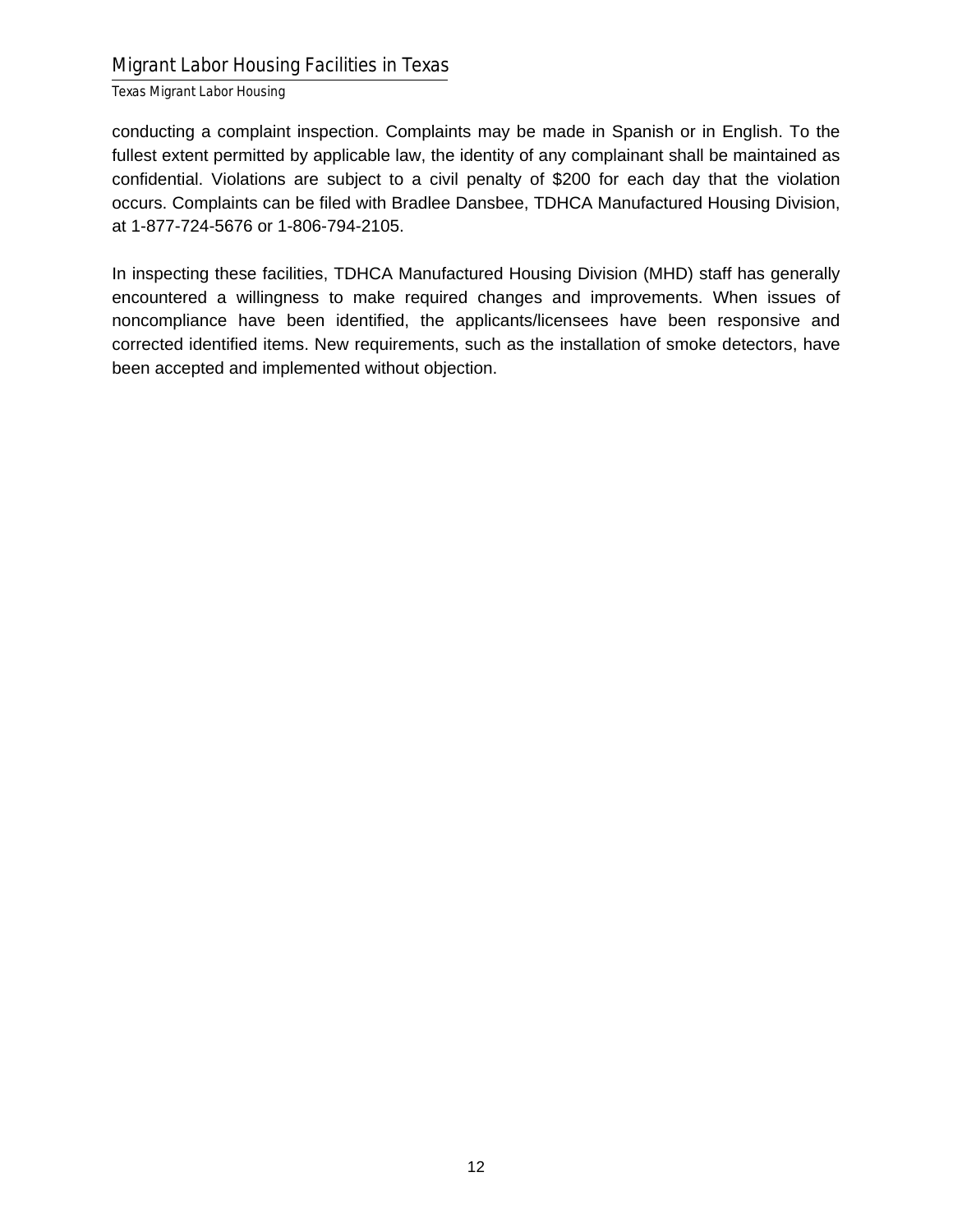# **TRANSITION OF THE INSPECTION AND LICENSING OF MIGRANT LABOR HOUSING FACILITIES TO TDHCA**

TDHCA staff met with HHSC staff prior to HB 1099 taking effect to discuss current issues, to review files, and to learn more about the HHSC approach to overseeing this activity. TDHCA utilizes existing capabilities of its MHD to carry out the licensing and inspection functions. On the effective date of the bill, September 1, 2005, TDHCA was ready to take on this charge. The Department has completed the following key steps to ensure that all qualifying facilities are licensed and inspected.

- ° At the time the licensure of migrant farmworker housing facilities was transferred to TDHCA from HHSC, the commission had a list of 86 previously licensed facilities. All facilities in the HHSC database were contacted and it was quickly ascertained which facilities were actively conducting migrant labor housing activity and needed to be licensed. As of August 2006, TDHCA had inspected and issued licenses for the 29 facilities from the original HHSC list that were still operating. Another two new facilities applied to TDHCA for licenses, bringing the total number of licensed migrant labor housing facilities to 31. Appendix B contains a map that shows the counties containing licensed facilities. Appendix E provides a list of the licensed migrant labor housing facilities.
- All active facilities needing to be licensed were promptly inspected. Deficiencies under the HHSC standards, which remained in effect until TDHCA adopted new standards, were addressed, and required licenses were issued.
- ° TDHCA, using MHD inspectors, inspected all other licensed facilities.
- ° TDHCA developed, published, received comment on, and adopted rules to establish the standards for the administration of this program.
- ° TDHCA began the re-inspection and re-licensing process for the active facilities.
- ° TDHCA MHD inspectors were trained on the requirements of HB 1099 so they could identify such facilities in their ongoing manufactured housing inspection activities across the state.

#### **Locating Unlicensed Facilities**

TDHCA continues to work to license all migrant labor housing facilities that fall under TDHCA's licensing jurisdiction. At this time, TDHCA has not identified any operating facilities that would require licensure that have not applied for and obtained licenses. However, as the inspectors from the MHD, in conducting other inspections, identify possible unlicensed activity, they will investigate and address it. To report a suspected unlicensed facility, please contact Bradlee Dansbee, TDHCA MHD, at 1-877-724-5676 or (806) 794-2105.

TDHCA is preparing a media effort that will target areas where large numbers of migrant laborers may be reached (such as the Lower Rio Grande River Valley and the Panhandle (during cotton season) to build awareness among workers of their right to have any housing that is subject to this law inspected, licensed, and operating in accordance with regulatory standards. It will also conduct outreach to agricultural labor advocacy groups to refer known or suspected facilities that are operating without required licenses.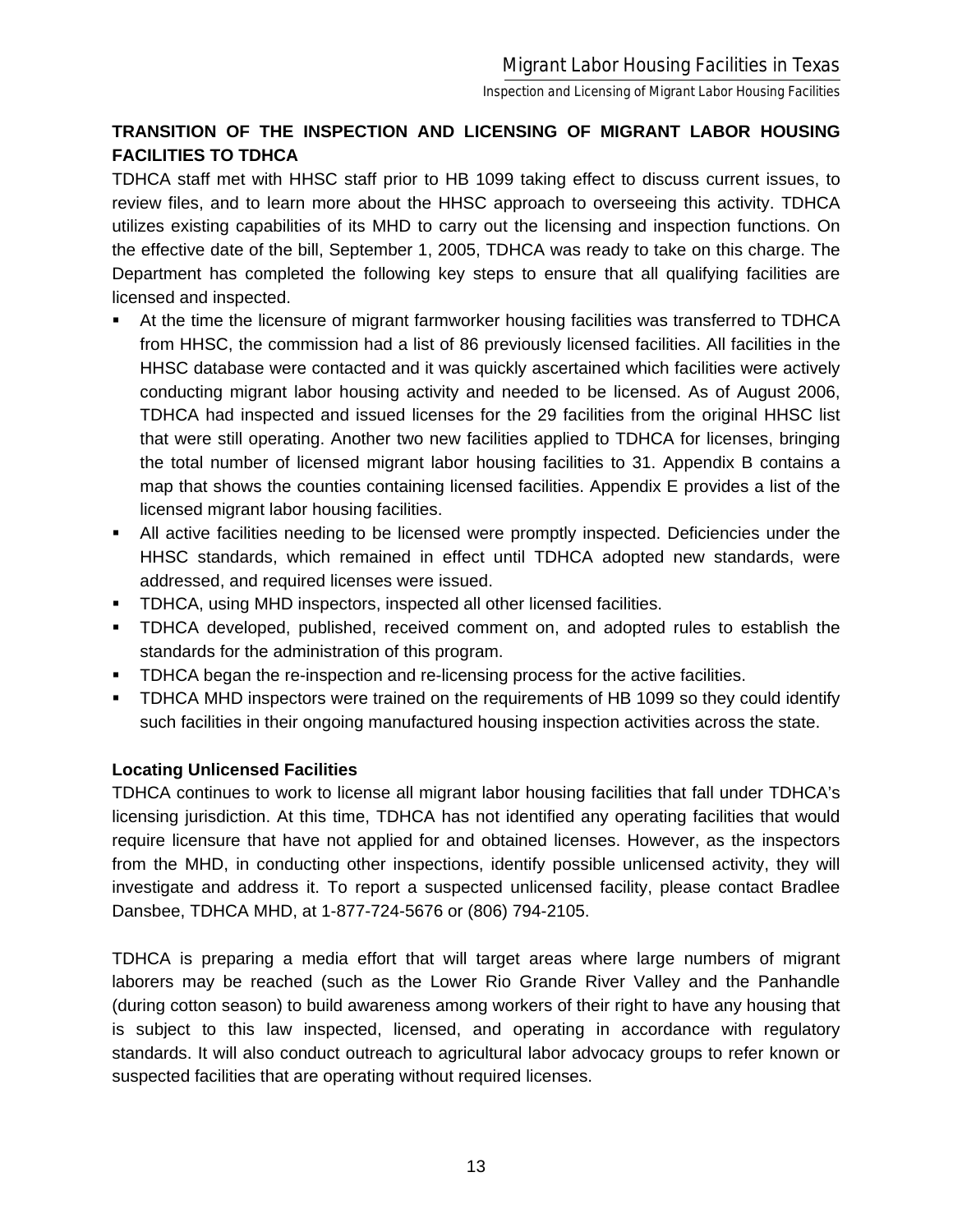# **MIGRANT FARMWORKER HOUSING PROGRAMS**

#### **Texas**

As described in this report, HB 1099 transferred the responsibility for administering the laws regarding the licensing and supervision of migrant labor housing facilities from the HHSC to TDHCA.

Migrant farmworkers have been identified by TDHCA as a "special needs population." This population is recognized as having distinct housing needs requiring individual attention with regard to housing assistance. While TDHCA does not currently have a specific program for migrant farmworkers, the Department has the following strategies to work to address the housing needs and increase the availability of affordable and accessible housing for persons with special needs through funding, research, and policy development efforts.

- Dedicate no less than 20 percent of the HOME project allocation for applicants that target persons with special needs.
- ° Compile information and accurately assess the housing needs of and the housing resources available to persons with special needs.
- ° Increase collaboration between organizations that provide services to special needs populations and organizations that provide housing.

#### **Other Migrant Housing Programs in the United States**

The following programs represent examples of other approaches that might be used to provide assistance to migrant farmworkers.

#### Florida

Florida's Joint Legislative Commission on Migrant and Seasonal Labor was established to improve the conditions for migrant and seasonal labor and to reduce related problems. The Commission's first report to the Florida Legislature was submitted in February 2006. The housing-related policy recommendations are to provide \$20 million in state funding for affordable farmworker housing and to support agriculture industry partnership with nonprofit organizations: industry provides land and infrastructure, nonprofits provide housing.<sup>19</sup>

#### **California**

California has established the Joe Serna Jr. Farmworker Housing Grant Program. This program is used to finance the new construction, rehabilitation, and acquisition of owner-occupied and rental units for agricultural workers, with a priority for lower income households. In 2002, Proposition 46 was passed by the voters, allocating \$200 million to the program. \$24 million of the allocation was set aside to fund projects targeted for migratory agricultural workers.<sup>20</sup>

<sup>19</sup>Joint Legislative Commission on Migrant and Seasonal Labor, *Report to the Legislature,* (Tallahassee, FL: Florida House of Representatives and State of Florida Senate, February 2006),

http://www.leg.state.fl.us/data/committees/joint/Jcml/Report\_To\_The\_Legislature.pdf (accessed May 2, 2006). <sup>20</sup>California Department of Housing and Community Development, *Loan and Grant Program Directory,* (Sacramento, CA: Department of Housing and Community Development, Financial Assistance Division, February 2006), http://www.hcd.ca.gov/fa/L\_and\_G\_2005\_web\_new\_date.pdf (accessed May 8, 2006).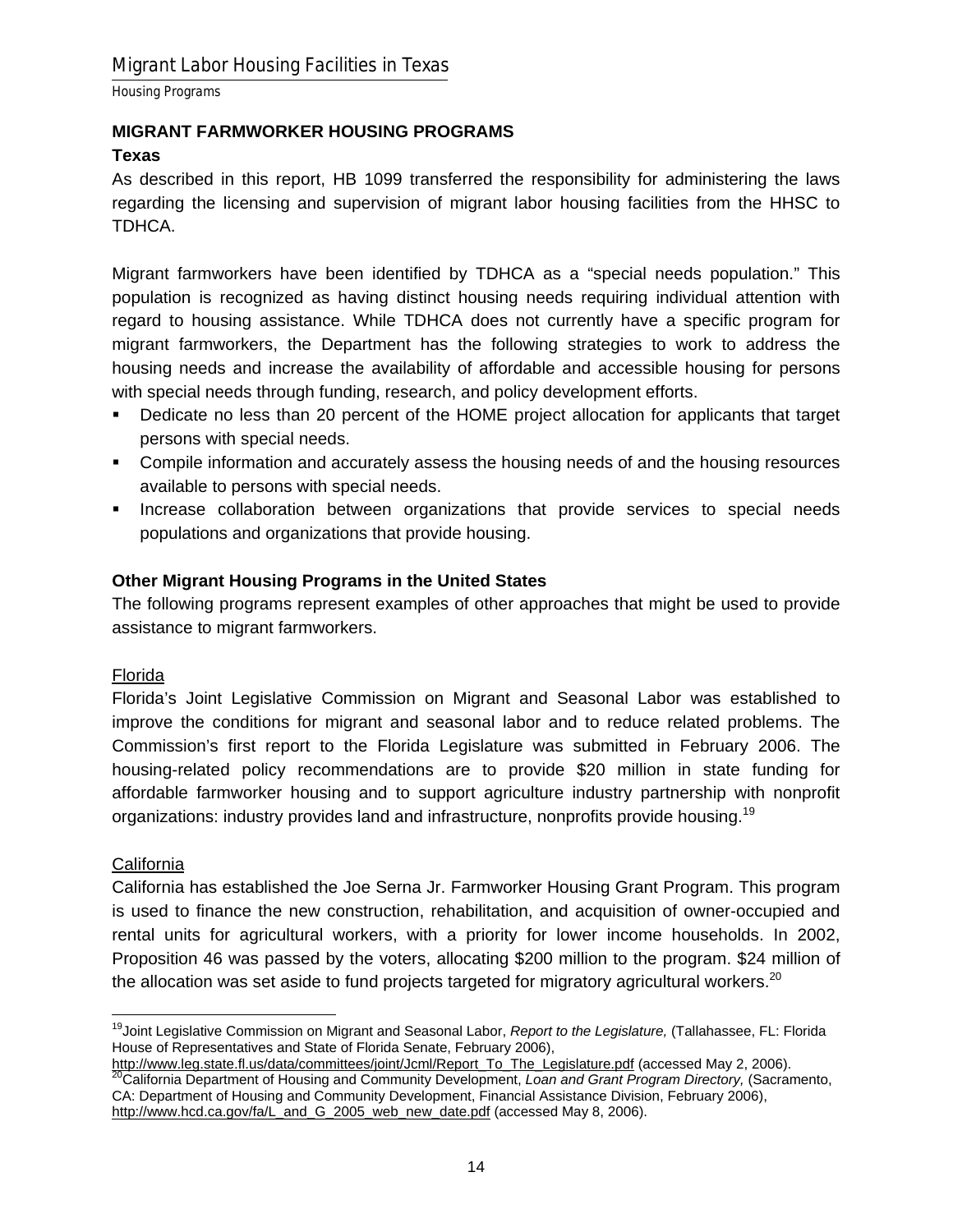California's Department of Housing and Community Development has an Office of Migrant Services, whose purpose is to provide safe, decent, and affordable seasonal rental housing and support services for migrant farmworkers during the peak harvest season. This office provides grants to local government agencies that contract with the department to operate centers located throughout the state. The Department of Housing and Community Development obtains and administers funds for the construction and rebuilding of centers. $21$ 

#### USDA Rural Development

The Farm Labor Housing Program (Section 514/516) is the only federal program available for the development of housing for farmworkers. The goal of the program is to provide low-cost financing for the development of affordable rental housing for both year-round and migrant domestic farm laborers and their households. The primary tenant must be a US citizen or permanent resident employed as a domestic farm laborer. Retired or disabled domestic farm laborers are also eligible. This program is for off-farm housing only.

Loans are made to farmers, associations of farmers, family farm corporations, Indian tribes, nonprofit organizations, public agencies, and associations of farmworkers. Typically, loan applicants are unable to obtain credit elsewhere, but, in some instances, farmers able to get credit elsewhere may obtain loans at a rate of interest based on the cost of federal borrowing. Grants are made to farmworker associations, nonprofit organizations, Indian tribes, and public agencies. Funds may be used in urban areas for nearby farm labor.

Farm Labor Housing loans and grants are provided to buy, build, improve, or repair housing for farm laborers, including persons whose income in earned in aquaculture (fish and oyster farms) and those engaged in on-farm processing. Funds can be used to purchase a site or a leasehold interest in a site; to construct housing, day care facilities, or community rooms; to pay fees to purchase durable household furnishings; and to pay construction loan interest.

Generally, loans are for 33 years at 1 percent interest. Grants may cover up to 90 percent of development costs. The balance may be a Farm Labor Housing Program loan. Funds may be used to build, buy, improve, or repair labor housing and to provide related facilities.<sup>22</sup>

#### Housing Assistance Council

HAC is a national nonprofit organization that works to improve the housing conditions for the rural poor. Two of their target groups are farmworkers and the southwest border colonias. HAC has rural seed money loan products that can be used by community-based, nonprofit

<sup>&</sup>lt;sup>21</sup>California Department of Housing and Community Development, "Office of Migrant Services," (Sacramento, CA: Department of Housing and Community Development, Financial Assistance Division), http://www.hcd.ca.gov/fa/oms/ (accessed on May 4, 2006).<br><sup>22</sup>USDA Rural Development, "Rural Development Housing & Community Facilities Programs," (Washington, DC: U.S.

Department of Agriculture, Housing and Community Facilities Programs National Office) http://www.rurdev.usda.gov/rhs/mfh/brief\_mfh\_flh.htm (accessed Feb. 1, 2006).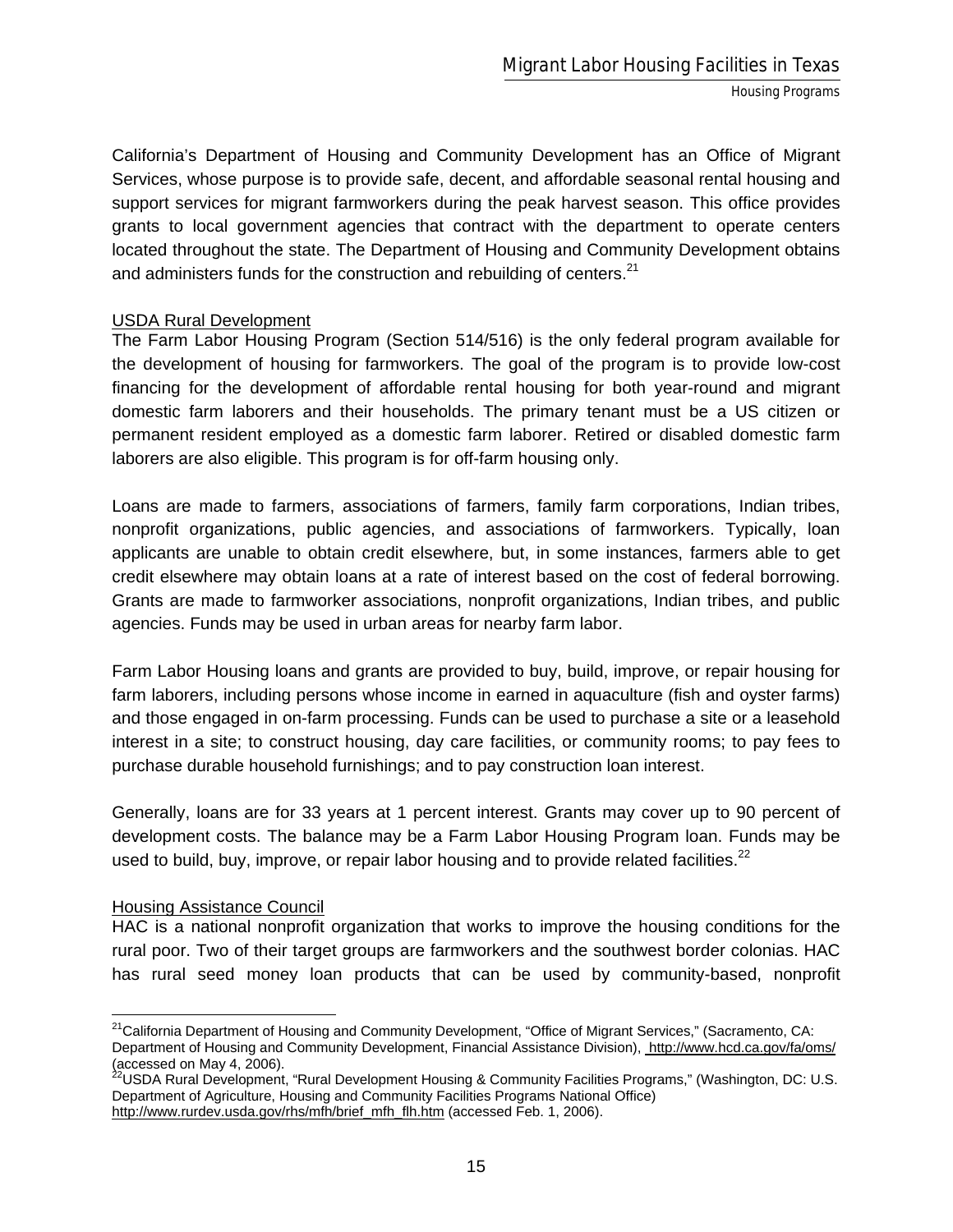*Housing Programs* 

organizations; housing development corporations; self-help housing sponsors; farm worker organizations; cooperatives; Indian tribes; public agencies; units of local government; public utility districts; and small business and minority contractors. HAC funds must be used for projects that include provisions for serving low income people. $^{23}$ 

#### National Farmworker Jobs Program: Housing Assistance

The National Farmworker Jobs Program, authorized by Congress and administered by the DOL, provides funding to local organizations to assist migrant farmworkers and their families attain economic stability. This program has a Housing Assistance component that provides funding to community-based organizations for housing supportive services. Assistance can include direct payments for emergency or temporary housing, direct investments in housing assistance, leveraging services to increase or maintain housing stock, and housing development designed to improve farmworker living conditions.**<sup>24</sup>**

For program year 2005, \$4,544,685 in housing funds were awarded to 14 organizations.**<sup>25</sup>** One organization in Texas, serving both Texas and Louisiana, received \$455,000 for permanent housing activities and \$104,414 for temporary housing activities.

http://www.ruralhome.org/servicesLoans\_LoanProducts.php#predevelopment (accessed May 8, 2006).<br><sup>24</sup> US Department of Labor, "National Farmworker Jobs Program," http://www.doleta.gov/MSFW/pdf/facts.pdf<br>(accessed August 24,

<sup>&</sup>lt;sup>23</sup>Housing Assistance Council, "Rural Seed Money Loan Products," (Washington, DC: Housing Assistance Council),

 $\bar{\theta}$  US Department of Labor, "National Farmworker Jobs Program: Program Year 2005 Housing Assistance Awards," http://www.doleta.gov/sga/awards/FarmworkerHousing%20PY%2004-07.pdf (accessed August 24, 2006).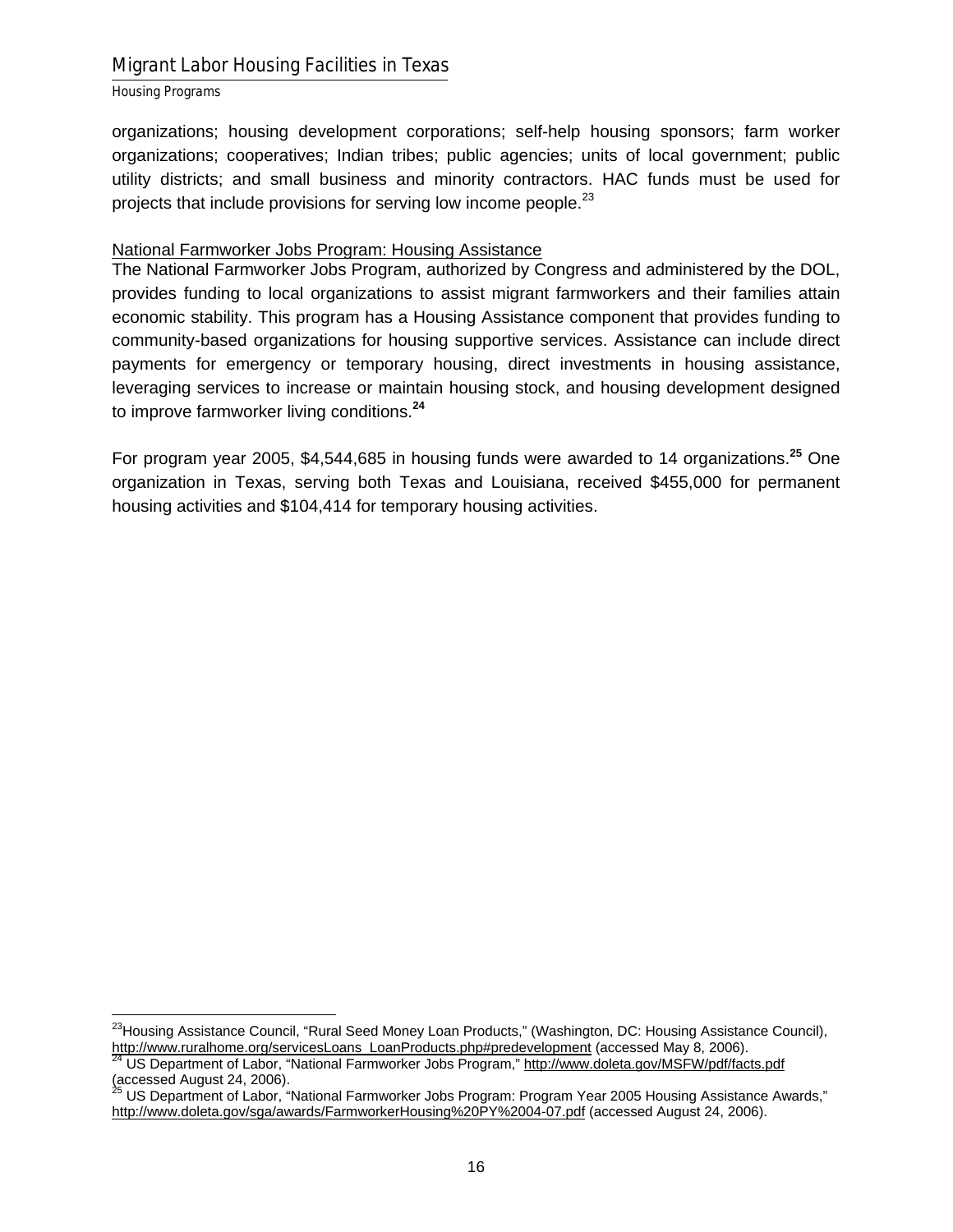#### **CONCLUSIONS**

As a result of data analysis and references contained in this study, TDHCA has arrived at the following conclusions.

Language and legal status are issues that significantly impact the provision of housing and services for many migrant workers. The NAWS reported that 81 percent of the respondents indicated Spanish as their native language and 44 percent indicated that they could not speak English "at all." The NAWS also indicated that 75 percent of survey respondents were born in Mexico, and 53 percent were not authorized to work in the US. $^{26}$ 

Currently there are 31 licensed facilities across the state with 633 units with a reported capacity of 3,245. TDHCA is confident that all licensed facilities, based on MHD inspections, meet current promulgated standards. Although there is speculation that other non-licensed housing solutions may not be of suitable quality, TDHCA does not have access to reliable data about the nature or condition of such housing solutions.

There is no published data that uses the statutory definition of migrant agricultural workers. The best available data indicates that this workforce could be on the magnitude of 132,000 workers. It appears that the Texas agricultural industry is able to obtain the necessary labor force to continue its orderly operation, and to the extent that these needs are being met by migrant agricultural workers who are not staying at licensed facilities, there are a number of other possible places they may be residing. Some may be suitable housing such as privately rented apartments, motels, homes of family or friends, and travel trailers. Other less suitable possibilities include living in motor vehicles, camping in the open, and the possibility of unknown facilities that should be licensed but are not.

The nature of this workforce makes it difficult to obtain more detailed information about their true housing situation. It should be noted that any systematic effort to perform an analysis of the housing situation of migrant agricultural workers, which likely exhibits similar characteristics, must address and overcome such obstacles as the following:

- ° While performing agricultural work, this migrant population may be exceptionally busy and not have the time to be interviewed.
- ° The profile presented by NAWS would be consistent with a group that would be very wary of being interviewed because of the fear that it would adversely impact their work status and/or because of cultural fears relating to official interviews.
- This group is very hard to follow to other locations, where it might be more likely to obtain candid and responsive interviews.

Because of these issues and limitations, TDHCA recommends that this situation be addressed initially though expanded education and outreach, making the migrant agricultural worker

<sup>26</sup> US Department of Labor, *Findings from the National Agricultural Workers Survey (NAWS) 2001-2002*, 3.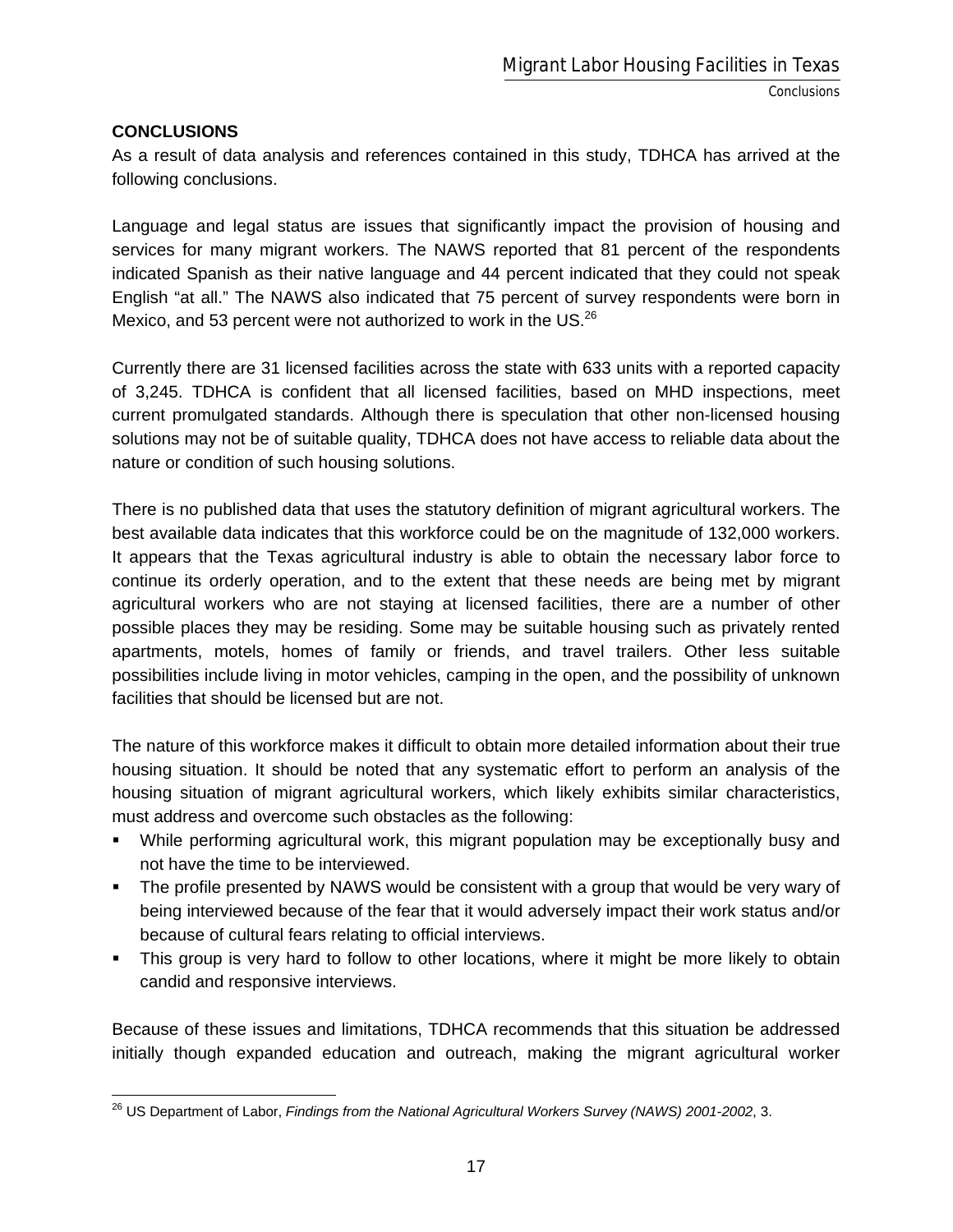*Conclusions* 

community more aware of licensing requirements and more likely to report possible unlicensed activity. TDHCA also believes it appropriate to pursue an open and ongoing dialogue with farm worker advocacy groups to provide for a better understanding of where state and federal resources might most effectively assist both this sector of Texas residents and the larger agricultural industry, such as loans or other subsidies to improve and expand licensed facilities and the broadening of this sector's awareness of the array of other housing subsidies.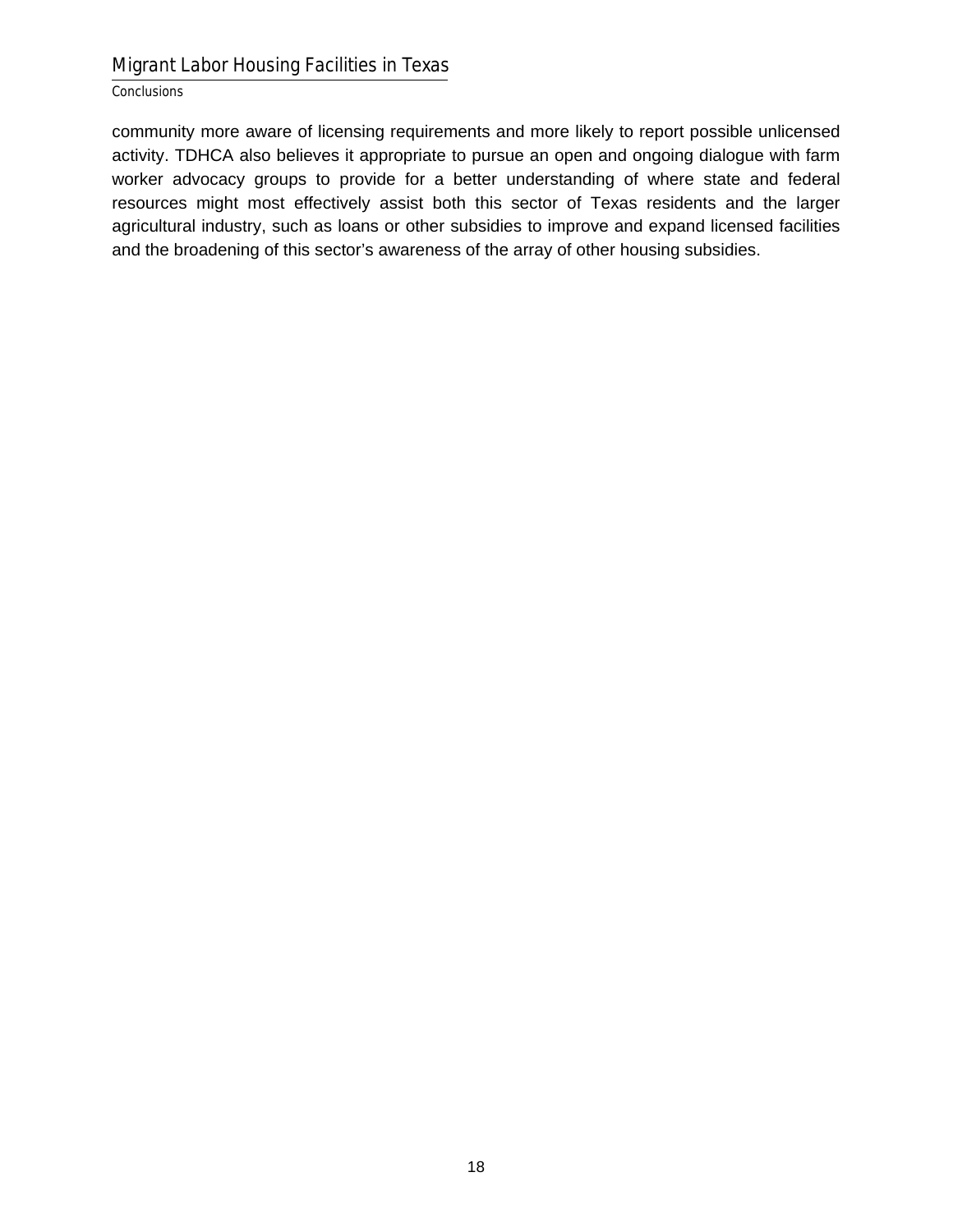#### **APPENDIX A. HOUSE BILL 1099**

An act relating to migrant labor housing facilities.

#### BE IT ENACTED BY THE LEGISLATURE OF THE STATE OF TEXAS:

SECTIONA1.AAChapter 147, Health and Safety Code, is transferred to Chapter 2306, Government Code, redesignated as Subchapter LL, Chapter 2306, Government Code, and amended to read as follows:

#### SUBCHAPTER LL [CHAPTER 147]. MIGRANT LABOR HOUSING FACILITIES

Sec. 2306.921 [147.001]. DEFINITIONS. In this subchapter [chapter]:

(1) "Facility" means a structure, trailer, or vehicle, or two or more contiguous or grouped structures, trailers, or vehicles, together with the land appurtenant.

(2) "Migrant agricultural worker" means an individual who:

(A) is working or available for work seasonally or temporarily in primarily an agricultural or agriculturally related industry; and

(B) moves one or more times from one place to another to perform seasonal or temporary employment or to be available for seasonal or temporary employment.

(3) "Migrant labor housing facility" means a facility that is established, operated, or used for more than three days as living quarters for two or more seasonal, temporary, or migrant families or three or more seasonal, temporary, or migrant workers, whether rent is paid or reserved in connection with the use of the facility.

(4) "Person" means an individual, association, partnership, corporation, or political subdivision.

Sec.A2306.922A[147.002]. LICENSE REQUIRED. A person may not establish, maintain, or operate a migrant labor housing facility without obtaining a license from the department.

Sec.A2306.923A[147.003]. LICENSE APPLICATION; APPLICATION INSPECTION.

(a) To receive a migrant labor housing facility license, a person must apply to the department according to rules adopted by the board and on a form prescribed by the board.

(b) The application must be made not later than the 45th day before the intended date of operation of the facility.

- (c) The application must state:
	- (1) the location and ownership of the migrant labor housing facility;
	- (2) the approximate number of persons to be accommodated;
	- (3) the probable periods of use of the facility; and
	- (4) any other information required by the board.
- (d) The application must be accompanied by the license fee.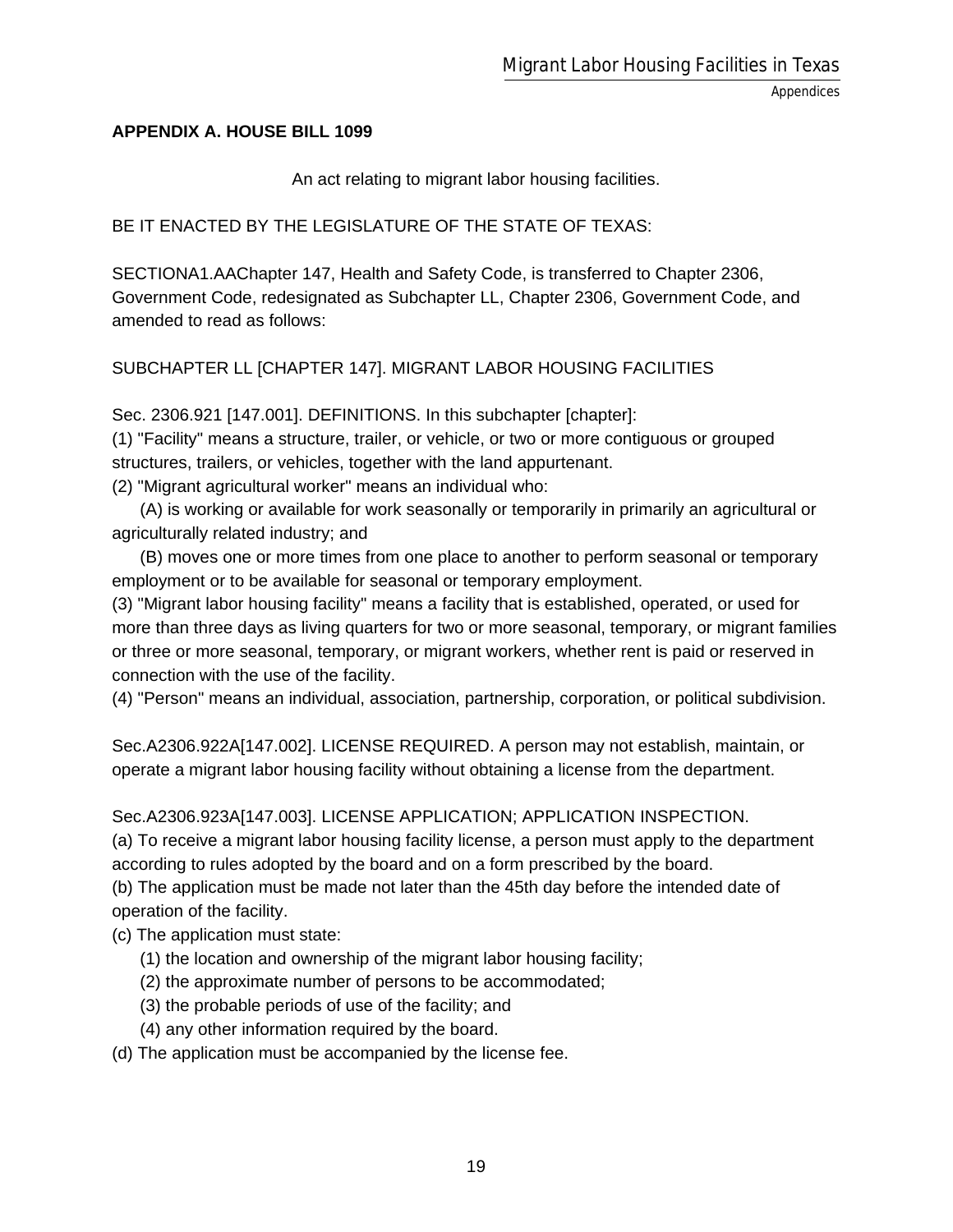*Appendices* 

Sec.A2306.924A[147.004]. INSPECTION. The department shall inspect the migrant labor housing facility not later than the 30<sup>th</sup> day after the date of receipt of a complete application and the fee.

Sec.A2306.925A[147.005]. FAILURE TO MEET STANDARDS; REINSPECTION.

(a) If a migrant labor housing facility for which a license application is made does not meet the reasonable minimum standards of construction, sanitation, equipment, and operation required by rules adopted under this subchapter [chapter], the department at the time of inspection shall give the license applicant the reasons that the facility does not meet those standards. The applicant may request the department to reinspect the facility not later than the 60th day after the date on which the reasons are given.

(b) If a facility does not meet the standards on reinspection, the applicant must submit a new license application as provided by Section 2306.923 [146.003].

Sec.A2306.926A[147.006]. LICENSE ISSUANCE; TERM; NOT

TRANSFERABLE.

(a) The department shall issue a license to establish, maintain, and operate a migrant labor housing facility if the facility meets the standards of construction, sanitation, equipment, and operation required by rules adopted under this subchapter [chapter].

(b) The license expires on the first anniversary of the date of issuance.

(c) The license issued under this subchapter [chapter] is not transferable.

Sec.A2306.927A[147.007]. LICENSE POSTING. A person who holds a license issued under this subchapter [chapter] shall post the license in the migrant labor housing facility at all times during the maintenance or operation of the facility.

Sec.A2306.928A[147.008]. INSPECTION OF FACILITIES. An authorized representative of the department, after giving or making a reasonable attempt to give notice to the operator of a migrant labor housing facility, may enter and inspect the facility during reasonable hours and investigate conditions, practices, or other matters as necessary or appropriate to determine whether a person has violated this subchapter [chapter] or a rule adopted under this subchapter [chapter].

Sec. 2306.929A[147.009]. FEE. The board shall set the license fee in an amount not to exceed \$250 [\$100].

Sec. 2306.930A[147.010]. SUSPENSION OR REVOCATION OF LICENSE. (a) The department may suspend or revoke a license for a violation of this subchapter [chapter] or a rule adopted under this subchapter [chapter].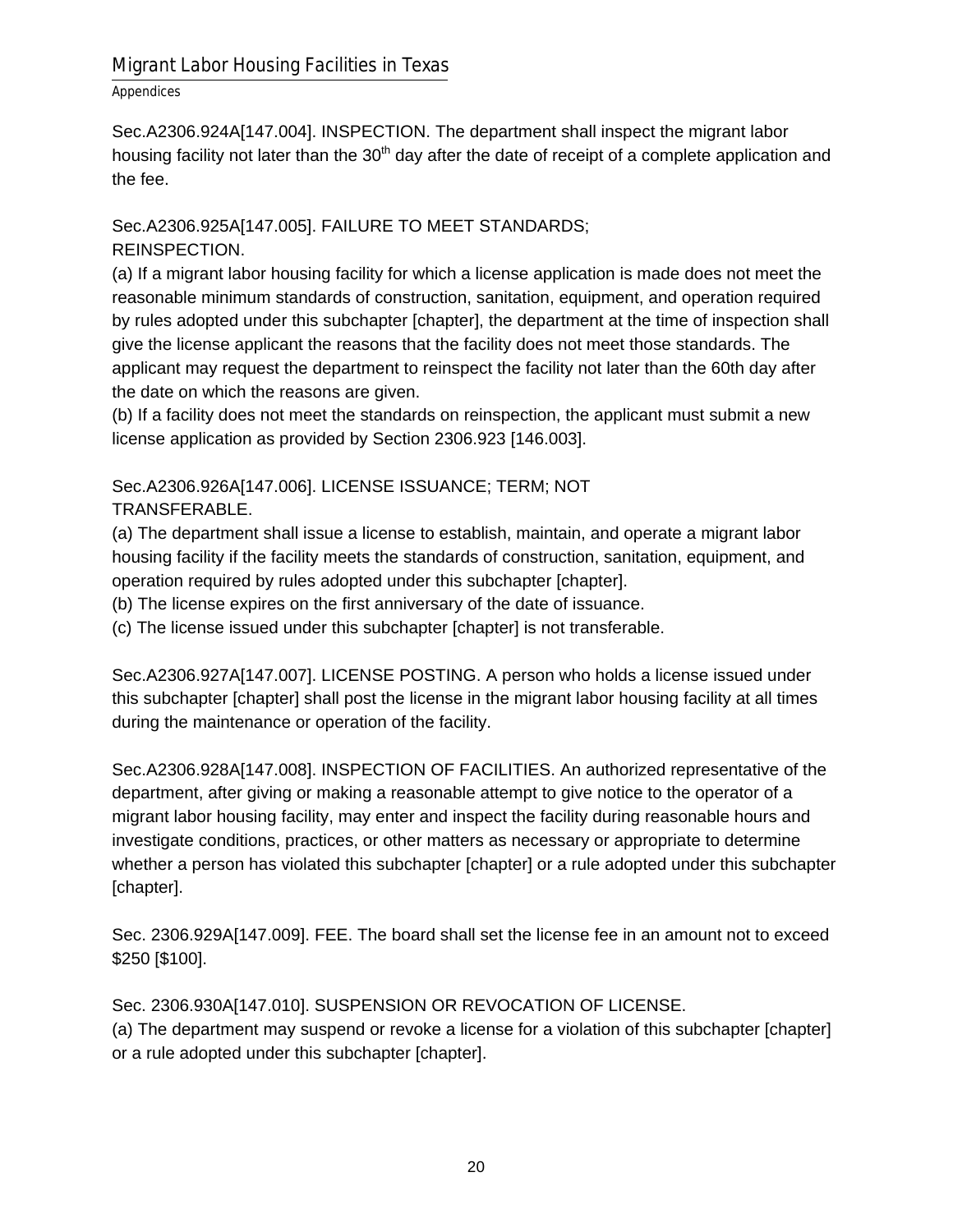(b) Chapter 2001[, Government Code] and department rules for holding a contested case hearing govern the procedures for the suspension or revocation of a license issued under this subchapter

[chapter].

(c) A hearing conducted under this section must be held in the county in which the affected migrant labor housing facility is located.

#### Sec.A2306.931A[147.011]. ENFORCEMENT; ADOPTION OF RULES.

(a) The department shall enforce this subchapter [chapter].

(b) The board shall adopt rules to protect the health and safety of persons living in migrant labor housing facilities.

(c) The board by rule shall adopt standards for living quarters at a migrant labor housing facility, including standards relating to:

- (1) construction of the facility;
- (2) sanitary conditions;
- (3) water supply;
- (4) toilets;
- (5) sewage disposal;
- (6) storage, collection, and disposal of refuse;
- (7) light and air;
- (8) safety requirements;
- (9) fire protection;
- (10) equipment;
- (11) maintenance and operation of the facility; and

(12) any other matter appropriate or necessary for the protection of the health and safety of the occupants.

(d) An employee or occupant of a migrant labor housing facility who uses the sanitary or other facilities furnished for the convenience of employees or occupants shall comply with the rules adopted under Subsection (b) or (c).

(e) The board by rule shall adopt minimum standards for issuing, revoking, or suspending a license issued under this subchapter [chapter].

#### Sec. 2306.932 [147.012]. INJUNCTIVE RELIEF.

(a) A district court for good cause shown in a hearing and on application by the department, a migrant agricultural worker, or the worker's representative may grant a temporary or permanent injunction to prohibit a person, including a person who owns or controls a migrant labor housing facility, from violating this subchapter [chapter] or a rule adopted under this subchapter [chapter].

(b) A person subject to a temporary or permanent injunction under Subsection (a) may appeal to the supreme court as in other cases.

Sec.A2306.933A[147.013].AACIVIL PENALTY.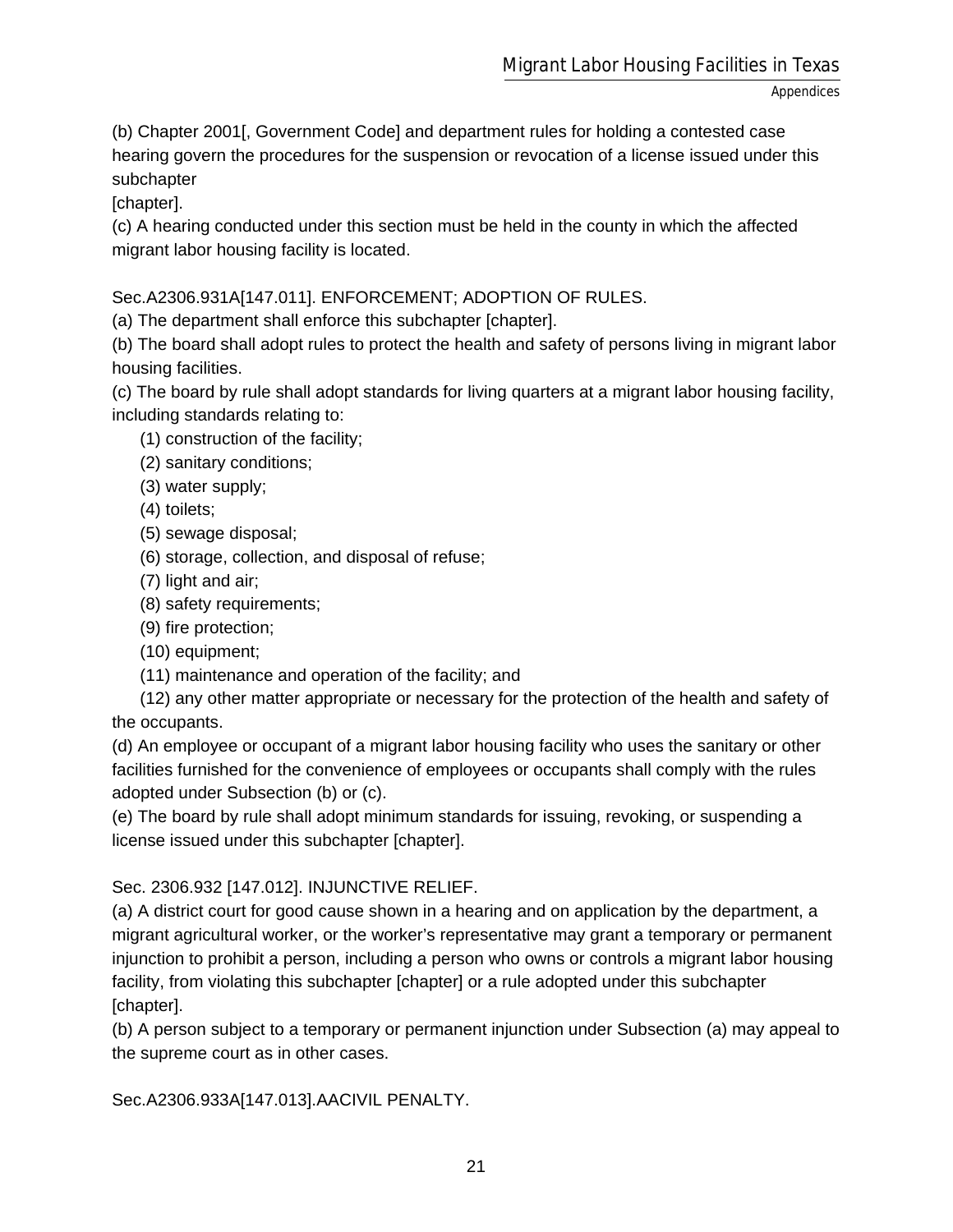#### *Appendices*

(a) A person who violates this subchapter [chapter] or a rule adopted under this subchapter [chapter] is subject to a civil penalty of \$200 for each day that the violation occurs. (b) The county attorney for the county in which the violation occurred, or the attorney general, at the request of the department, shall bring an action in the name of the state to collect the penalty.

#### SECTIONA2.AA

(a) On the effective date of this Act, all powers and duties of the Health and Human Services Commission and the Department of State Health Services relating to the inspection and licensing of migrant labor housing facilities are transferred to the Texas Department of Housing and Community Affairs. The Health and Human Services Commission, the Department of State Health Services, and the Texas Department of Housing and Community Affairs shall coordinate the transfer.

(b) The transfer does not affect the validity of any liability incurred, a license issued, a penalty assessed, a rule adopted, a proceeding, investigation, or remedy begun, a decision made, or other action taken by the executive commissioner of the Health and Human Services Commission, the commissioner of state health services, or the Department of State Health Services in connection with the inspection and licensing of migrant labor housing facilities. (c) All rules, policies, procedures, and decisions of the executive commissioner of the Health and Human Services Commission, the commissioner of state health services, or the Department of State Health Services relating to the inspection and licensing of migrant labor housing facilities are continued in effect as rules, policies, procedures, and decisions of the governing board of the Texas Department of Housing and Community Affairs or the executive director of that department, as appropriate, until superseded by a rule or other appropriate action of the board or the executive director of the department.

(d) Any action or proceeding before the executive commissioner of the Health and Human Services Commission, the commissioner of state health services, or the Department of State Health Services relating to the inspection and licensing of migrant labor housing facilities is transferred without change in status to the governing board of the Texas Department of Housing and Community Affairs or the executive director of the department, as appropriate, and the board or the executive director of the department assumes, without a change in status, the position of the executive commissioner or the commissioner in any action or proceeding to which the executive commissioner or commissioner is a party.

(e) The Texas Department of Housing and Community Affairs shall adopt fees, rules, and standards as required by Subchapter LL, Chapter 2306, Government Code, as transferred and redesignated by this Act, not later than January 1, 2006.

(f) The Texas Department of Housing and Community Affairs shall survey and research the quantity, availability, need, and quality of migrant labor housing facilities in this state and shall produce reports of its findings to the legislature not later than September 1, 2006.

SECTIONA3.AAThis Act takes effect September 1, 2005.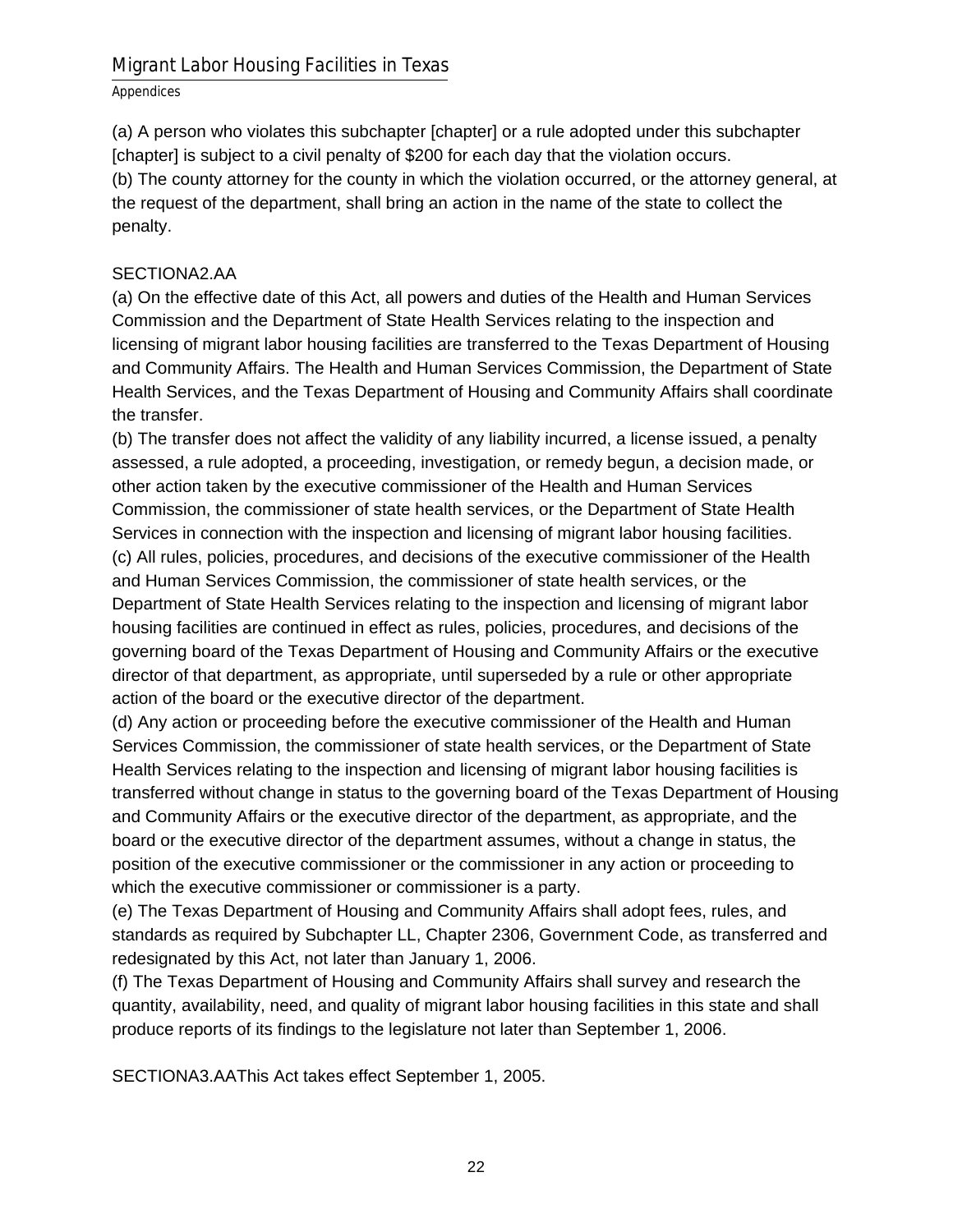#### **APPENDIX B. MAP OF ESTIMATED NUMBER OF MIGRANT FARMWORKERS AND NON FARMWORKERS IN MIGRANT HOUSEHOLDS WITHIN EACH TEXAS COUNTY**

Prepared by the Texas Department of Housing and Community Affairs. The map's data source for the distribution of migrant farmworkers and their families is from: US Department of Health and Human Services, Health Resources and Services Administration, Bureau of Primary Health Care, *Migrant and Seasonal Farmworker Enumeration Profiles Study: Texas.* 

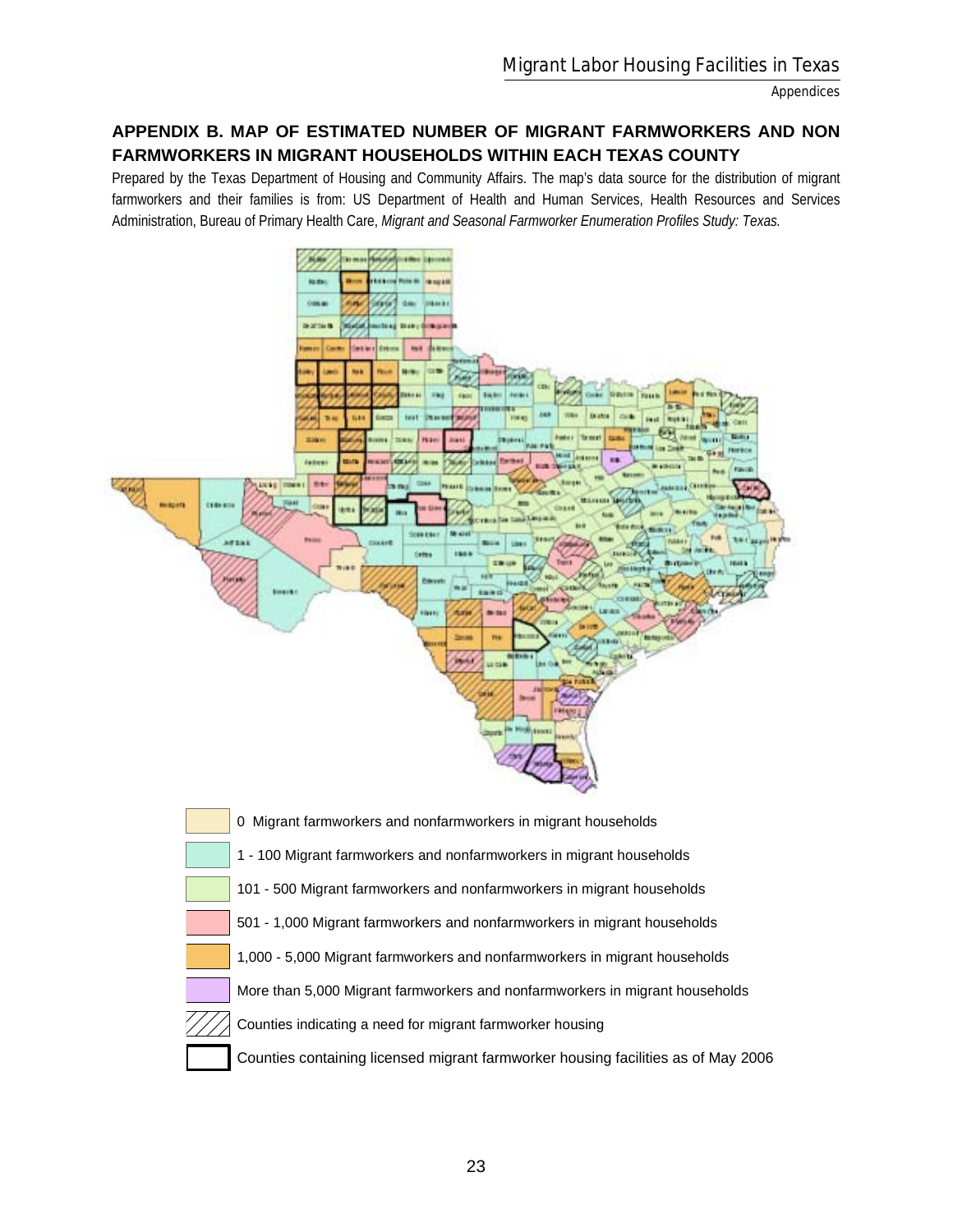#### *Migrant Labor Housing Facilities in Texas Appendices*

**APPENDIX C. CHAPTER 90. MIGRANT LABOR HOUSING FACILITIES 10 TAC §§90.1 - 90.8**  The Texas Department of Housing and Community Affairs (the Department) adopts a new Chapter concerning Migrant Labor Housing Facilities, §§90.1-90.8, with changes to the proposed text, as published in the October 28, 2005 issue of the *Texas Register* (30 TexReg 6984).

The purpose of this Chapter is to provide for the licensing and supervision of migrant labor housing facilities, in accordance with Texas Government Code, §§2306.921-2306.933. This rule is adopted pursuant to HB 1099 (79th Legislature, Regular Session), which transferred from the Department of State Health Services ("DSHS") to the Texas Department of Housing and Community Affairs ("TDHCA") responsibility for administering the laws regarding the licensing and supervision of migrant labor housing facilities. Chapter 147, Texas Health and Safety Code, was transferred to Texas Government Code, §§2306.921-2306.933. This law requires that a license (one year license with a fee not to exceed \$250) must be obtained in order to operate a migrant labor housing facility in the state of Texas; a facility must be inspected before it can be licensed, and TDHCA must conduct a survey of migrant labor housing and report its findings to the Legislature by September 2006.

Comments were received from Texas Low Income Housing Information Service, Texas Rio Grande Legal Aid, and the United Farm Workers of America.

Several commenters asked that the rules require that all windows and doors have working locks. TDHCA agrees with this and §90.2(d)(1) of the rules has been revised to reflect this.

Several commenters suggested requiring that the units be equipped with smoke detectors. TDHCA agrees with this and §90.2(d)(1) of the rules has been revised to reflect this. Several commenters asked that facilities providing water provide for hot and cold water to be mixed in a single faucet to control temperature. TDHCA agrees with this and §90.2(b)(7) of the rules has been added to reflect this.

Several commenters asked that children of opposite genders not be required to share a bed and that two unmarried adults of any gender not be required to share a bed. TDHCA agrees with this and §90.2(f)(1) of the rules has been revised to reflect this.

Several commenters urged that the rules provide that all units eligible to be occupied be inspected, not just a sample. TDHCA agrees with this and §90.3(g) of the rules has been revised to reflect this.

Several commenters expressed a desire that the procedures for complaints be expanded to provide a toll-free bilingual hotline for complaints, a uniform poster to advise occupants of the complaint process and the toll-free number. They asked that the complaint process provide for investigation within ten (10) days (or as soon as possible in matters involving potential health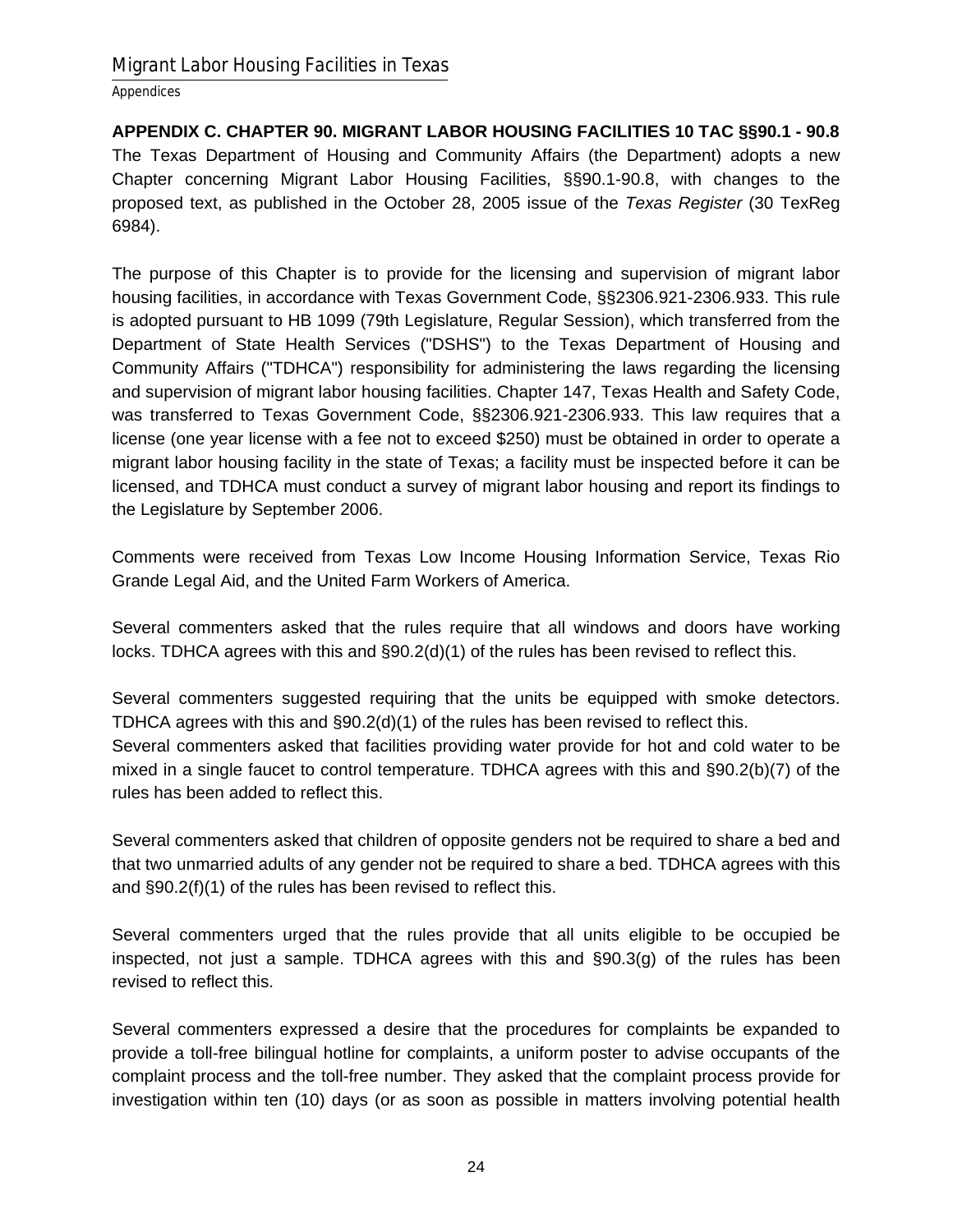and safety hazards) and that there be procedures to protect the confidentiality and anonymity of complaints. They asked that there be sanctions for a licensee that engages in retaliation against someone for making a complaint. TDHCA agrees with this and §90.5 of the rules has been revised to reflect this. The general provision on assessing administrative penalties would apply to any retaliatory action on the basis that it was a violation of these rules.

The above described changes made in response to public comment received are not viewed as substantive changes and these rules are hereby adopted with such changes.

The new chapter is adopted with changes, pursuant to the authority of the Texas Government Code, Chapter 2306.

The new Chapter affects no other code, article or statute.

#### *§90.1.Definitions.*

The following words and terms, when used in this chapter, shall have the following meanings, unless the context clearly indicates otherwise.

- (1) Act -- the state law that governs the operation and licensure of migrant labor housing facilities in the state of Texas, found at Texas Government Code, §§2306.921 - 2306.933.
- (2) Board -- The governing board of the Texas Department of Housing and Community Affairs.
- (3) Business Day -- any day that is not a Saturday, Sunday, or a holiday observed by the State of Texas.
- (4) Business hours -- 8 a.m. to 5 p.m., local time.
- (5) Department -- The Texas Department of Housing and Community Affairs.
- (6) Director -- The Executive Director of the Department.
- (7) Facility -- a structure, trailer, or vehicle, or two or more contiguous or grouped structures, trailers, or vehicles, together with the land appurtenant.
- (8) Family -- a group of people, whether legally related or not, that act as and hold themselves out to be a family; provided, however, that nothing herein shall be construed as creating or sanctioning any unlawful relationship or arrangement such as the custody of an unemancipated minor by a person other than their legal guardian.
- (9) Licensee -- any person that holds a valid license issued in accordance with the Act.
- (10) Migrant labor housing facility -- a facility that is established, operated, or used for more than three days as living quarters for two or more seasonal, temporary, or migrant families or three or more seasonal, temporary, or migrant workers, whether rent is paid or reserved in connection with the use of the facility.
- (11) Occupant -- any person, including a worker, who uses a migrant labor housing facility for housing purposes.
- (12) Operator -- any individual designated in an application for a license to operate a migrant labor housing facility or in signed correspondence from a licensee to the Department as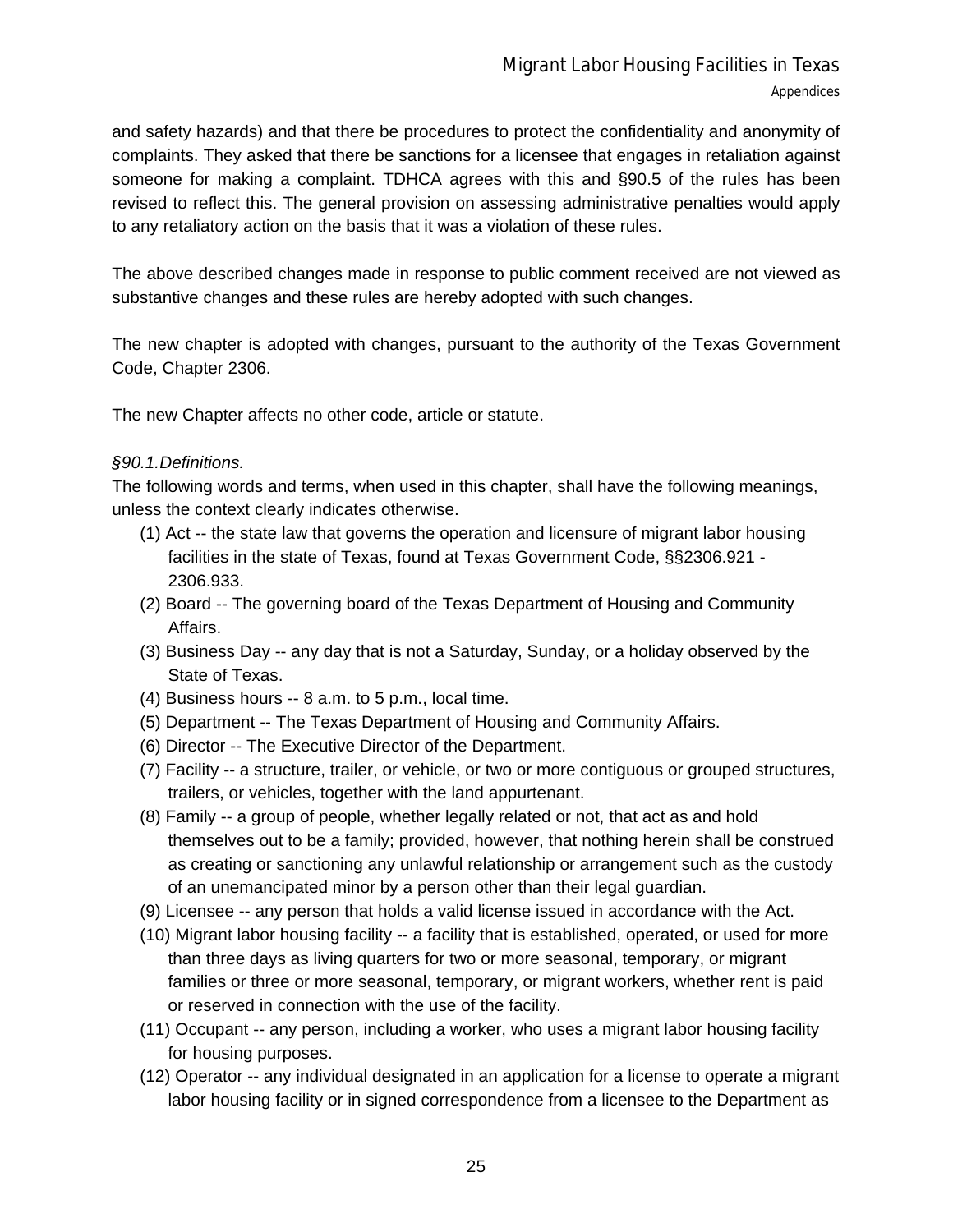having authority to act on behalf of the a licensee to administer day-to-day operation of that migrant labor housing facility and to respond to complaints, investigations, inspections, orders, and other matters as set forth in these rules.

(13) Worker -- A migrant agricultural worker, as defined in the Act, being an individual who is (a) working or available for work seasonally or temporarily in primarily an agricultural or agriculturally related industry and (b) moves one or more times from one place to anther to perform seasonal or temporary employment or to be available for seasonal or temporary employment.

## *§90.2.Facilities.*

## (a) Facility site.

- (1) Facility sites shall be well drained and free from depressions in which water may stand. Sinkholes, pools, swamps, or other surface collectors of water within 200 feet of the periphery of the site shall be drained, filled, or treated on an ongoing basis to prevent mosquito breeding. If they are drained or filled, this must be done so as not to create a hazard. If they are treated, they must be appropriately fenced if they present would present a hazard or attractive nuisance, such as a place where children might play or pets might drink.
- (2) Facility sites shall be made and kept free from any conditions not conducive to housing such as conditions which create offensive odors, attract flies, create excessive noise, allow unregulated traffic, create a risk of fire, pose any other risk to safety, contribute to or permit flooding, result in or contribute to overcrowding, or create or promote the creation, perpetuation, or exacerbation of any other condition which would reasonably be viewed as hazardous or inappropriate to a living facility.
- (3) Grounds within the facility site shall maintained so as to be free from debris, noxious plants (poison ivy, etc.) uncontrolled weeds, or brush.
- (4) Facility sites shall have recreation space for the facility occupants based on the maximum facility capacity.
- (5) Facility sites shall be located at least 500 feet from livestock pens or any place where livestock is kept or fed.
- (6) The housing site shall not be subject to periodic flooding or located so the drainage from and through the site will endanger any domestic or public water supply or enter or surround any living facility.
- (b) Water supply.
	- (1) A water supply which meets the provisions of Health and Safety Code, Chapter 341, and the Texas Commission on Environmental Quality's public drinking water standard, Texas Administrative Code, Title 30, Part 1, Chapter 290, Subchapter F, §§290.101 - 290.115, 290.117 - 290.119, and 290.121 and 290.122 (relating to Drinking Water Standards Governing Drinking Water Quality and Reporting Requirements for Public Water Systems), shall be available at all times in each facility.
	- (2) When the water supply does not meet the standards, notice shall be given to facility occupants and posted in a conspicuous location in the facility site. Such notice shall be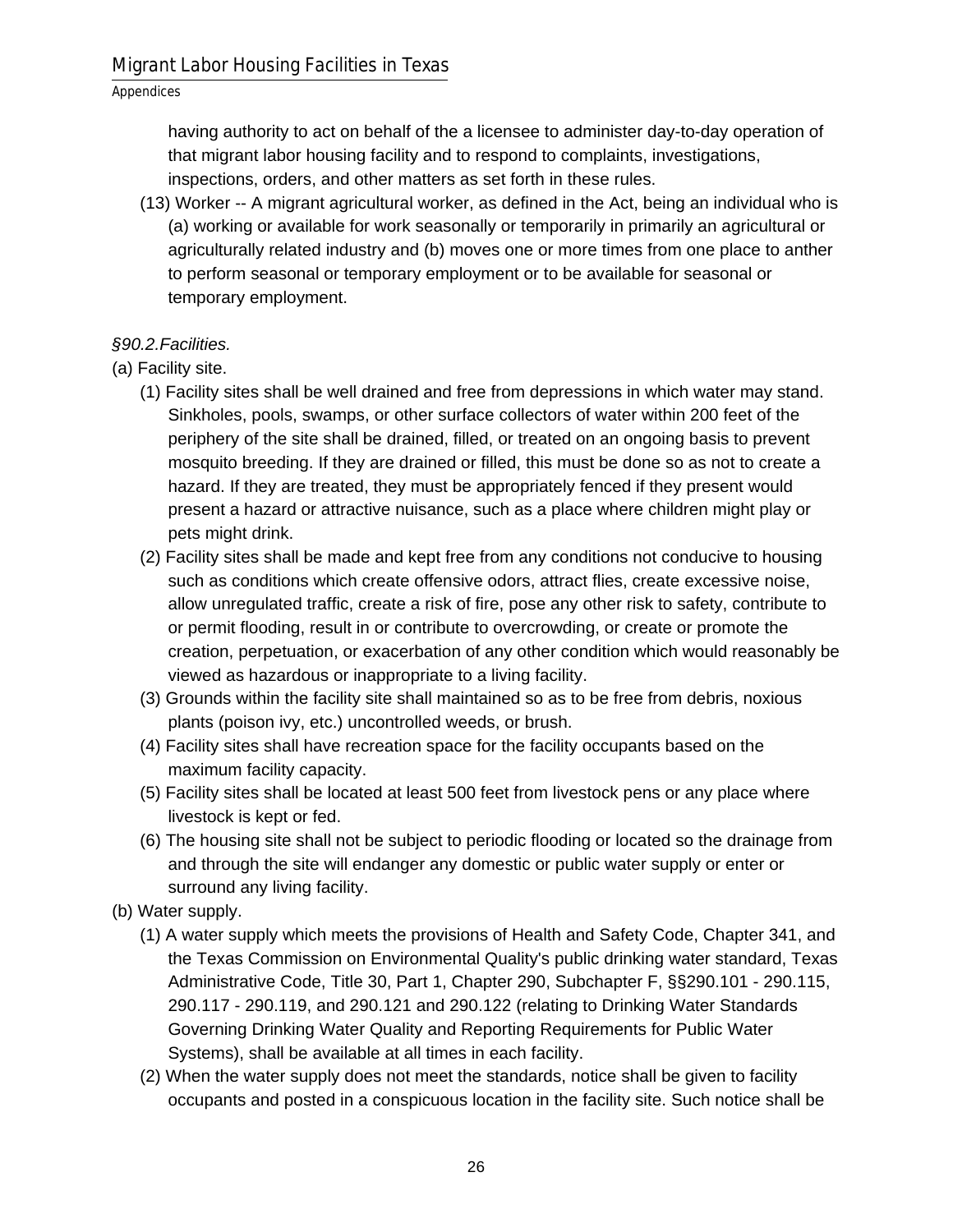given in English the language primarily used at the migrant labor housing facility if other than English AND shall display a universal symbol that such water is unsafe for consumption. Approved bottle water shall be provided to the occupants.

- (3) Facilities shall be connected to an existing public water supply system, if one is available.
- (4) Adequate arrangements for provision of hot water for bathing, laundering, culinary, and dishwashing purposes shall be available in all facility sites.
- (5) Facility sites shall provide water under pressure (a minimum of 20 psi and a minimum static of 35 psi) to each living arrangement and utility building.
- (6) In common use arrangements, dining halls, recreation, and meeting rooms, drinking fountains shall be provided for each 100 occupants or fraction thereof and all such drinking fountains shall meet American National Standards Institute standards, "Specification for Drinking Fountains 2.4.2-1942."
- (7) Each sink that provides both hot and cold water shall provide them through a single faucet that enables hot and cold water to be mixed to adjust the temperature.
- (c) Excreta and liquid waste disposal.
	- (1) Arrangements shall be provided and maintained for effective sewage disposal. Raw or treated liquid waste shall not be discharged or allowed to accumulate on the ground surface or in any place other than a proper sewage disposal facility.
	- (2) Arrangements for disposal of excreta and liquid waste shall be connected to a public sewer system, if available.
	- (3) All other disposal systems, (such as septic tanks, liquid waste treatment, privies, and portable toilets) shall be constructed and maintained as required by the Texas Department of Health.
	- (4) Portable toilet rooms not ventilated by mechanical means shall be provided with adequate screened (16 mesh) ventilation openings.
- (d) Facilities.
	- (1) Facilities shall be constructed in a manner to insure the protection of occupants against the elements. Facilities shall be maintained in good repair and in a sanitary condition. All doors to the exterior shall have working locks and all windows shall have working interior latches. Each unit shall have a working smoke detector.
	- (2) Facilities shall have flooring constructed of smooth finished, rigid materials and be readily cleanable. The flooring shall be installed so as to prevent entrance of ground or surface water into the facility.
	- (3) In living arrangements utilized for combined cooking, eating, and sleeping purposes, no less than 100 square feet of floor space shall be provided for each occupant over 18 months of age. Rooms used for sleeping purposes only shall provide at least 50 square feet of floor space for each intended occupant.
	- (4) Facilities utilized by families with children shall have a separate room or partitioned sleeping area for the husband and wife. The partition shall provide privacy and shall not adversely affect the meeting of any other standard hereunder, including the availability of light and access to exits.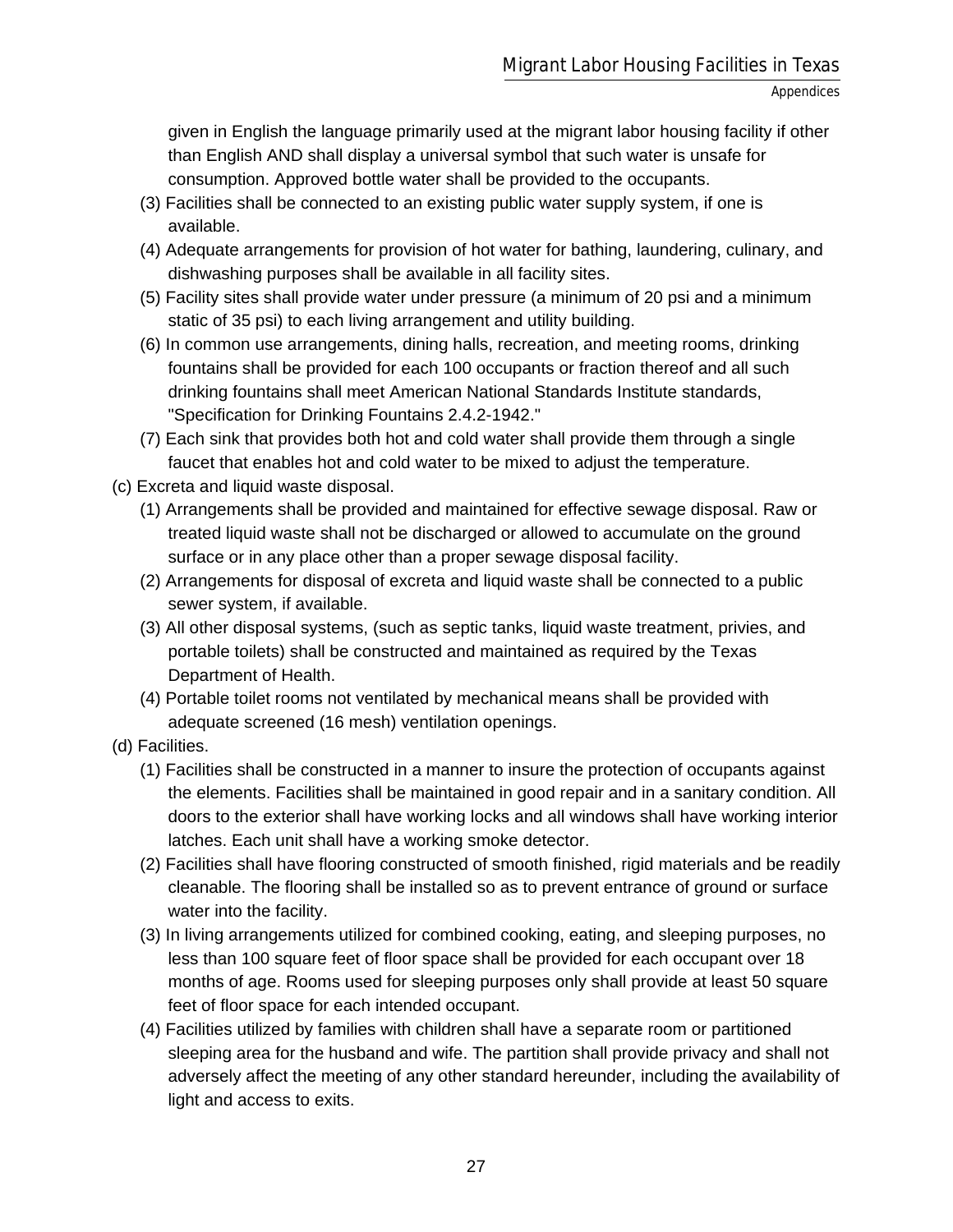- (5) In dormitory-type facilities, separate sleeping accommodations shall be provided for each sex. In family housing units, separate sleeping accommodations shall be provided for each family unit.
- (6) Adequate, separate arrangements for each person or family to hang clothes and store personal effects shall be provided.
- (7) The total floor area of each habitable room in a facility shall have a minimum ceiling height of seven feet.
- (8) Each habitable room shall have at least one window or skylight opening directly to the outside. The minimum total window or skylight area, including windows and doors, shall equal at least 10% of the usable floor area. The total area that can be opened shall equal at least 45% of the minimum window or skylight area required, except where comparable adequate ventilation is supplied by mechanical or some other method.
- (9) Facilities previously used to mix, load, or store pesticides and toxic chemicals may not be used for cooking, dishwashing, eating, sleeping, housing purposes, or other similar purposes.
- (e) Cooking and eating arrangements.
	- (1) When workers or their families cook in their individual units, space shall be provided and equipped for cooking and eating. Each such space shall be provided with:
		- (A) a working stove with a minimum of four operating burners;

(B) adequate food storage shelves and a counter for food preparation; if children under the age of six years will be present, such storage facilities shall include a container with childproof locks in which to store any cleaning agents or similar dangerous substances that may be used in connection with food preparation and clean-up, and this container shall be separate and apart for any place or container for food storage;

(C) provisions for mechanical refrigeration of food at a temperature of not more than 45 degrees F.;

(D) eating arrangements (table and chairs or equivalent) commensurate with the maximum capacity of the unit;

- (E) adequate sinks with hot and cold water under pressure; and
- (F) adequate lighting and ventilation.
- (2) When workers or their families cook and eat in a communal room or building separate from their sleeping accommodations, each such room or building shall be provided with:
	- (A) a working stove with a minimum of four operating burners, in a ratio of one stove to
	- 10 persons, or one stove to two families;
	- (B) adequate food storage shelves and a counter for food preparation;
	- (C) mechanical refrigeration for food at a temperature of not more than 45 degrees F.;

(D) eating arrangements (tables and chairs or equivalent) commensurate with the intended use of the room or building;

(E) adequate lighting and ventilation; and

(F) nonabsorbent floors of easily cleanable materials.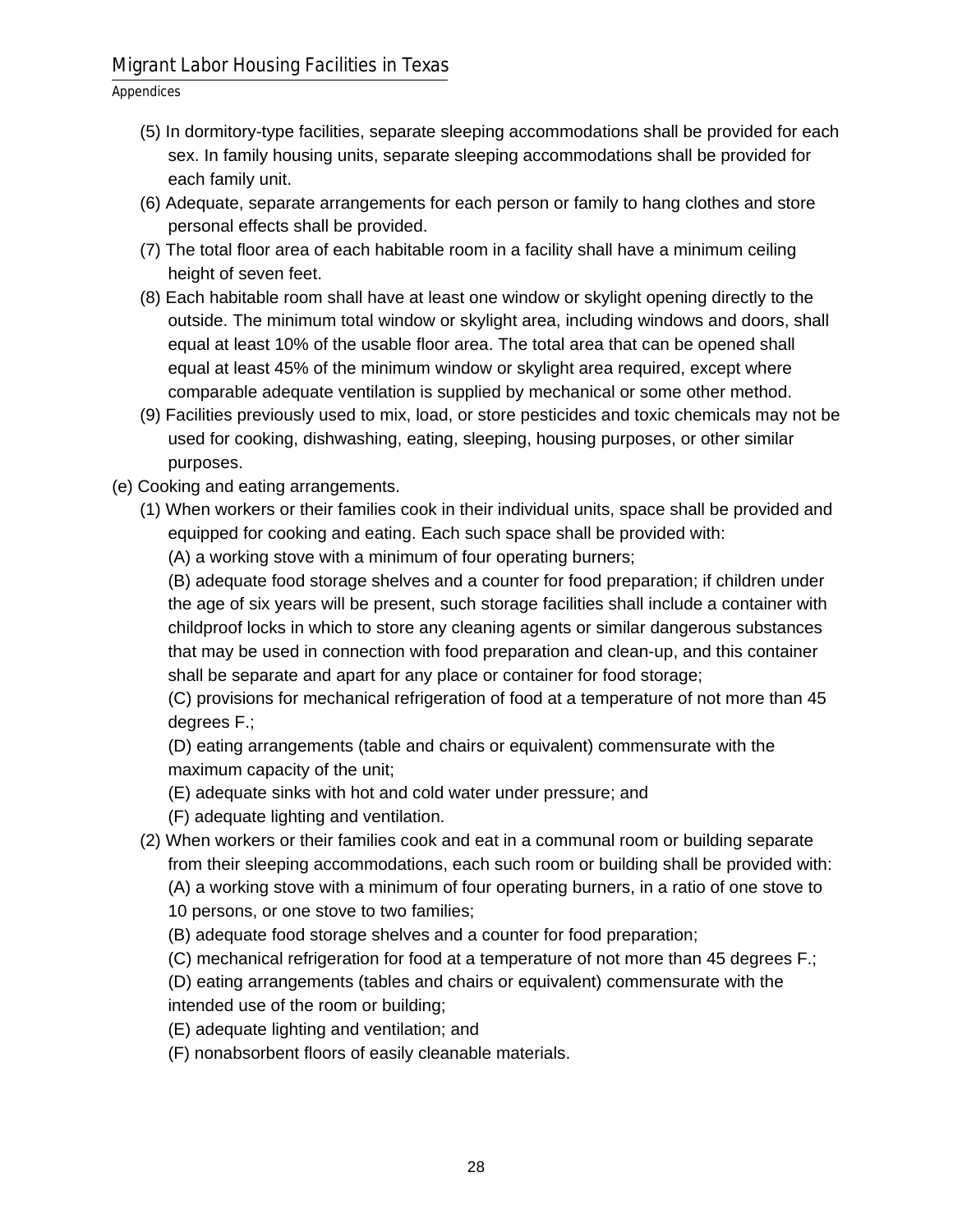(3) In a central mess or multifamily feeding operation, the kitchen and mess hall shall be constructed in accordance with department rules on food services sanitation, 25 TAC §§229.161 - 229.171 (relating to Food Service Sanitation), and

(A) shall be a size in proper proportion to the facility capacity and separate from the sleeping quarters;

(B) floors, walls, ceiling, tables, and shelves of all kitchens, dining rooms, refrigerators, and food storage rooms shall be maintained in a clean, sanitary condition;

(C) the exterior wall opening of all dining rooms shall be screened (16 mesh) and rendered fly-tight; and,

(D) screen doors shall be self-closing and installed to open outward from the area to be protected.

- (f) Sleeping arrangements.
	- (1) Sleeping arrangements (beds, metal frame cots, or bunks complete with springs, mattresses, and mattress covers) in good repair shall be provided for facility occupants. Sleeping arrangements shall be cleaned and maintained in a sanitary condition. No bed shall be used by more than two occupants. Children of opposite genders shall not be required to share a bed and two unmarried adults of either gender shall not be required to share a bed.
	- (2) Mattresses and mattress covers shall be laundered and sanitized between assignment to different occupants.
	- (3) Beds, bunks, or cots shall have a clear space of at least 12 inches from the floor. Tripledeck facilities shall be prohibited. Single beds shall be spaced not closer than 36 inches laterally or end to end. Bunk beds shall be spaced not less than 48 inches laterally or 36 inches end to end. There shall be a clear ceiling height above a mattress of not less than 36 inches. The clear space above the lower mattress of the bunk beds and the bottom of the upper bunk shall not be less than 27 inches.
- (g) Heating.
	- (1) All living quarters and service rooms shall be provided with properly installed, operable heating equipment that capable at all times of maintaining a temperature of at least 68 degrees F. If heating is centrally controlled, all areas affected shall be maintained at least 68 degrees F. at all times.
	- (2) All heating systems shall be failsafe in case of failure or interruption of the power or fuel source.
	- (3) All walls or ceilings within 18 inches of the stovepipe of a solid or liquid fuel stove shall be of fireproof material.
	- (4) All stoves or other sources of heat utilizing combustible fuel shall be installed to prevent fire and safety hazards. A vented metal collar shall be installed around a stovepipe, or any vent passing through a wall, ceiling, floor, or roof.
	- (5) All stove or other sources of heat utilizing combustible fuel shall be vented to prevent fire and safety hazards. All vents shall extend above the peak of the roof.
	- (6) If solid or liquid fuel stoves are used in a room with wooden or other combustible flooring, they shall be placed on a concrete slab, insulated metal sheets, or other fireproof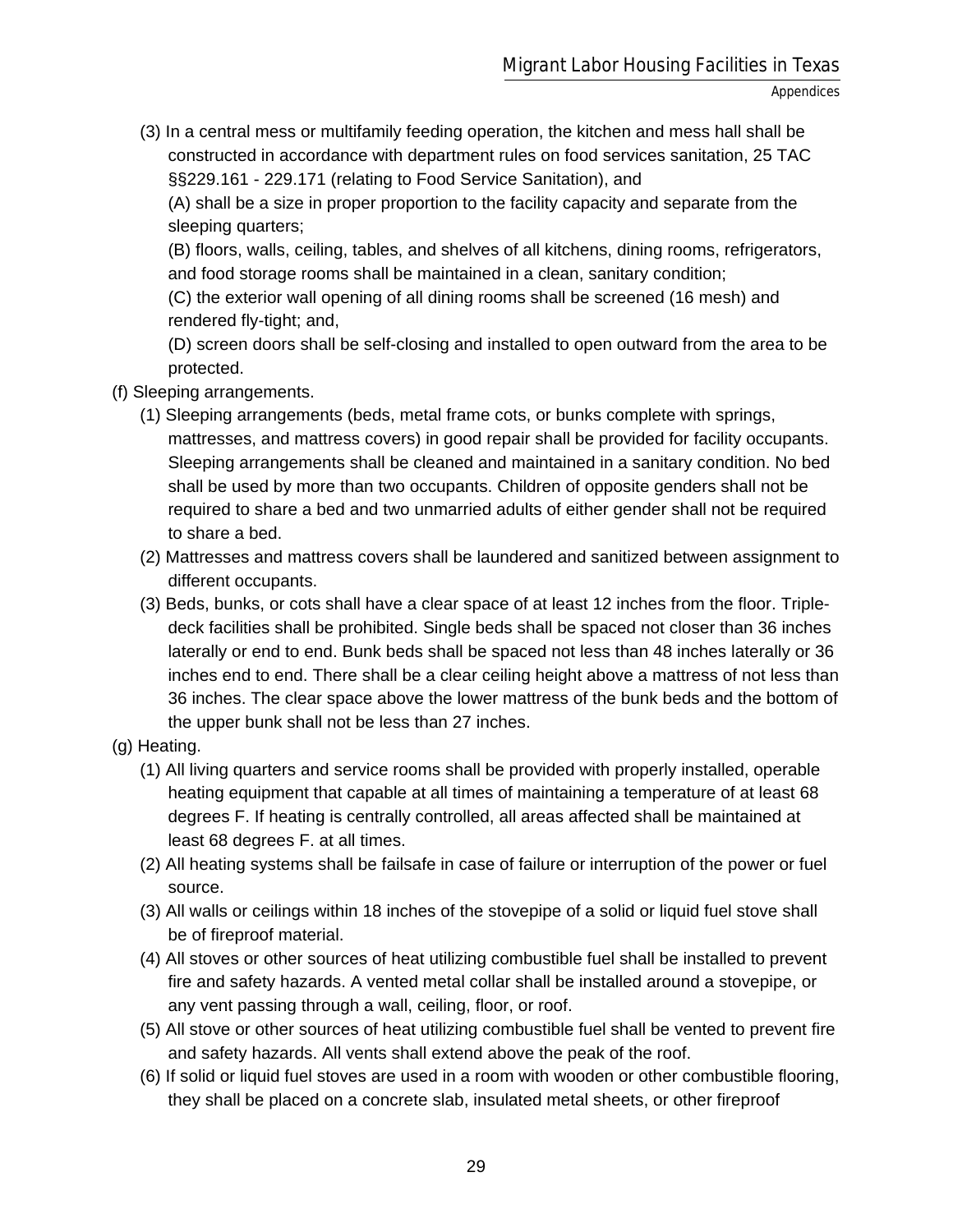materials sufficient to prevent the transfer of heat to the floor and such material shall extend at least 18 inches beyond the perimeter of the base of the stove.

- (7) If portable heaters are provided they must be electric and UL approved, and the electricity supply to the unit where they are to be used must be sufficient to permit their operation without disruption other things in that unit requiring electricity to operate, such as stoves, lights, and other appliances.
- (h) Bathrooms and laundry rooms.
	- (1) Bathrooms in family living accommodations shall be separate from other rooms to insure privacy.
	- (2) Sufficient bathrooms (including bathtubs, showers, and lavatory sinks) and laundry rooms for the occupants of each living arrangement shall be located within 200 feet of each living arrangement.
	- (3) Bathrooms and laundry rooms shall be constructed in a manner conducive to good repair and shall be maintained in good repair and in a sanitary condition.
	- (4) Shower flooring shall be constructed of nonabsorbent, nonskid materials and shall have properly constructed and functioning floor drains.
	- (5) Communal bathrooms shall have bathing arrangements, hand washing arrangements, and dry dressing space for each sex separated by a solid nonabsorbent wall extending from the floor to ceiling to insure privacy. Communal bathrooms shall be designated "men' or "women' in English and in the language of the facility occupants, or in the universal symbols.
	- (6) Communal bathrooms shall have a minimum of one showerhead per 10 persons and one lavatory sink per six persons. Showerheads shall be spaced at least three feet apart to insure a minimum of nine square feet of showering space per showerhead.
	- (7) In all communal bathrooms separate shower stalls shall be provided.
	- (8) Mechanical clothes washers shall be provided in a ratio of one per 50 persons. In addition to mechanical clothes washers, one laundry tray per 100 persons shall be provided. In lieu of mechanical clothes washers, one laundry tray or tub per 25 persons may be provided.
	- (9) Arrangements for drying clothes shall be provided.
- (i) Toilets.
	- (1) Toilets shall be located within 200 feet of each living arrangement. No privy shall be located within 100 feet of any living arrangement, dining room, mess hall, or kitchen.
	- (2) Sufficient toilets for the occupants of each living arrangement shall be constructed in a manner conducive to good repair and maintained in a sanitary condition. Privies shall be fly proof and of adequate capacity.
	- (3) Communal accommodations shall have toilets for each sex separated by a solid wall from floor to ceiling and shall be designated "men' or "women' in English and in the language of the facility occupants, or in universal symbols.
	- (4) Communal toilet rooms shall be lighted naturally or artificially by a safe type of lighting and shall be well ventilated, all outside openings shall be screened with 16 mesh material.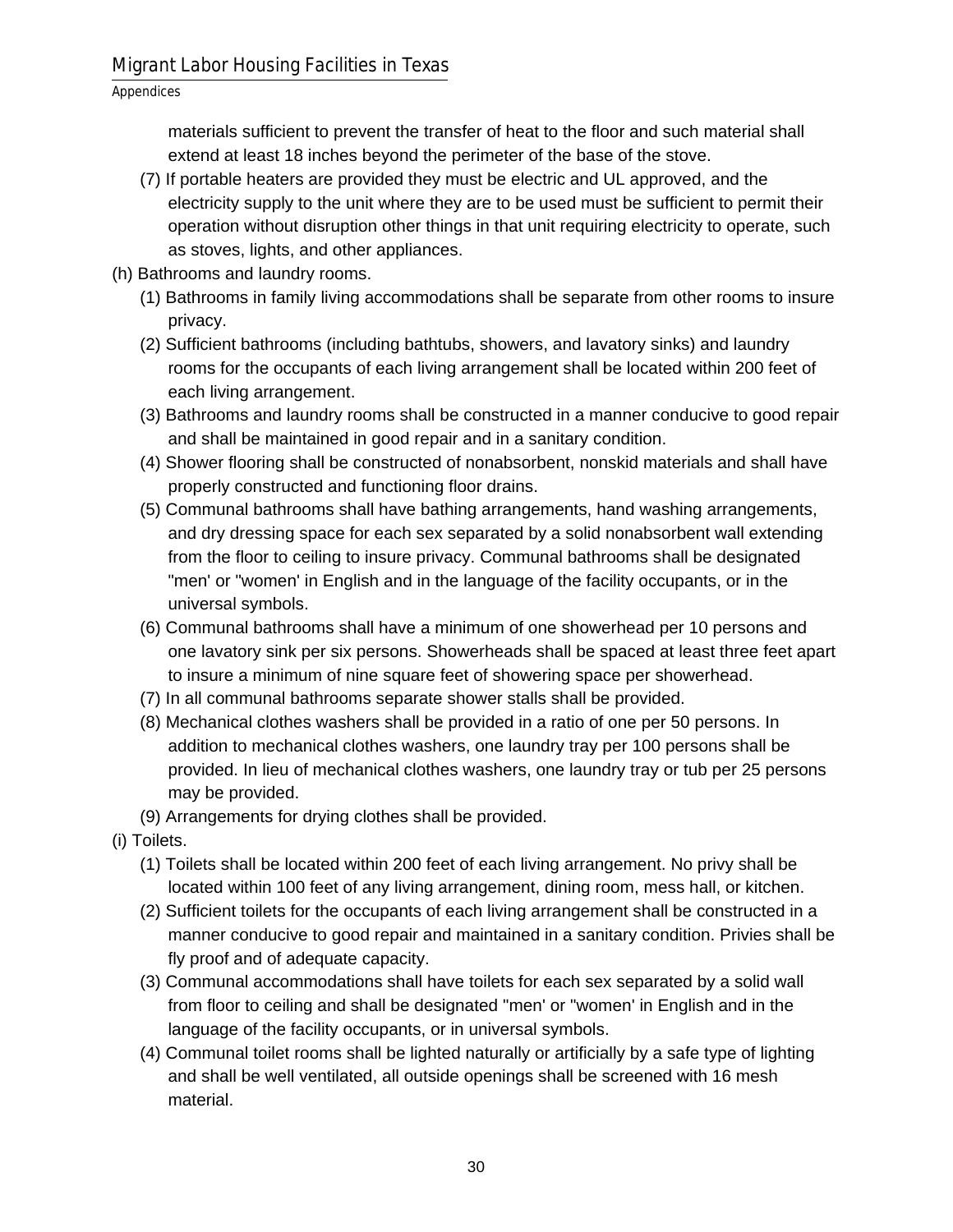- (5) Water closets or privy seats shall be provided in a ratio of one per 15 persons of each sex. A minimum of one for each sex shall be provided in communal accommodations. Family living accommodations containing private toilets will not be considered when establishing the number of shared toilets.
- (6) Urinals may be substituted for men's toilet seats in a ratio of one urinal of 24 inches of trough-type urinals per toilet seat to a maximum of one-third of the required toilet seats.
- (7) Urinals and the surrounding walls and floor shall be constructed of nonabsorbent material.
- (j) Garbage and other refuse.
	- (1) Containers with tight fitting lids for garbage and other refuse storage shall be provided to and located within 100 feet of each living accommodation. Containers of up to 32 gallon capacity may be used. They shall be supplied in a ratio of one per living accommodation. Bulk type containers may be used. Lost or damaged containers must be promptly replaced.
	- (2) Containers shall be durable, in good repair, and maintained in a sanitary condition.
	- (3) Garbage and refuse shall be collected at least twice a week. Disposal of garbage and refuse shall be in accordance with requirements of the Texas Department of Health concerning solid waste management, 25 TAC Chapter 325 (relating to Solid Waste Management).
- (k) Electricity and lighting.
	- (1) All facility sites shall be provided with electricity. The electrical systems shall conform to all applicable codes and shall be sufficient to provide the electricity with sufficient amperage to operate all required and available features, including but not limited to lighting, stoves, hot water heaters, heating systems, portable heaters, refrigeration, and such other devices as may be connected to wall type convenience outlets.
	- (2) Each habitable room and all communal rooms and areas (laundry rooms, toilets, privies, hallways, stairways, etc.) shall contain ceiling or wall-type light fixtures. At least one walltype electrical convenience outlet shall be provided in each individual living room.
	- (3) Lighting shall be provided in the yard area and pathways to communal arrangements.
	- (4) All wiring and lighting fixtures shall be installed and maintained in a safe condition in accordance with National Electrical Code and state and local codes.
	- (5) Light levels in toilet and storage rooms shall be at least 20 foot candles 30 inches from the floor. Other rooms, including kitchens and living quarters, shall be at least 30 foot candles 30 inches from the floor.
- (l) Screening.
	- (1) All outside opening shall be protected with screening of 16 mesh or less.
	- (2) All screen doors shall be tight and equipped with self-closing devices.
	- (3) All screens shall be maintained in good repair.
- (m) Insect and rodent control.
	- (1) Housing sites, housing units, and utility areas shall be constructed to exclude insects, rodents, and other vermin.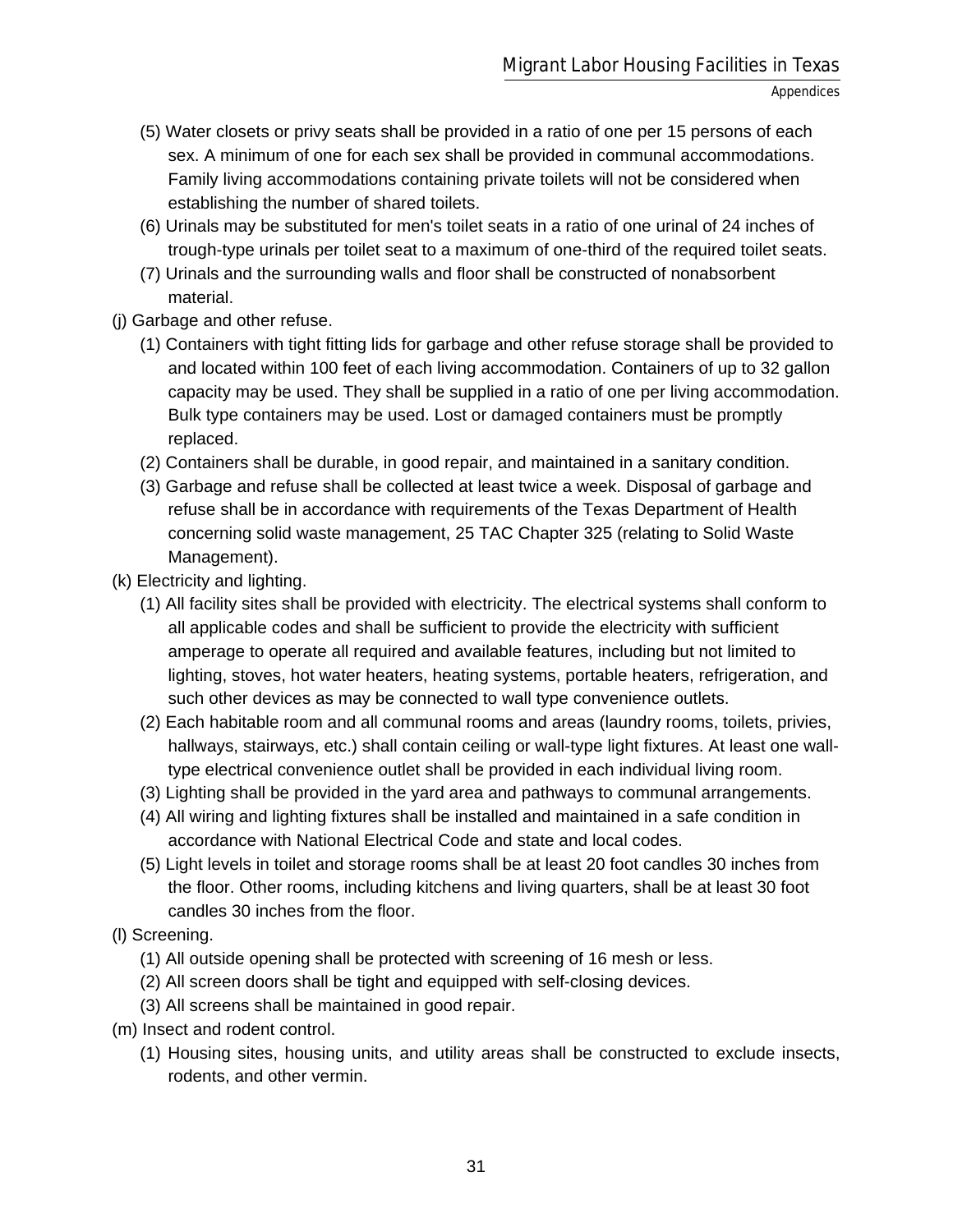- (2) A vector control program shall be maintained to insure effective control of all insects, rodents, and other vermin.
- (3) All vector control programs shall be designed and executed to insure maximum protection of the occupants.
- (n) Fire, safety, and first aid.
	- (1) All buildings or structures shall be maintained and used in accordance with the provisions of the state and local regulations.
	- (2) In one story facilities utilized by less than 10 persons, two means of escape shall be provided. One of the two required means of escape may be a readily accessible window with a space that can be opened of not less than 24 inches by 24 inches.
	- (3) Central dining facilities, assembly rooms, and all sleeping quarters intended for use by 10 or more persons shall have, as alternate means of escape, at least two remotely separated doors that open to an interior hallway or to the outside.
	- (4) Sleeping quarters and assembly rooms located on a second story shall have a stairway, plus permanently affixed exterior ladder or a second stairway.
	- (5) Fire extinguishing equipment shall be provided in an accessible place located within 100 feet from each facility. Such equipment shall provide protection equal to a 2 1/2 gallon stored pressure of five gallon pump type water extinguisher.
	- (6) First aid supplies shall be provided and be accessible at all times. The supplies shall be equivalent to the 16 unit first aid kit recommended by the American Red Cross, and shall be provided in a ratio of one to 50 persons. First aid kits shall be distributed and placed conspicuously throughout the migrant labor housing facility.
	- (7) Flammable or volatile liquids or materials, except those needed for household use other than use as fuel, shall not be stored in or adjacent to rooms used for living purposes.
	- (8) Agricultural pesticides and toxic chemicals other than those commonly regarded as being for household use, such as cleaning agents, shall not be stored within the facility site. Any pesticide or other toxic materials, and any potentially hazardous implements or equipment, kept within 500 feet of the facility site shall be stored in a secure, locked enclosure.

*§90.3.Licensing.* 

(a) Texas Government Code, §2306.922 requires the licensing of migrant labor housing facilities.

(b) Any person who wants to apply for a license to operate a facility may obtain the application form from the Department. The required form is Appendix A to these rules.

(c) An application must be submitted to the Department at least 45 days prior to the intended operation of the facility, but no more than 60 days.

(d) The fee for a license is \$250, and the license is valid for one year unless sooner revoked or suspended.

(e) Fees shall be tendered by check or money order payable to the Texas Department of Housing and Community Affairs. If any check or other instrument given in payment of a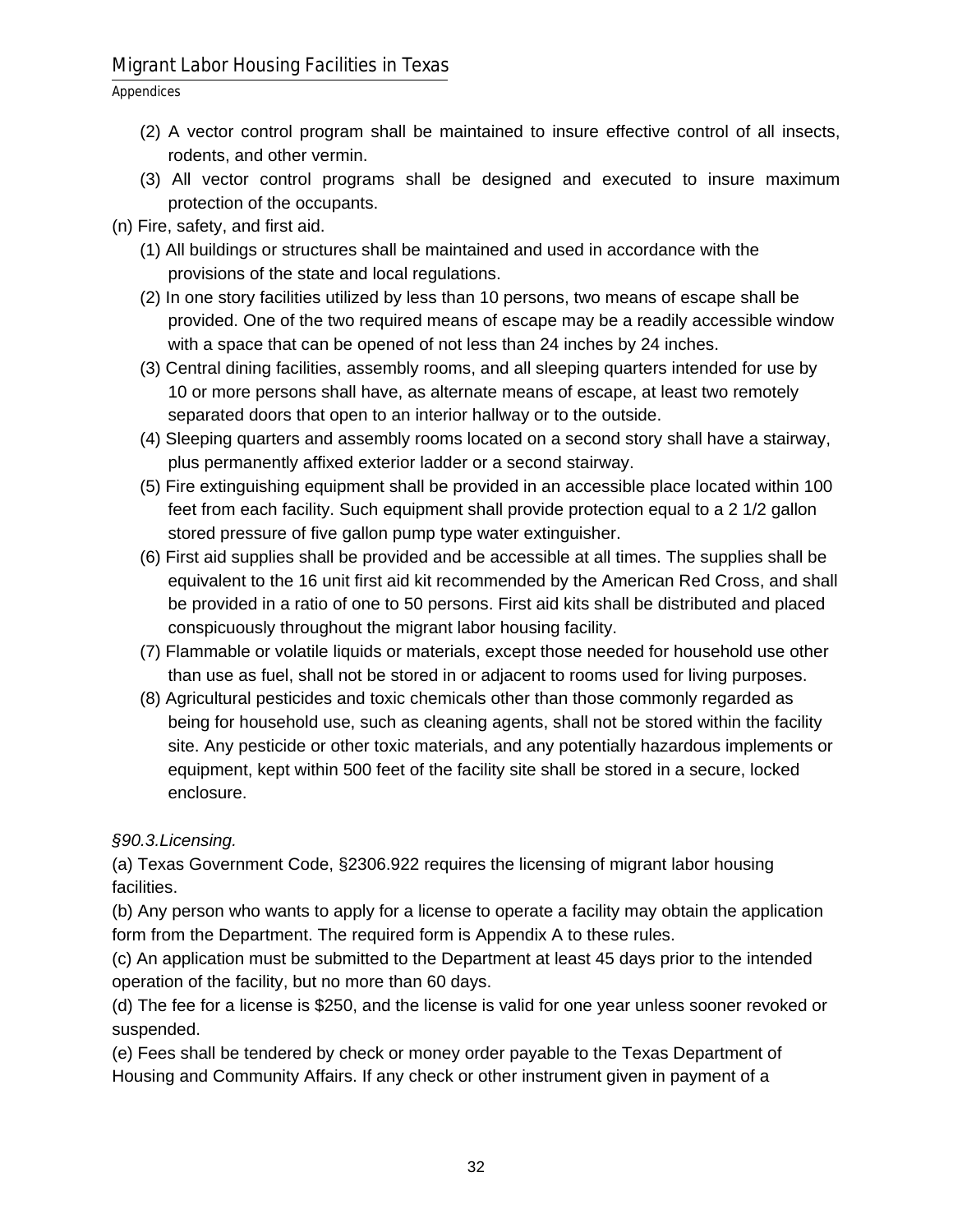licensing fee if returned for any reason, any license that has been issued in reliance upon such payment being made is null and void.

(f) A fee, when received in connection with an application is earned and is not subject to refund. (g) Within 30 days of the receipt of a complete application and fee, the facility shall be inspected by an authorized representative of the Department. Inspections shall be conducted during business hours on business days and shall cover all units that are subject to being occupied . (h) The person performing the inspection on behalf of the Department shall prepare a report of findings of that inspection.

- (1) If the person performing the inspection finds that the migrant labor housing facility, based on the inspection, will be in compliance with §90.2 of these rules, and the Director finds that there is no other impediment to licensure, the license will be issued.
- (2) If the person performing the inspection finds that although one or more deficiencies were noted that will require timely corrective action which may be confirmed by the operator without need for re-inspection, and the Director finds that there is no other impediment to licensure, the license will be issued subject to such conditions as the Director may specify. The applicant may, by signed letter, agree to these conditions, request a reinspection within 60 days from the date of the Director's letter advising of the conditions, or treat the Director's imposing of conditions as a denial of the application.
- (3) If the person performing the inspection finds that although one or more deficiencies were noted that will require timely corrective action, the deficiencies are of such a nature that a re-inspection is required, the applicant shall address these findings and advise the inspector, within 60 days from the date of written notice of the findings, of a time when the facility maybe re-inspected. If the results of the re-inspection are satisfactory and the Director finds that there is no other impediment to licensure, the license will be issued.
- (4) If the person performing the inspection finds that the migrant labor housing facility is in material non-compliance with §90.2 of these rules or that one or more imminent threats to health or safety are present, the Director may deny the Application.

(i) If the Director determines that an application for a license ought to be granted subject to one or more conditions, the Director shall issue an order accompanying the license, and such order shall:

- (1) Be clearly incorporated by reference on the face of the license;
- (2) Specify the conditions and the basis in law or rule for each of them; and
- (3) Such conditions may include limitations whereby parts of a migrant labor housing facility may be operated without restriction and other parts may not be operated until remedial action is completed and documented in accordance with the requirements set forth in the order.

(j) Correspondence regarding an application should be addressed to: Texas Department of Housing and Community Affairs Attention: Migrant Labor Housing Facilities PO BOX 12489 AUSTIN TX 78711-2489

(k) Within 14 days of the date of receipt of an application and license fee, the Department shall issue a written notice informing the applicant that the application is complete and accepted for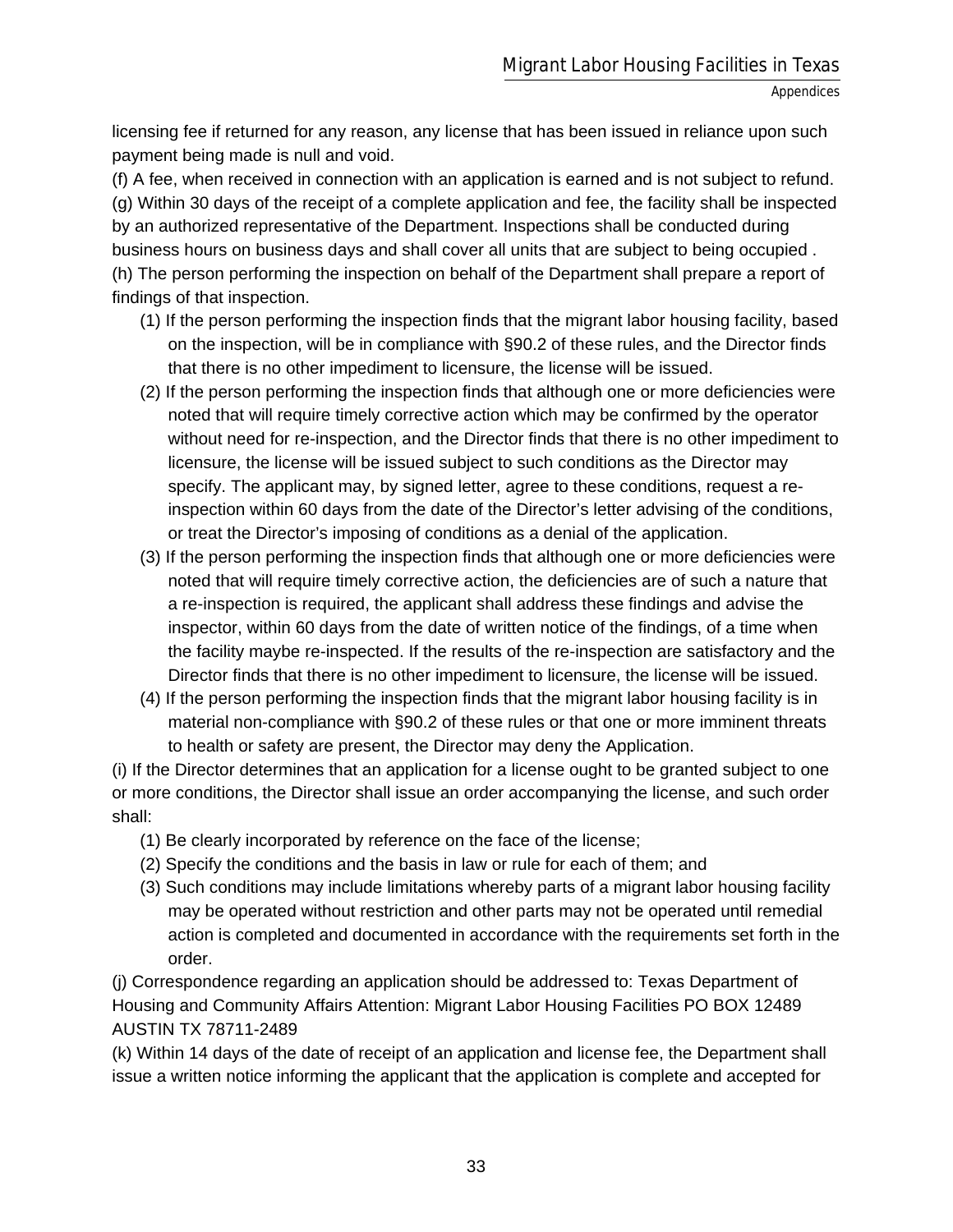#### *Appendices*

filing, or, if the application is deficient, a letter specifying what is else needed in order to process the application.

(l) An applicant or licensee that wishes to appeal any order of the Director, including the appeal of a denial of an application for a license or an election to appeal the imposing of conditions upon a license, may appeal such order by sending a signed letter to the Director within thirty (30) days from the date specified on such order, indicating the matter that they wish to appeal.

#### *§90.4.Records.*

(a) Each licensee shall maintain on premises, available for inspection by the Department, the following records:

- (1) Copies of all correspondence to and from the Department. This shall include the current designation of each Operator;
- (2) A current list of the occupants of the facility and the date that the occupancy of each commenced;
- (3) Documentation establishing that all bedding facilities were sanitized prior to their being assigned to the current occupant; and
- (4) Copies of any and all required federal, state, or local approvals and permits, including but not limited to any permits to operate a waste disposal system or a well or other water supply, and any correspondence or from such approving or permitting authorities.
- (b) All such records shall be maintained for a period of at least two years.

#### *§90.5.Complaints.*

(a) If the Department receives any complaint, it shall investigate it by appropriate means, including the conducting of a complaint inspection. Any complaint inspection will be conducted after giving the Operator notice of the inspection and an opportunity to be present. The complainant will be contacted by the Department within ten (10) days of making a complaint or, if a possible safety or health issue is involved, as promptly as reasonably possible.

(b) A licensee, through its Operator, shall be provided a copy of any complaint (or, if the complaint was made verbally, a summary of the matter) and given a reasonable opportunity to respond. Generally, this shall be ten (10) business days.

- (1) Complaints may be made in writing or by telephone to 1-877-724-5676.
- (2) Complaints may be made in Spanish or in English.
- (3) To the fullest extent permitted by applicable law, the identity of any complaint shall be maintained as confidential (unless the complainant specifically consents to the disclosure of their identity or requests that the Department disclose their identity).
- (4) Licensees and operators shall not engage in any retaliatory action against an occupant for making a complaint in good faith.
- (5) A Licensee shall post in at least one conspicuous location in a facility the following notice in at least 20 point bold face type: If you have concerns or problems with the condition or operation of this facility or your unit, the Texas Department of Housing and Community Affairs (the "Department") is the state agency that licenses and oversees this facility. You may make a complaint to the Department by calling, toll-free, 1-877-724-5676, or by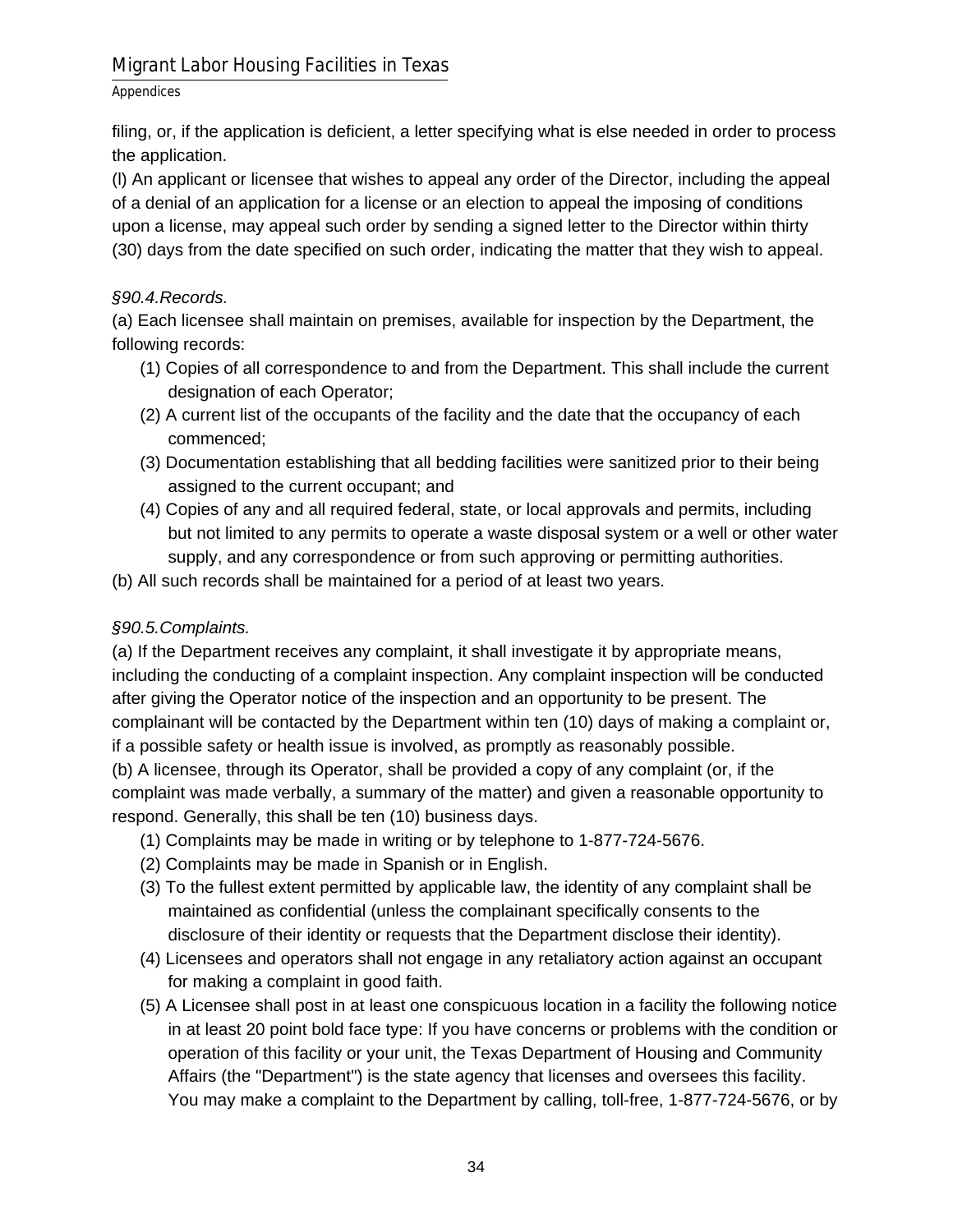writing to Migrant Labor Housing, TDHCA, 4413 82nd Street, Lubbock, TX 79424-3366. This office has staff that speaks Spanish. To the fullest extent that we can, we will keep your identity confidential. The Department's rules prohibit any facility or operator from retaliating against you for making a complaint. Si Usted tiene preocupaciones o problemas con la condición u operación de esta instalación o su unidad, el Departamento de Vivienda y Asuntos Comunitarios del Estado de Texas (El Departamento o TDHCA) es la agencia que da licencia y supervisa esta instalacion. Usted puede mandar sus quejas al Departamento por teléfono gratuitamente por marcando 1-877-724-5676 u escribiendo a Migrant Labor Housing, TDHCA, 4412 82nd Street, Lubbock, TX 79424-3366. La oficina tiene personal que habla español. A lo mas posible que podemos, protegeremos su identidad. Las regulaciones del Departamento prohíben cualquier represalias por la instalación u el operador contra personas que se quejen contra ellos.

(c) If any complaint involves matters that could pose an imminent threat to health or safety, all time frames shall be accelerated, and such complaint shall be addressed as expeditiously as possible.

(d) The Department may conduct interviews, including interviews of operators and occupants, and review such records as it deems necessary to investigate a complaint.

(e) The Department shall review the findings of any inspection and its review and, if it finds a violation of the Act or these rules to have occurred, issue a notice of violation.

(f) A notice of violation and order will be sent to the Licensee to the attention of the Operator. (g) The notice of violation will set forth:

- (1) The complaint or other matter made the subject of the notice;
- (2) The findings of fact;
- (3) The specific provisions of the Act and or these rules found to have been violated;
- (4) The required corrective action;
- (5) Any administrative penalty or other sanction to be assessed; and
- (6) The timeframe for the Licensee either to agree to the recommended corrective action, and accept the administrative penalties and/or sanctions or appeal or to appeal the matter.
- (h) The order will set forth:
	- (1) The complaint or other matter made the subject of the order;
	- (2) The findings of fact;
	- (3) The specific provisions of the Act and or these rules found to have been violated;
	- (4) The required corrective action;
	- (5) Any administrative penalty or other sanction assessed; and
	- (6) The date on which the order becomes effective if not appealed or otherwise resolved.

#### *§90.6.Administrative Penalties and Sanctions.*

(a) When the Director finds that the requirements of the Act or these rules are not being met, he or she may assess administrative penalties or impose other sanctions as set forth below. Nothing herein limits the right, as set forth in the Act, to seek injunctive relief.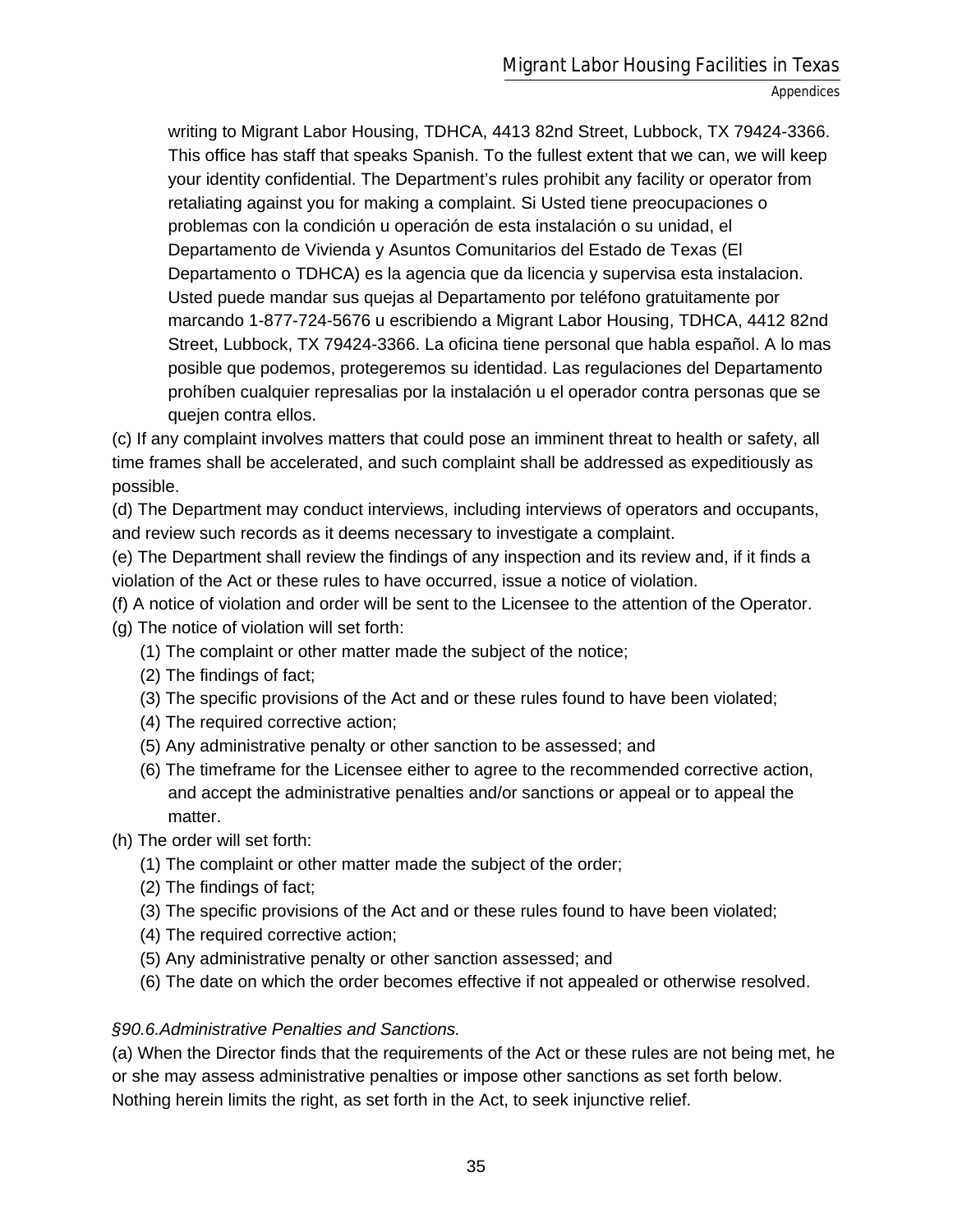(b) For each violation of the Act or rules a penalty of up to \$200 may be assessed.

(c) For violations that present an imminent threat to health or safety, if not promptly addressed, the Director may suspend or revoke the affected license.

# *§90.7.Dispute Resolution, Appeals, and Hearings.*

(a) A licensee is entitled to appeal any order issued by the Director, including any order as a result of an inspection or a complaint and any order denying a license or issuing a license subject to specified conditions.

(b) In lieu of or during the pendency of any appeal, a licensee may request to meet with the Director or, at his or her option, his or her designee to resolve disputes. Any such meeting may be by telephone or in person. Meetings in person shall be in the county where the migrant labor housing facility affected is located unless the licensee agrees otherwise.

(c) A licensee may request alternative dispute resolution in accordance with the Department's rules regarding such resolution set forth at 10 TAC, §1.17.

(d) All appeals are contested cases subject to and to be handled in accordance with Chapter 2001, Texas Government Code.

# *§90.8.Forms.*

Appendix A -Application for a License to Operate a Migrant Labor Housing Facility form This agency hereby certifies that the adoption has been reviewed by legal counsel and found to be a valid exercise of the agency's legal authority.

Filed with the Office of the Secretary of State on December 19, 2005.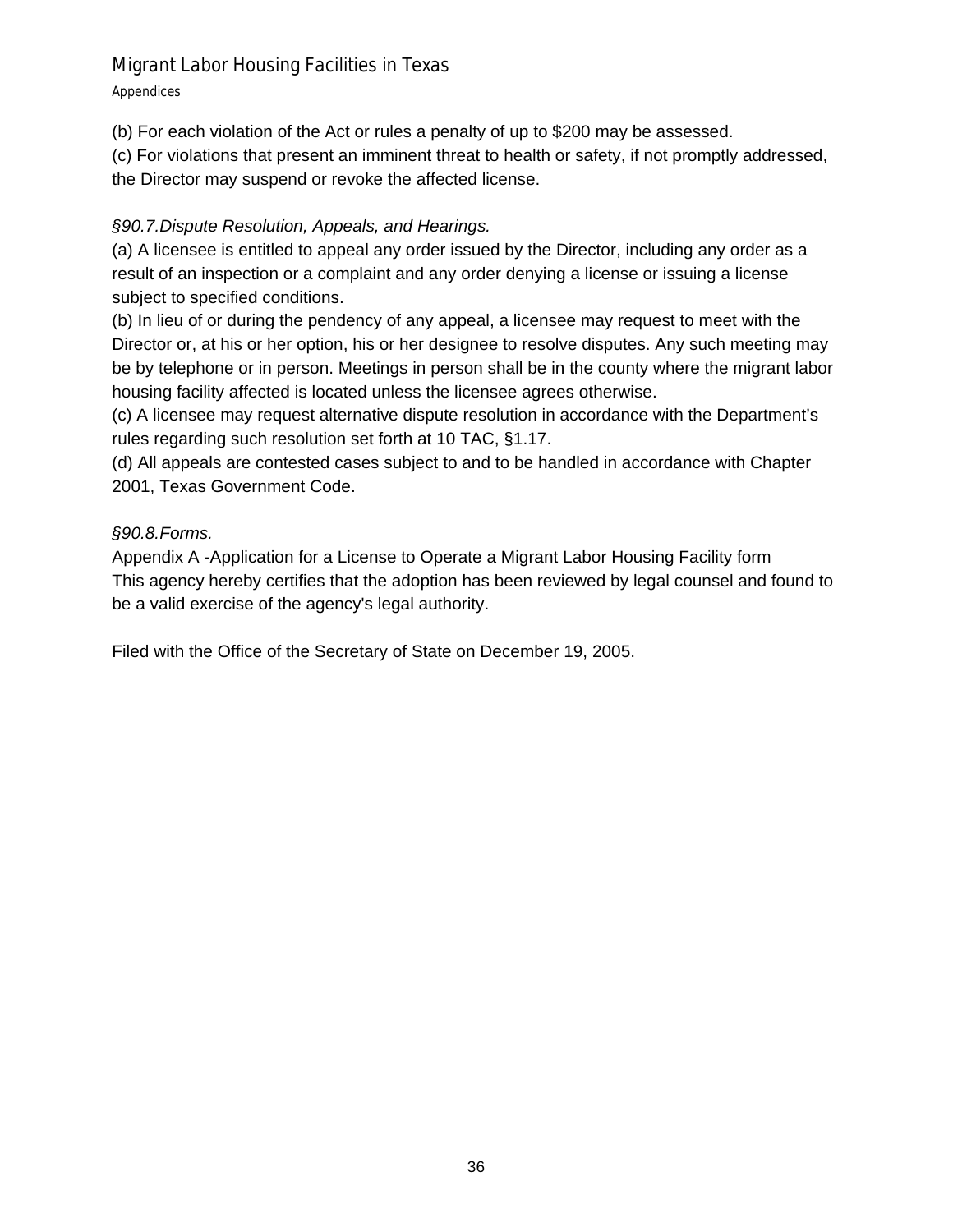# **APPENDIX D. REPORT OF INSPECTION MIGRANT LABOR HOUSING FACILITY**

| Name and location of facility inspected:                                                                                     |             | No. of units:<br>License number: <u>_____________________</u> |     |         |
|------------------------------------------------------------------------------------------------------------------------------|-------------|---------------------------------------------------------------|-----|---------|
|                                                                                                                              | Population: |                                                               |     |         |
|                                                                                                                              |             |                                                               |     |         |
| Date of inspection:                                                                                                          | Inspector:  |                                                               |     |         |
| Representative(s) of licensee present:                                                                                       |             |                                                               |     |         |
|                                                                                                                              |             |                                                               |     |         |
| <b>Purpose of inspection:</b> New license Renewal Routine Complaint                                                          |             |                                                               |     |         |
| References to rule sections are to 10 TAC Chapter 90. For full, exact text of the section cited, see the rules, which may be |             |                                                               |     |         |
| accessed on the TDHCA website at: www.tdhca.state.tx.us.                                                                     |             |                                                               |     |         |
|                                                                                                                              |             | OK                                                            | Dev | Comment |
| <b>Facility Site</b>                                                                                                         |             |                                                               |     |         |
| 1. Sec. 90.2 (a) (1) Site must be well-drained, free from depressions in which water                                         |             |                                                               |     |         |
| mat stand. Natural sinkholes, pools, swamps or other surface collectors of water                                             |             |                                                               |     |         |
| within 200 feet must be drained.                                                                                             |             |                                                               |     |         |
| 2. Sec. 90.2 (a) (2) Site free from odors, flies, noise, traffic, fire, threats to safety,                                   |             |                                                               |     |         |
| flooding, overcrowding, or similar hazards.                                                                                  |             |                                                               |     |         |
| 3. Sec, 90.2 (a) (3) Site free from debris/noxious plants, uncontrolled weeds or brush                                       |             |                                                               |     |         |
| 4. Sec. 90.2 (a) (4) Adequate recreational space provided.                                                                   |             |                                                               |     |         |
| 5. Sec. 90.2 (a) (5) No livestock feeding pens within 500 feet.                                                              |             |                                                               |     |         |
| 6. Sec. 90.2 (a) (6) Site not subject to periodic flooding or located so that drainage                                       |             |                                                               |     |         |
| from and through site would endanger water supply.                                                                           |             |                                                               |     |         |
| Water Supply7.                                                                                                               |             |                                                               |     |         |
| 7. Sec. 90.2 (b) (1) Water supply must meet standards.                                                                       |             |                                                               |     |         |
| 8. Sec. 90.2 (b) (2) If water supply does not meet standards, notices must be posted                                         |             |                                                               |     |         |
| and bottled water must be provided.                                                                                          |             |                                                               |     |         |
| 9. Sec. 90.2 (b) (3) Facility must be connected to public water if possible.                                                 |             |                                                               |     |         |
| 10. Sec. 90.2. (b) (4) Adequate arrangements for hot water for bathing, laundry,                                             |             |                                                               |     |         |
| cooking, and dishwashing in all facility sites.                                                                              |             |                                                               |     |         |
| 11. Sec. 90.2 (b) (5) Water pressure at least 20 psi and minimum static of 35 psi for                                        |             |                                                               |     |         |
| each living arrangement and utility building                                                                                 |             |                                                               |     |         |
| 12. Sec. 90.2 (b) (6) Adequate drinking fountains in common areas and dining<br>facilities.                                  |             |                                                               |     |         |
| 13. Sec. 90.2 (b) (7) Each sink should provide hot and cold water through a single                                           |             |                                                               |     |         |
| faucet that enables hot and cold water to be mixed to adjust the temperature                                                 |             |                                                               |     |         |
| <b>Waste Disposal/Sanitation</b>                                                                                             |             |                                                               |     |         |
| 14. Sec. 90.2 (c) (1) Effective sewage disposal. No sewage on surface.                                                       |             |                                                               |     |         |
| 15. Sec. 90.2 (c) (2) Connected to sewer systems, if available                                                               |             |                                                               |     |         |
| 16. Sec. 90.2 (c) (3) All other disposal systems (septic, portable toilets, etc.) conform                                    |             |                                                               |     |         |
| to Texas Department of Health Standards                                                                                      |             |                                                               |     |         |
| 17. Sec. 90.2 (c) (4) Portable toilets not mechanically ventilated have adequate                                             |             |                                                               |     |         |
| screened ventilation openings.                                                                                               |             |                                                               |     |         |
| <b>Facilities</b>                                                                                                            |             |                                                               |     |         |
| 18. Sec. 90.2 (d) (1) Constructed to protect from the elements. Good repair and                                              |             |                                                               |     |         |
| sanitary conditions. Each unit shall have a smoke detector                                                                   |             |                                                               |     |         |
| 19. Sec. 90.2 (d) (2) Smooth, rigid, readily cleanable flooring. Ground water cannot                                         |             |                                                               |     |         |
| enter.                                                                                                                       |             |                                                               |     |         |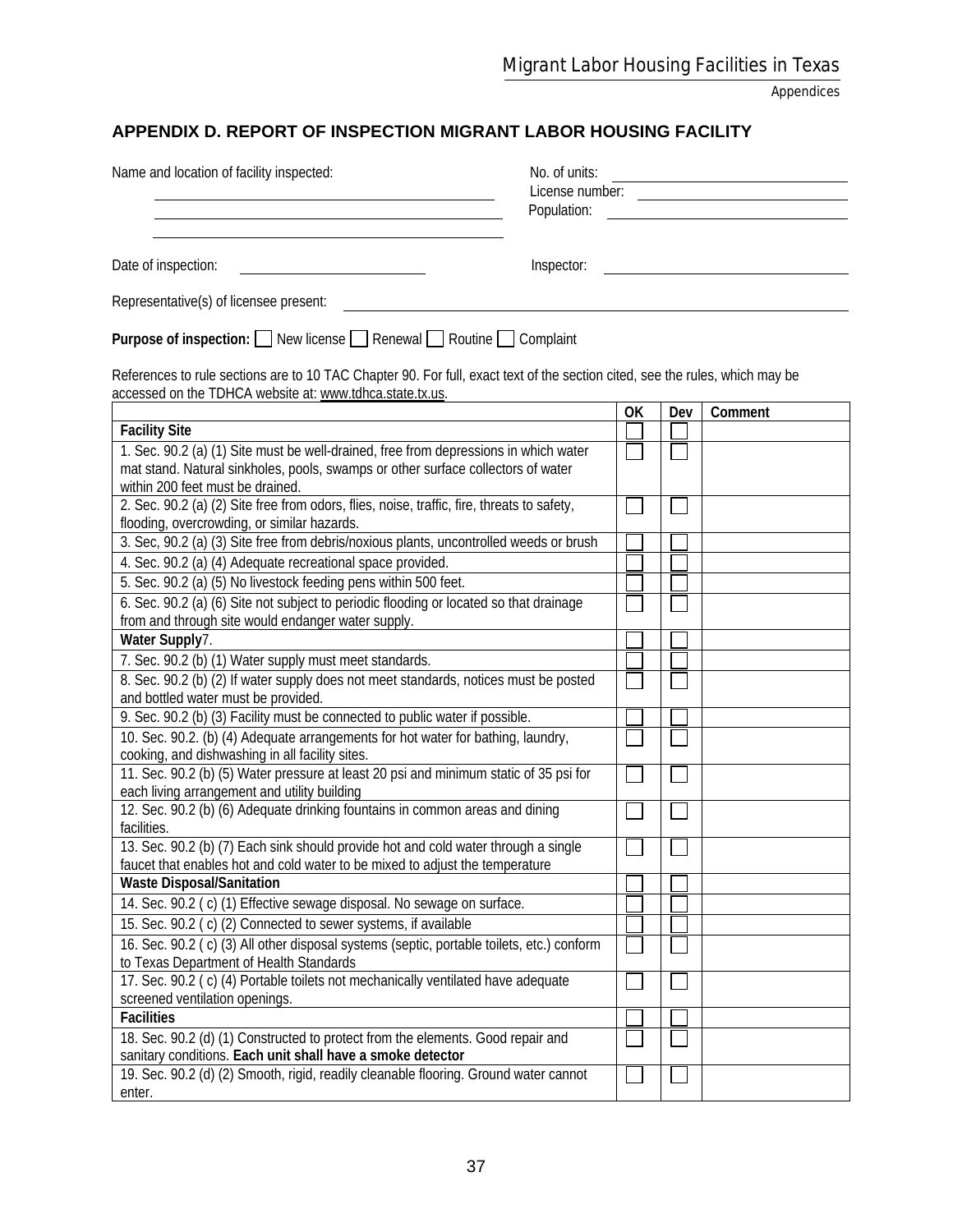| 20. Sec. 90.2 (d) (3) Combined cooking/eating, sleeping arrangements have at 100<br>SF per person for 18 months and over; sleeping facilities have at least 50 SF per |  |  |  |
|-----------------------------------------------------------------------------------------------------------------------------------------------------------------------|--|--|--|
| person                                                                                                                                                                |  |  |  |
| 21. Sec. 90.2 (d) (4) Facilities for families with children have a separate room or                                                                                   |  |  |  |
| partitioned area for husband and wife.                                                                                                                                |  |  |  |
| 22. Sec. 90.2 (d) (5) Dormitory facilities are separated for each sex. Family housing                                                                                 |  |  |  |
| units have separate accommodations by family.                                                                                                                         |  |  |  |
| 23. Sec. 90.2 (d) (6) Adequate separate places for each person to hang clothes and                                                                                    |  |  |  |
| store personal effects for each person.                                                                                                                               |  |  |  |
| 24. Sec. 90.2 (d) (7) Minimum ceiling height is 7ft                                                                                                                   |  |  |  |
| 25. Sec. 90.2 (d) (8) Each habitable room must have window or skylight to the outside.                                                                                |  |  |  |
| 26. Sec. 90.2 d) (9) No areas used for housing were previously used for mixing,                                                                                       |  |  |  |
| loading, or storing toxic substances.                                                                                                                                 |  |  |  |
| <b>Cooking and Eating</b>                                                                                                                                             |  |  |  |
| 27. Sec. 90.2 (e) (1) Arrangements are adequate - Family                                                                                                              |  |  |  |
| 28. Sec. 90.2 (e) (2) Arrangements are adequate - Dormitory                                                                                                           |  |  |  |
| 29. Sec. 90.2 (e) (3) Central mess/Multi-family operations meet standards.                                                                                            |  |  |  |
| <b>Sleeping Arrangements</b>                                                                                                                                          |  |  |  |
| 30. Sec. 90.2 (f) (1) Sleeping arrangements in good repair and sanitary condition.                                                                                    |  |  |  |
| 31. Sec. 90.2 (f) (2) Mattresses and covers sanitized when user changes                                                                                               |  |  |  |
| 32 Sec. 90.2 (f) (3) Sleeping arrangements adequately spaced                                                                                                          |  |  |  |
| Heating                                                                                                                                                               |  |  |  |
|                                                                                                                                                                       |  |  |  |
| 33. Sec. 90.2 (g) (1) Installed, operable, maintains at least 68 degrees                                                                                              |  |  |  |
| 34. Sec. 90.2 (g) (2) Failsafe if power or fuel is interrupted.                                                                                                       |  |  |  |
| 35. Sec. 90.2 (g) (3) Walls/ceilings provided with fire proof materials, 18" around<br>stove/pipes                                                                    |  |  |  |
| 36. Sec. 90.2 (g) (4) Stoves and heat sources using combustible fuel installed to                                                                                     |  |  |  |
| prevent fire Vented through ceiling, wall, or roof.                                                                                                                   |  |  |  |
| 37. Sec. 90.2 (g) (5) Stoves and heat sources using combustible fuel must be vented.                                                                                  |  |  |  |
|                                                                                                                                                                       |  |  |  |
| Must extend beyond peak of roof.                                                                                                                                      |  |  |  |
| 38. Sec. 90.2 (g) (6) Solid or liquid fuel stoves in a room with wooden or combustible                                                                                |  |  |  |
| flooring must be fireproofed 18" beyond the stove.                                                                                                                    |  |  |  |
| 39. Sec. 90.2 (g) (7) No portable heaters other than electric.                                                                                                        |  |  |  |
| <b>Bathrooms and Laundry Rooms</b>                                                                                                                                    |  |  |  |
| 40. Sec. 90.2 (h) (1) Bathrooms separate to assure privacy.                                                                                                           |  |  |  |
| 41. Sec. 90.2 (h) (2) Tubs, showers, and sinks within 200' of each living arrangement.                                                                                |  |  |  |
| 42. Sec. 90.2 (h) (3) Bathrooms and laundry rooms conducive to good repair and                                                                                        |  |  |  |
| maintained in a sanitary condition.                                                                                                                                   |  |  |  |
| 43. Sec. 90.2 (h) (4) Shower floors non-absorbent, non-skid, properly draining                                                                                        |  |  |  |
| 44. Sec. 90.2 3 (h) (5) Communal bathrooms Separate bathing/washing and dressing                                                                                      |  |  |  |
| spaces. Designated as men/women.                                                                                                                                      |  |  |  |
| 45. Sec. 90.2 (h) (6) Communal bathrooms showerhead 3' apart per 10 persons and                                                                                       |  |  |  |
| one lavatory sink per 6 people, 9 sf per shower.                                                                                                                      |  |  |  |
| 46. Sec. 90.2 (h) (7) Separate shower stalls in communal bathrooms                                                                                                    |  |  |  |
| 47. Sec. 90.2 (h) (8) One mechanical clothes washer per 50 occupants, one laundry                                                                                     |  |  |  |
| tray per 100 persons, or one laundry tray or tub per 25 persons                                                                                                       |  |  |  |
| 48. Sec. 90.2 (h) (9) Clothes drying arrangements                                                                                                                     |  |  |  |
| <b>Toilets</b>                                                                                                                                                        |  |  |  |
| 49. Sec. 90.2 (i) (1) Within 200 feet of each living arrangement.                                                                                                     |  |  |  |
| 50. Sec. 90.2 (i) (2) Conducive to good repair; maintained in sanitary condition; "fly<br>proof" and adequate capacity                                                |  |  |  |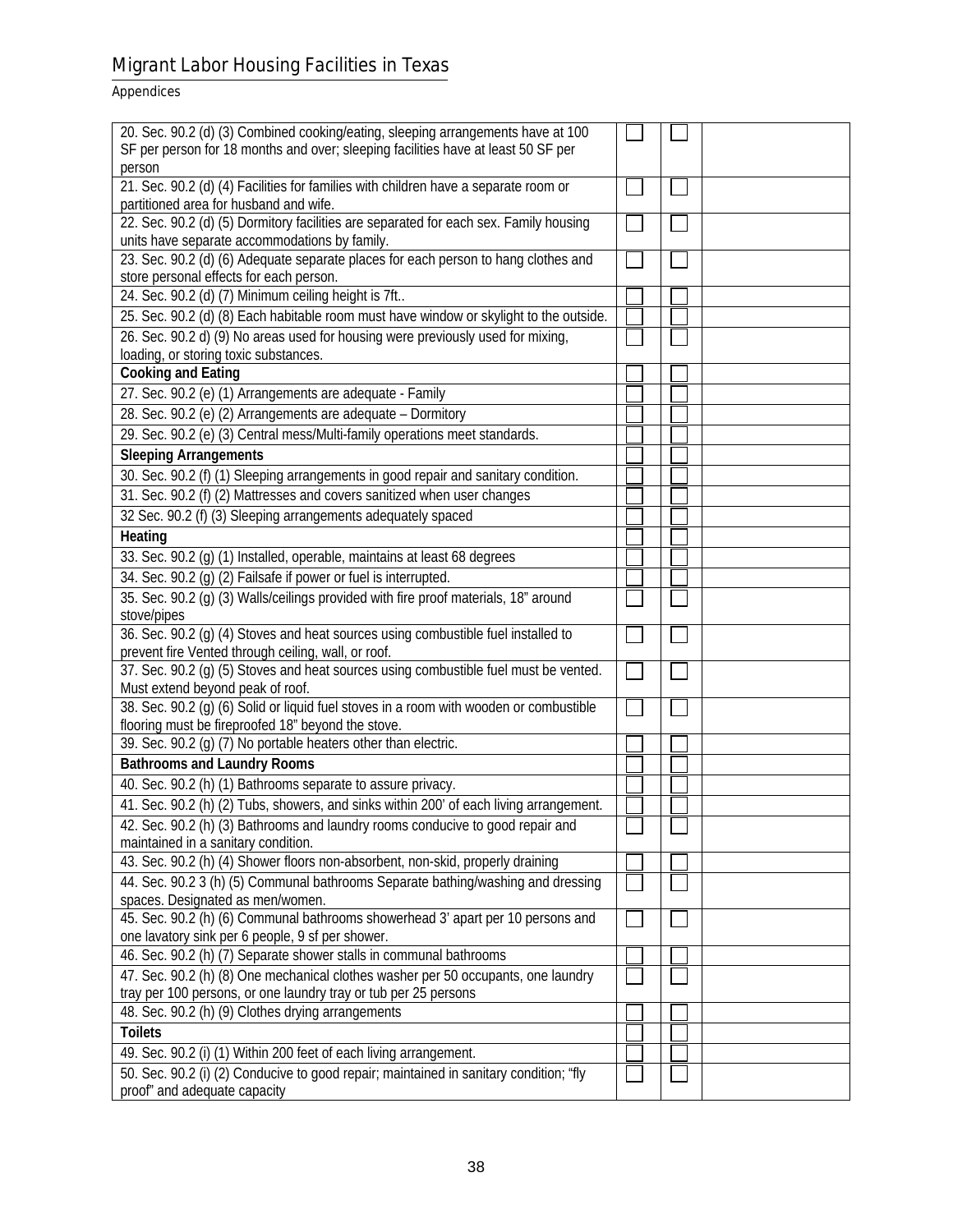*Appendices* 

| 51. Sec. 90.2 (i) (3) Communal toilets separated by sex by solid floor to ceiling wall;                                       |  |  |
|-------------------------------------------------------------------------------------------------------------------------------|--|--|
| labeled by sex in English or universal symbol                                                                                 |  |  |
| 52. Sec. 90.2 (i) (4) Communal toilets lighted naturally or by safe artificial light. Well<br>ventilated, screened with mesh. |  |  |
| 53. Sec. 90.2 (i) (5) Water closed or privy seats 1:1 of each sex. At least one per sex.                                      |  |  |
| 54. Sec. 90.2 (i) (6) Urinals in lieu of toilets for up to 1/3 of men's seats.                                                |  |  |
|                                                                                                                               |  |  |
| 55. Sec. 90.2 (i) (7) Urinals and surrounding walls of nonabsorbent material.                                                 |  |  |
| Garbage/Refuse                                                                                                                |  |  |
| 56. Sec. 90.2 (j) (1) Containers conveniently located/adequate number                                                         |  |  |
| 57. Sec. 90.2 (j) (2) Containers must be in good repair and sanitary.                                                         |  |  |
| 58. Sec. 90.2 (j) (3) Must be collected at twice per week.                                                                    |  |  |
| Electricity/Lighting                                                                                                          |  |  |
| 59. Sec. 90.2 (k) (1) All facilities shall be provided electricity.                                                           |  |  |
| 60. Sec. 90.2 (k) (2) Each habitable room must have a ceiling or wall light and an                                            |  |  |
| outlet.                                                                                                                       |  |  |
| 61. Sec. 90.2 (k) (3) Yard areas and pathways to communal arrangements to be                                                  |  |  |
| illuminated                                                                                                                   |  |  |
| 62. Sec. 90.2 (k) 4) Wiring and fixtures to be to National Electric Code and state and                                        |  |  |
| local codes.                                                                                                                  |  |  |
| 63. Sec. 90.2 (k) (5) Toilets and storage rooms - 20 foot light candles 30 inches from                                        |  |  |
| floor, other rooms 30 foot candles 30 inches from floor.                                                                      |  |  |
| Screening                                                                                                                     |  |  |
| 64. Sec. 90.2 (I) (1) Outside openings 16 mesh or less                                                                        |  |  |
| 65. Sec. 90.2 (I) (2) Screen doors tight and self-closing                                                                     |  |  |
| 66. Sec. 90.2 (I) (3) Screens maintained in good repair                                                                       |  |  |
| <b>Insect and Rodent Control</b>                                                                                              |  |  |
| 67. Sec. 90.2 (m) (1) Housing sites, units, and utility areas constructed to exclude                                          |  |  |
| insects, rodents or other vermin.                                                                                             |  |  |
| 68. Sec. 90.2 (m) (2) Vector control program maintained to insure effective control of                                        |  |  |
| insects, rodents and other vermin.                                                                                            |  |  |
| 69. Sec. 90.2 (m) (3) All vector control programs provide max. protection.                                                    |  |  |
| Fire, First Aid, and Safety                                                                                                   |  |  |
| 70. Sec. 90.2 (n) (1) All buildings shall be maintained and used in accordance with the                                       |  |  |
| provisions of state and local regulations.                                                                                    |  |  |
| 71. Sec. 90.2 (n) (2) Building provides adequate fire exits.                                                                  |  |  |
| 72. Sec. 90.2 (n) (3) Communal facilities provide adequate fire exits.                                                        |  |  |
| 73. Sec. 90.2 (n) (4) Sleeping quarters and assembly rooms on second story shall                                              |  |  |
| have a stairway plus permanent affixed ladder or stairway.                                                                    |  |  |
| 74. Sec. 90.2 (n) (5) Fire extinguishing equipment within 100 feet of each facility.                                          |  |  |
| 75. Sec. 90.2 (n) (6) 1st aid kits provided and accessible at all times. 1 per 16 unit 1                                      |  |  |
| per 50 persons                                                                                                                |  |  |
| 76. Sec. 90.2 (n) (7) No flammable or volatile liquids or materials stored in or adjacent                                     |  |  |
| to rooms used for living.                                                                                                     |  |  |
| 77. Sec. 90.2 (n) (8) No ag pesticides or toxic chemicals stored within facility site. 500                                    |  |  |
| feet in secured location.                                                                                                     |  |  |
| 78. Sec. 9.03 (g) Inspection shall cover all units that are subject to being occupied                                         |  |  |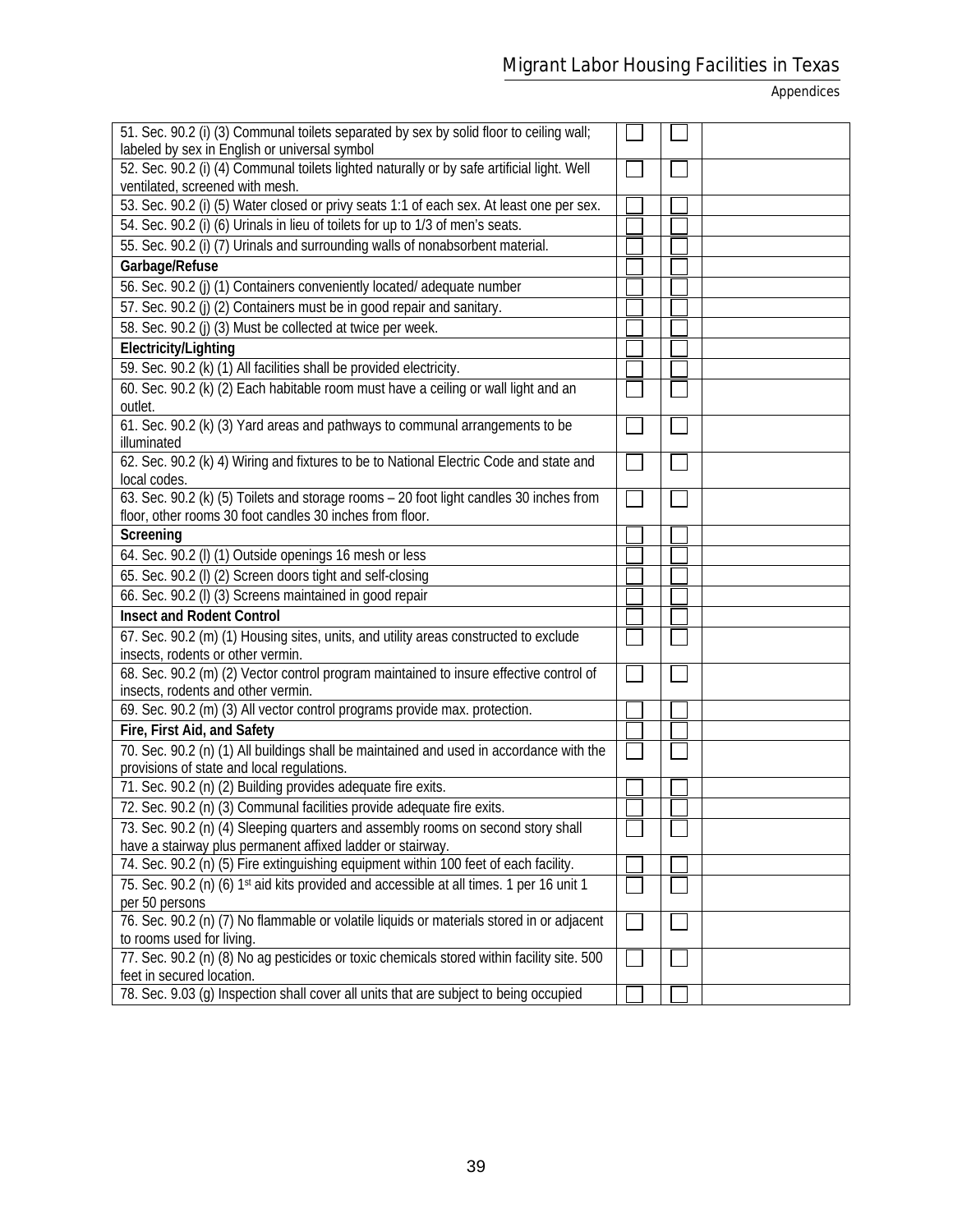*Appendices* 

Other inspector comments:

| Inspected by: | Owner/Manager:       |  |  |
|---------------|----------------------|--|--|
|               |                      |  |  |
| Printed Name: | <b>Printed Name:</b> |  |  |
|               |                      |  |  |
| Date:         | Date:                |  |  |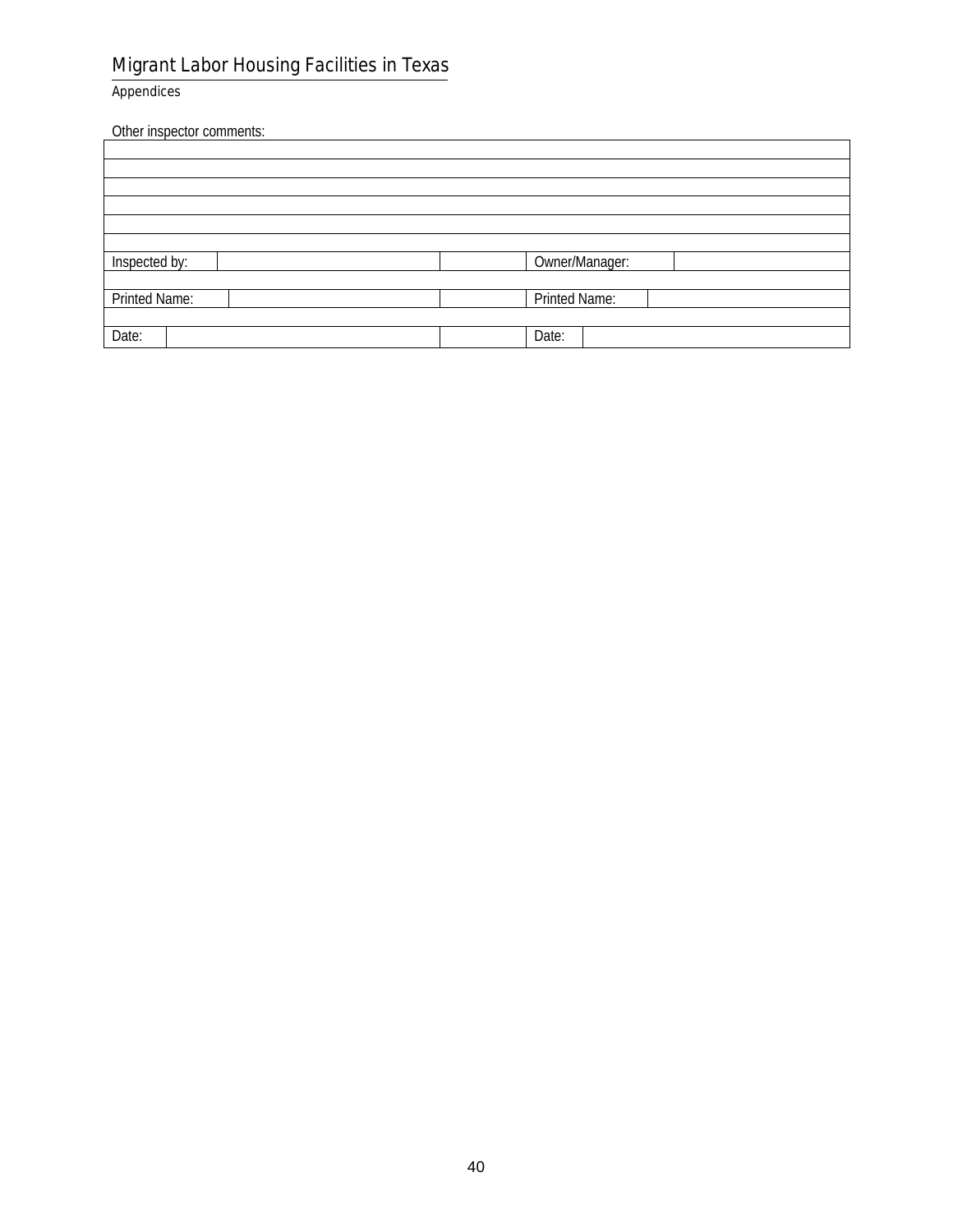# **APPENDIX E. LIST OF LICENSED MIGRANT FARMWORKER HOUSING FACILITIES**

Source: TDHCA MHD, August 8, 2006

|                                       |                  | # of            | # of            |          |
|---------------------------------------|------------------|-----------------|-----------------|----------|
| <b>Facility Name</b>                  | County           | Bldgs.          | Units           | Capacity |
| Welch Gin Inc.                        | Dawson           | 4               | 8               | 60       |
| Mereta Cooperative Gin Co.            | <b>Tom Green</b> | 1               | $\overline{1}$  | 12       |
| City Gin Inc.                         | Lubbock          | $\mathbf{1}$    | $\overline{4}$  | 18       |
| <b>Idalou Cooperative Gin Company</b> | Lubbock          | $\mathbf{1}$    | 14              | 96       |
| <b>Busters Gin Ltd</b>                | Hockley          | 4               | 8               | 26       |
| Adcock Gin Co                         | Dawson           | 1               | 1               | 8        |
| New Home COOP Gin (Lakeview Plant)    | Lynn             | $\overline{2}$  | $\overline{9}$  | 20       |
| Springlake-Earth Cotton Growers       | Lamb             | 9               | 9               | 35       |
| Radium Gin Co                         | Jones            | $\mathbf{1}$    | $\mathbf{1}$    | 6        |
| Muleshoe Housing Authority            | Bailey           | 19              | 72              | 360      |
| <b>Plainview Housing Authority</b>    | Hale             | $\overline{33}$ | 156             | 550      |
| Petersburg COOP Gin                   | Hale             | 13              | 13              | 52       |
| Flower Grove COOP Gin                 | Martin           | $\overline{2}$  | $\overline{7}$  | 28       |
| Wells Farmers Cooperative Gin         | Lynn             | 15              | 15              | 25       |
| Harvest Apts.                         | Terry            | $\overline{2}$  | 30              | 550      |
| Ericksdahl COOP Gin                   | Jones            | $\mathbf{1}$    | $\mathbf{1}$    | 8        |
| Enochs COOP Gin                       | Bailey           | 1               | 10              | 40       |
| Anthony Palmer Inc./Palmer Produce    | Atascosa         | 3               | $\overline{3}$  | 15       |
| Pecos Farm Labor Housing              | Reeves           | 15              | 56              | 168      |
| Davis Mountains Migrant Housing Inc.  | Jeff Davis       | $\overline{4}$  | $\overline{2}$  | 120      |
| Tricounty                             | Gaines           | $\mathbf{1}$    | $\overline{12}$ | 28       |
| Plains East Apartments                | Hockley          | $\overline{4}$  | 14              | 56       |
| Windmill Village Apts.                | Lamb             | 8               | 18              | 88       |
| <b>Morton Meadows</b>                 | Cochran          | 5               | 20              | 88       |
| Midkiff Farmers COOP                  | Midkiff          | 1               | 8               | 20       |
| Paducah Housing Authority             | Cottle           | $\sqrt{4}$      | 16              | 64       |
| <b>Tiffanywood Apartments</b>         | Moore            | 5               | 5               | 70       |
| Kenney Welch, B&K Rentals LLC         | Dallam           | 8               | 8               | 72       |
| Farmers COOP Assn. of Odonnell        | Lynn             | $\overline{3}$  | 20              | 80       |
| Colonia Remigio Valdez, Jr.           | Bexar            | 39              | 75              | 421      |
| Glasscock County COOP #1              | Glasscock        | 3               | 11              | 41       |
| Glasscock County COOP #2              | Glasscock        | 1               | 6               | 20       |
| Total                                 |                  | 214             | 633             | 3,245    |